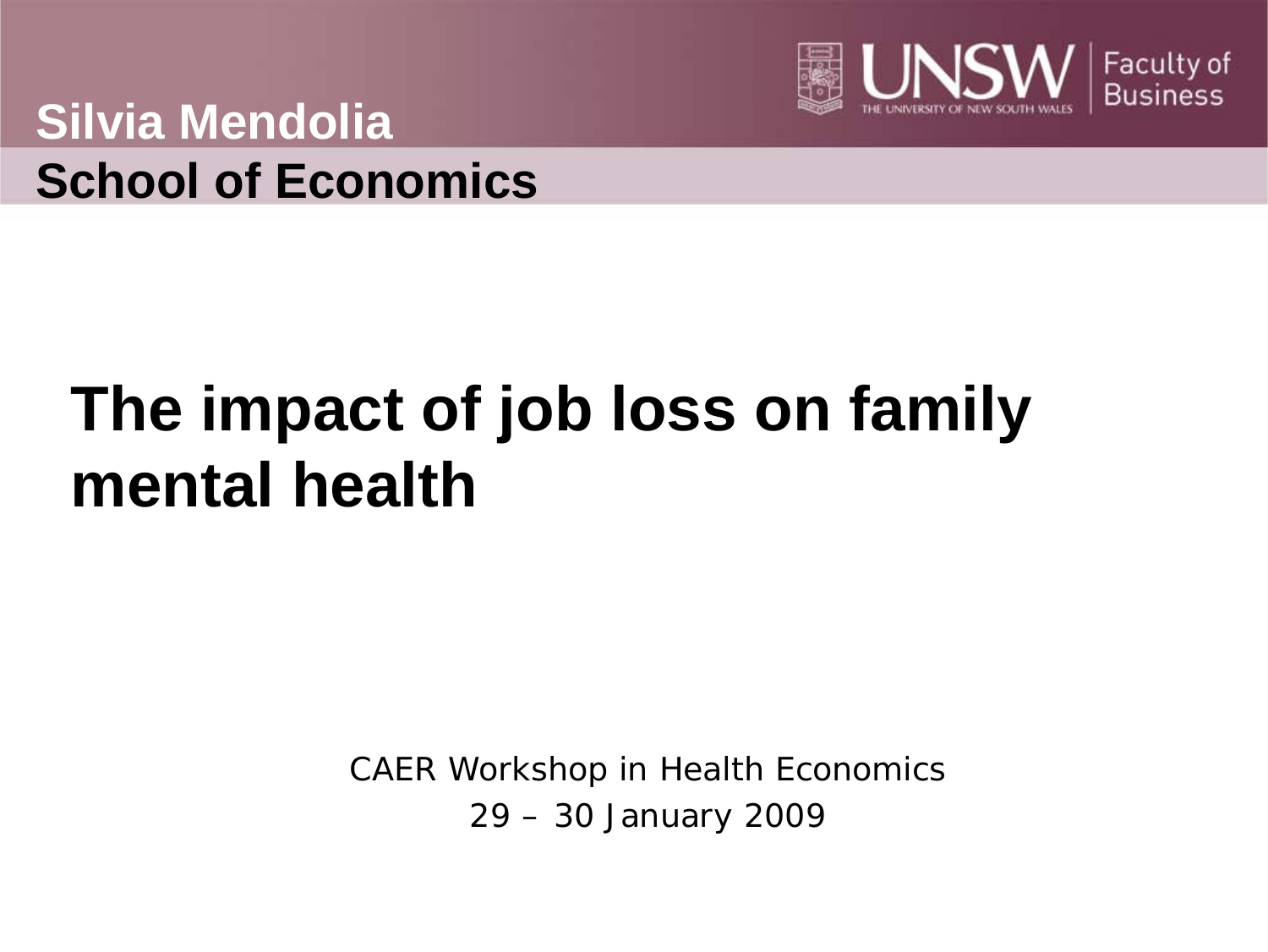

### **Objectives of the paper**

- To examine the relationship between job loss and family mental well-being
- To further our understanding of possible transmission channels:
	- **Financial stress from the negative income shock**
	- Detrimental effect on life satisfaction, self esteem and individual perceived role in the society
- Policy implications: Policies aimed at reducing the earnings' shock from job losses may alleviate the former problem but they will be less effective if the latter impact is the main one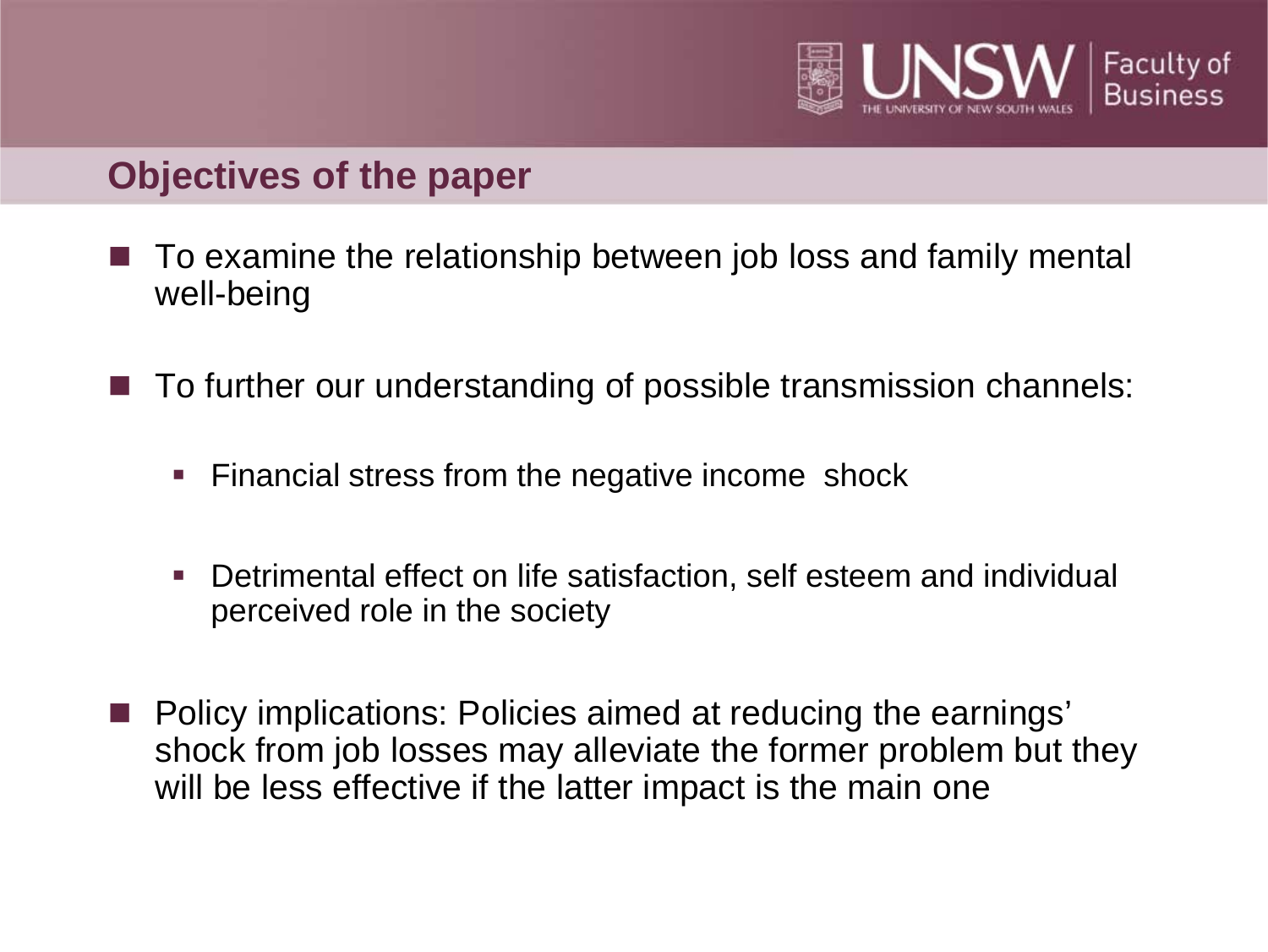

## **Motivation and Background**

- Important and under-researched area of work
- Most of the previous literature focuses on costs of job displacements in terms of future employment probabilities and lost earnings
- Some recent studies show a significant impact of job losses on families' behaviours, both in terms of consumption and labour supply
- Poor mental health may prevent people from working (or from returning to the labour market after a displacement) and the negative stress caused by job loss may reduce individual productivity within the labour market
- Mental illness may generate another negative externality, as the costs of dealing with mental health problems have to be borne by the society as a whole (see WHO, *The Global Burden of Disease)*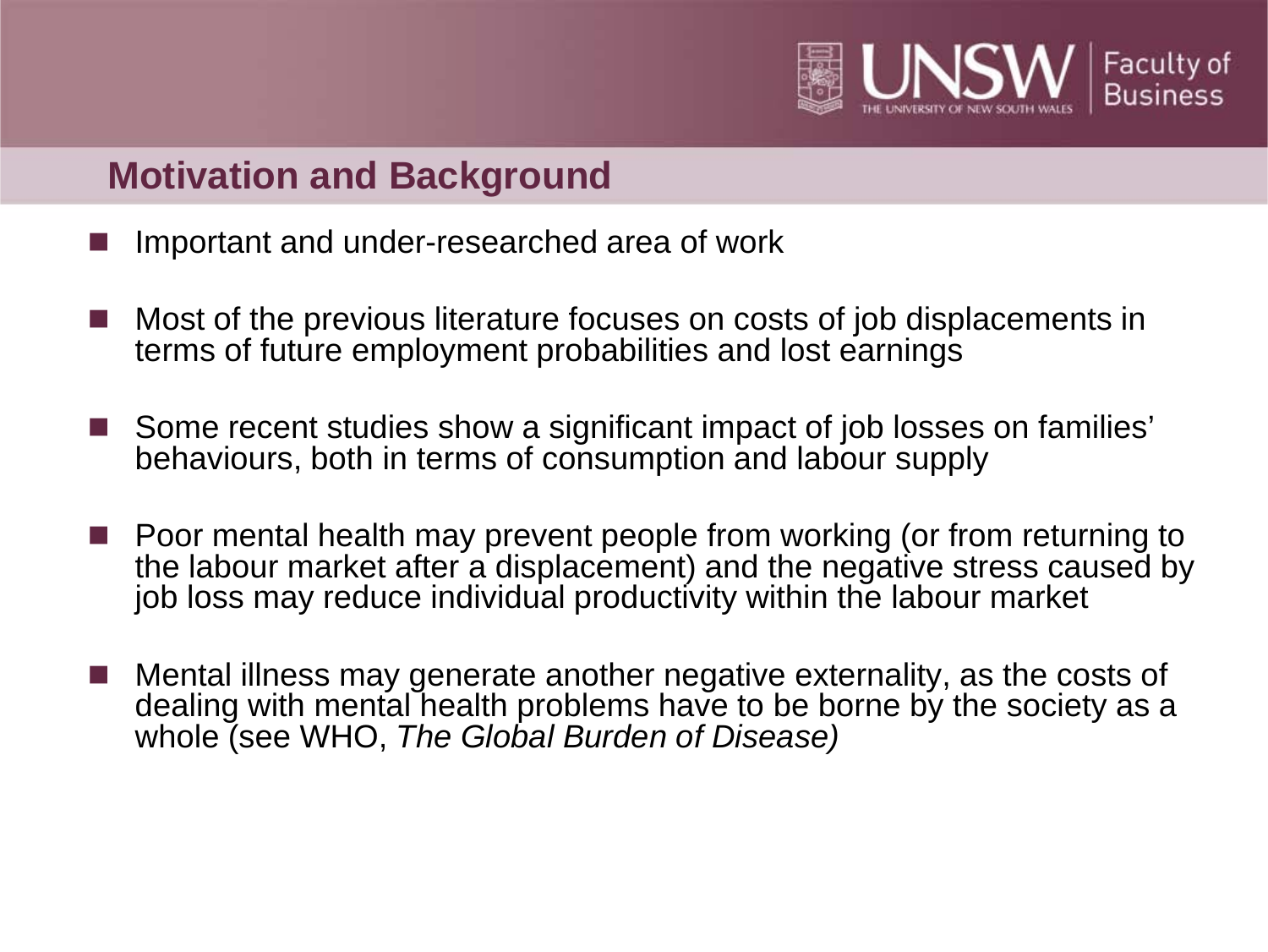

### **The role of job loss**

- Unexpected job losses can create earning shocks that may cause a financial stress on the whole family
- Job losses may also have an impact on the incidence of low life satisfaction, depression, low self esteem
	- Some of these elements arise because employment is a provider of social relationship, identity in society and self esteem
	- One would expect a lower impact of these elements in the case of exogenous job losses
- The major impact on partner's mental health is expected to be due to the income shock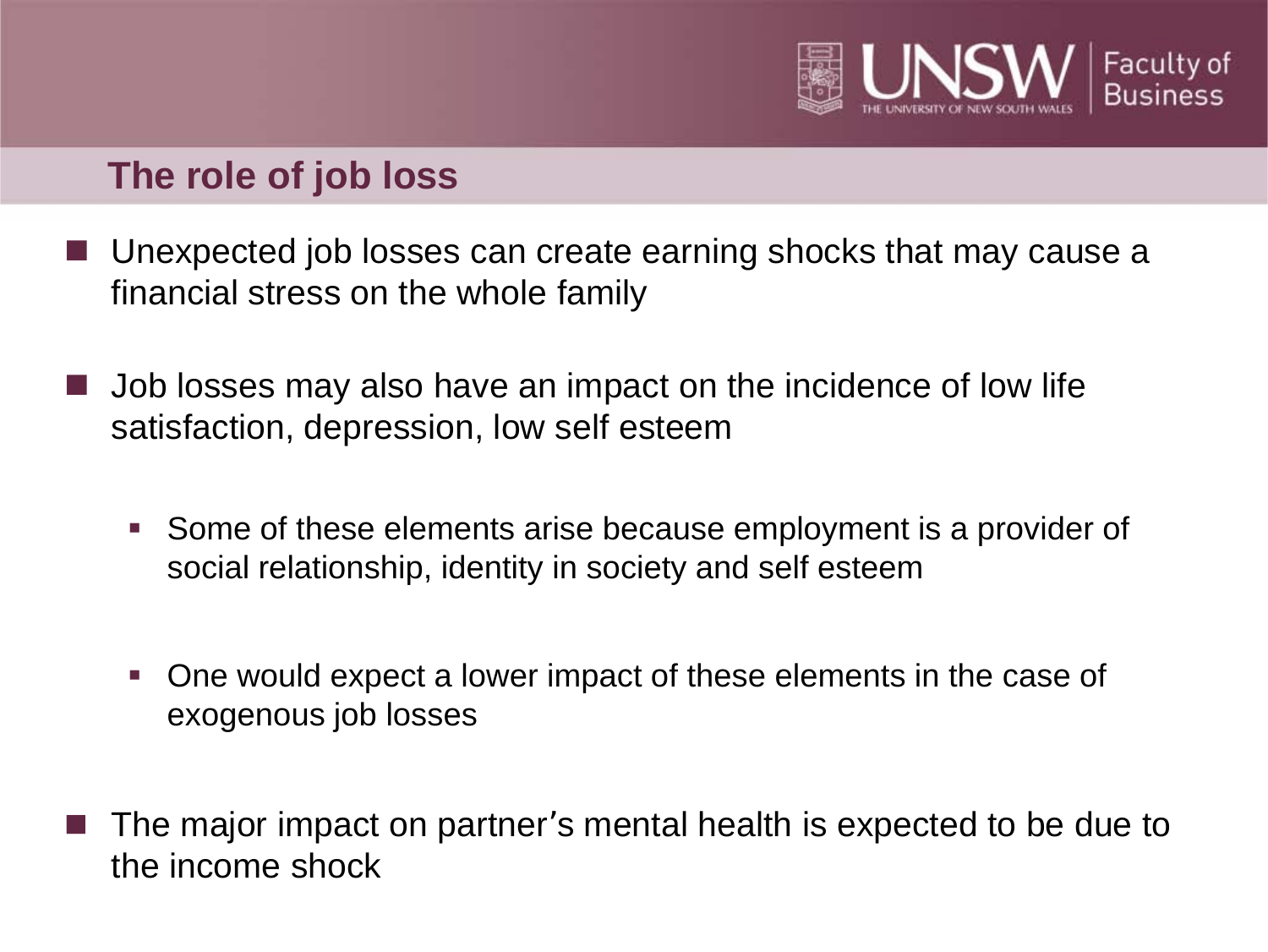

### **Previous literature on unemployment and mental health**

- Contemporaneous correlation between unemployment and well-being:
	- Unemployed people report low levels of life satisfaction, happiness and subjective well-being (see Clark and Oswald, 1994)
- Transmission channels:
	- Income shock has negative consequences on individual health (see Sullivan and von Watcher, 2006)
	- Pecuniary costs of unemployment are small compared with the non pecuniary ones (see Winkelman and Winkelman, 1998)
- Effect on other people:
	- An increase in joblessness can affect well-being of individuals in employment (see Di Tella et al., 2003)
	- Unemployment of "relevant others" (people living in the same region, in the same household, partner) hurts people in employment (see Clark, 1999 and 2003)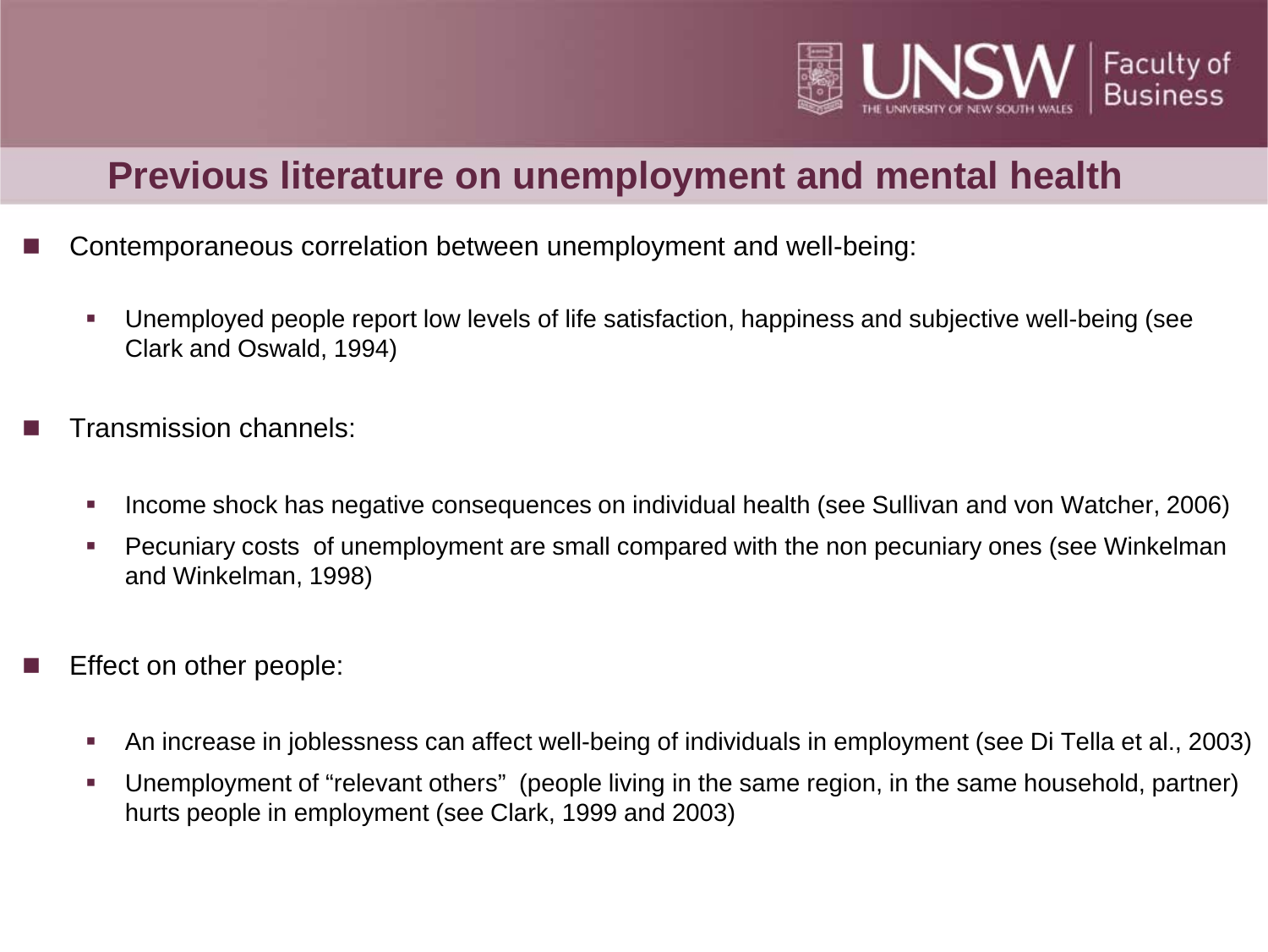

### **Key points of this paper**

- Analysis of the causal effect of job loss on mental health and cross effect on partner's psychological well-being
- Dynamic panel random effects probit model, with control for the initial conditions problem and attrition bias
- Panel data allow control for unobserved individual effect and state dependence
- Information on the reason for ending the employment spell are used, in order to control for possible job loss endogeneity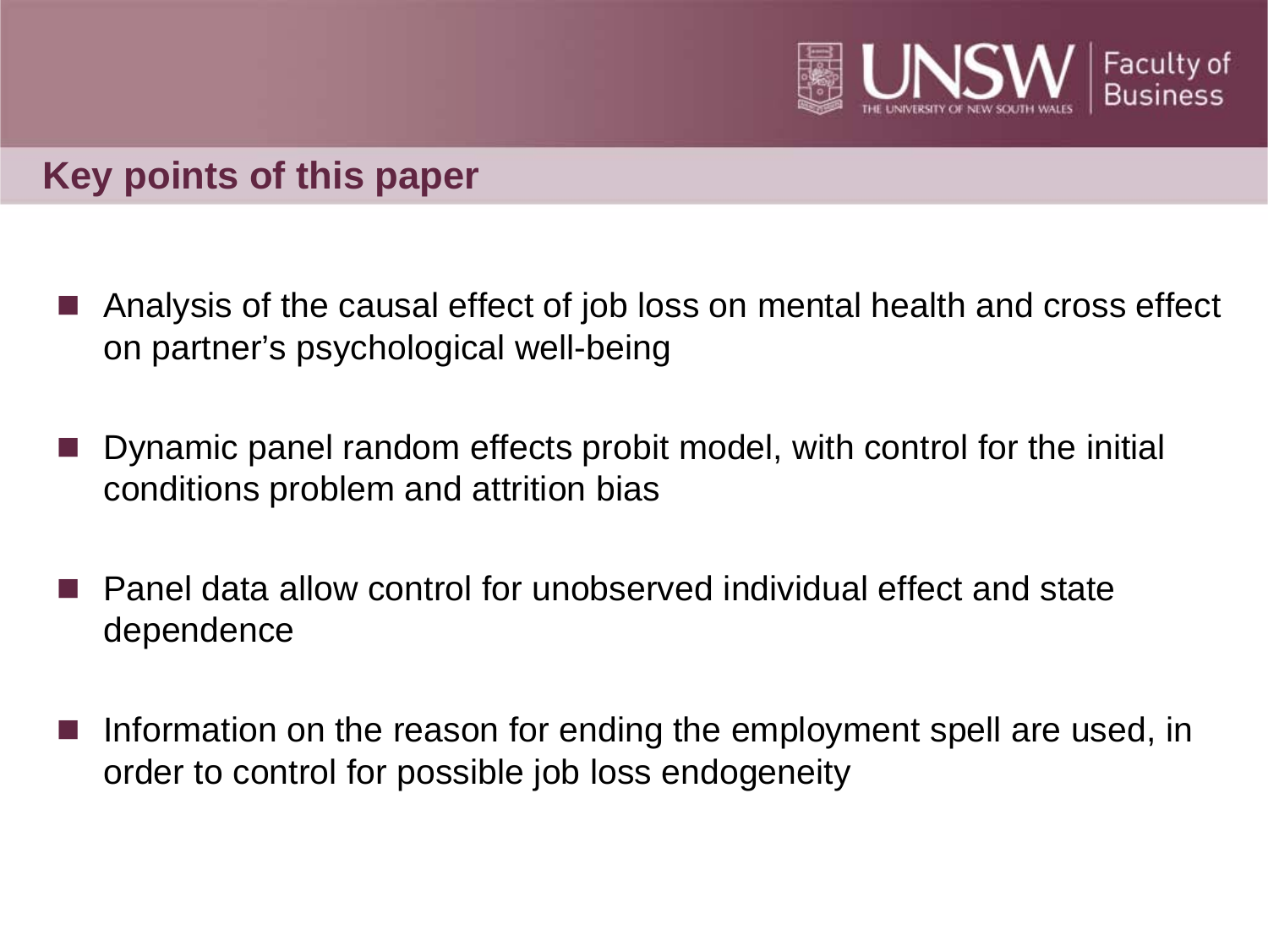

## **Data – British Household Panel Survey**

- The BHPS:
	- A nationally representative sample of the UK population, recruited mostly in 1991
	- An indefinite life panel survey; the longitudinal sample consists of members of the original households and their natural descendants

- The analysis sample includes married or cohabitating couples in the first 14 waves, in which men are aged 16-65 and in paid employment at wave 1
- Both unbalanced and balanced samples are used
- I focus on job loss experienced by the male partner only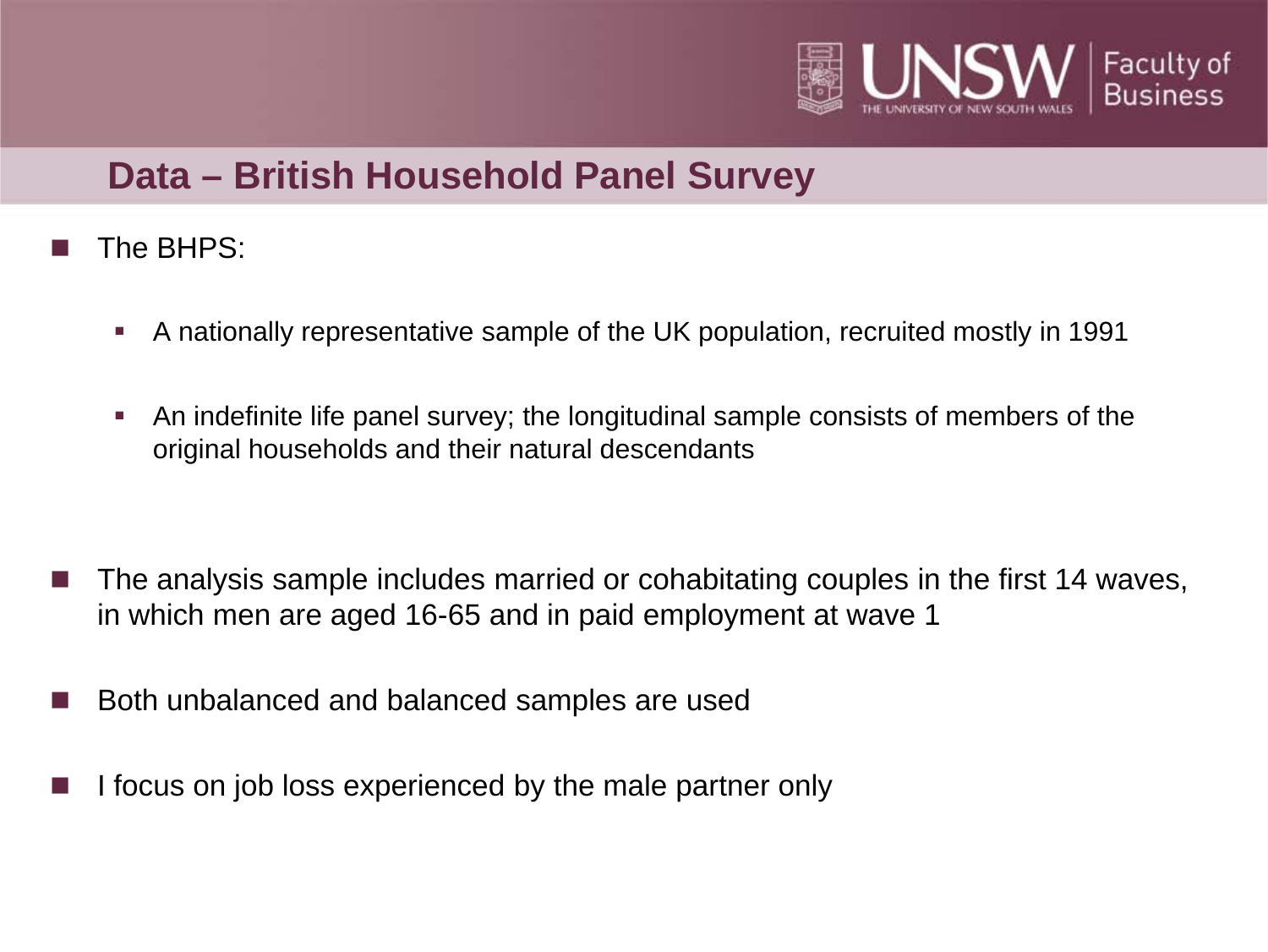

### **Variable definition: job loss**

 This information is derived from the work history dataset and the single waves job history file

 In order to investigate the different roles of job loss I use information on the reason for ending the employment spell

 Involuntary job losses are separated by type in the BHPS: dismissal, redundancy, temporary job ending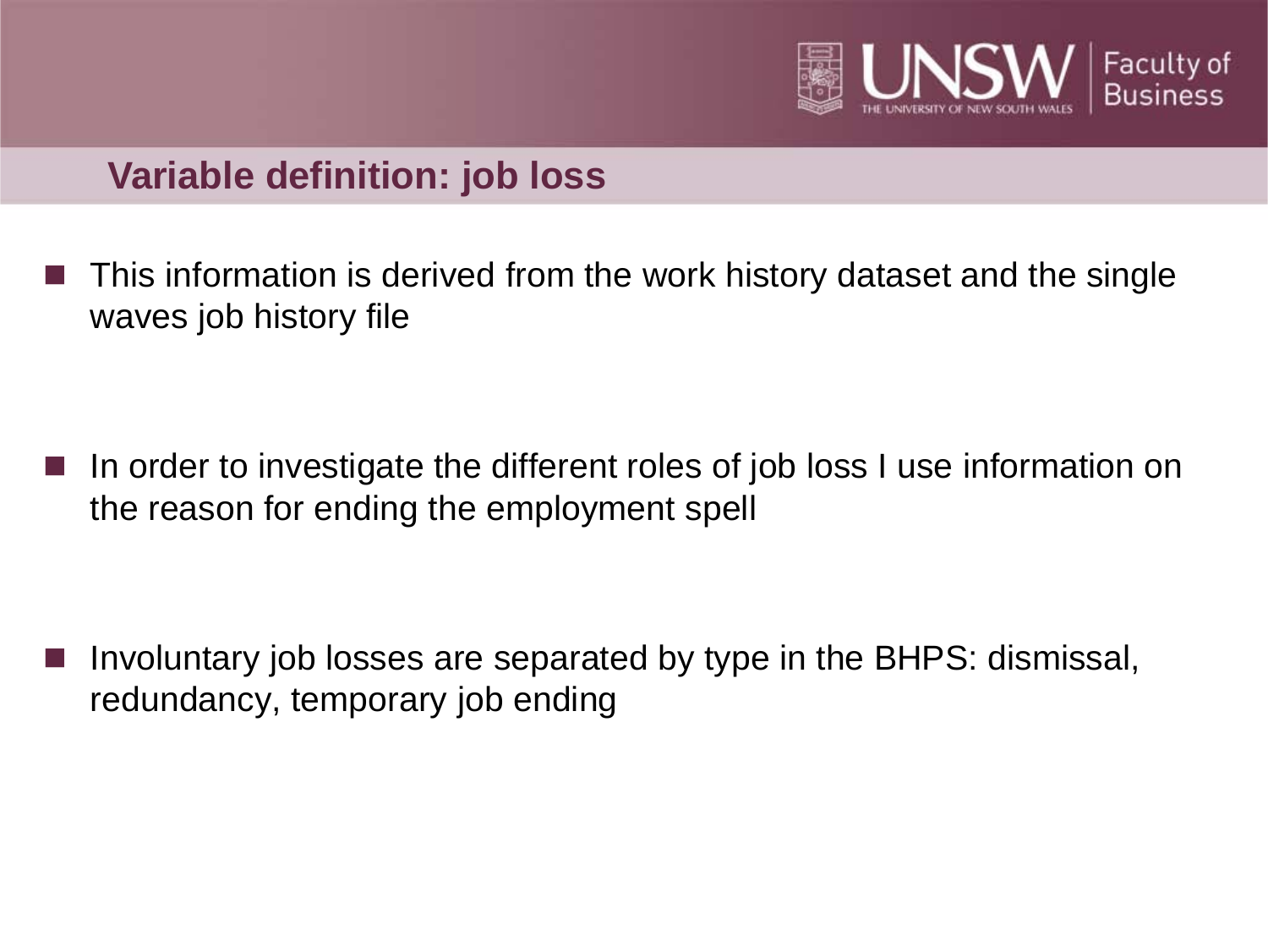

### **Variable definition: redundancy (1/2)**

- Arulampalam (EJ, 2001) investigates re-employment probabilities and future earnings (using BHPS 1991-1997) and finds that redundancy is less stigmatising than other job losses.
- We use redundancies as an exogenous measure of job loss
- UK employment law allows three reasons for redundancy:
	- $\blacksquare$  total cessation of the employer's business (whether permanently or temporarily),
	- cessation of business at the employee's workplace
	- reduction in the number of workers required to do a particular job
- In a redundancy situation, workers should be selected fairly, using objective criteria, and consultation rights apply in case of collective redundancies
- Workers are entitled to receive redundancy payment if their tenure is greater than 2 years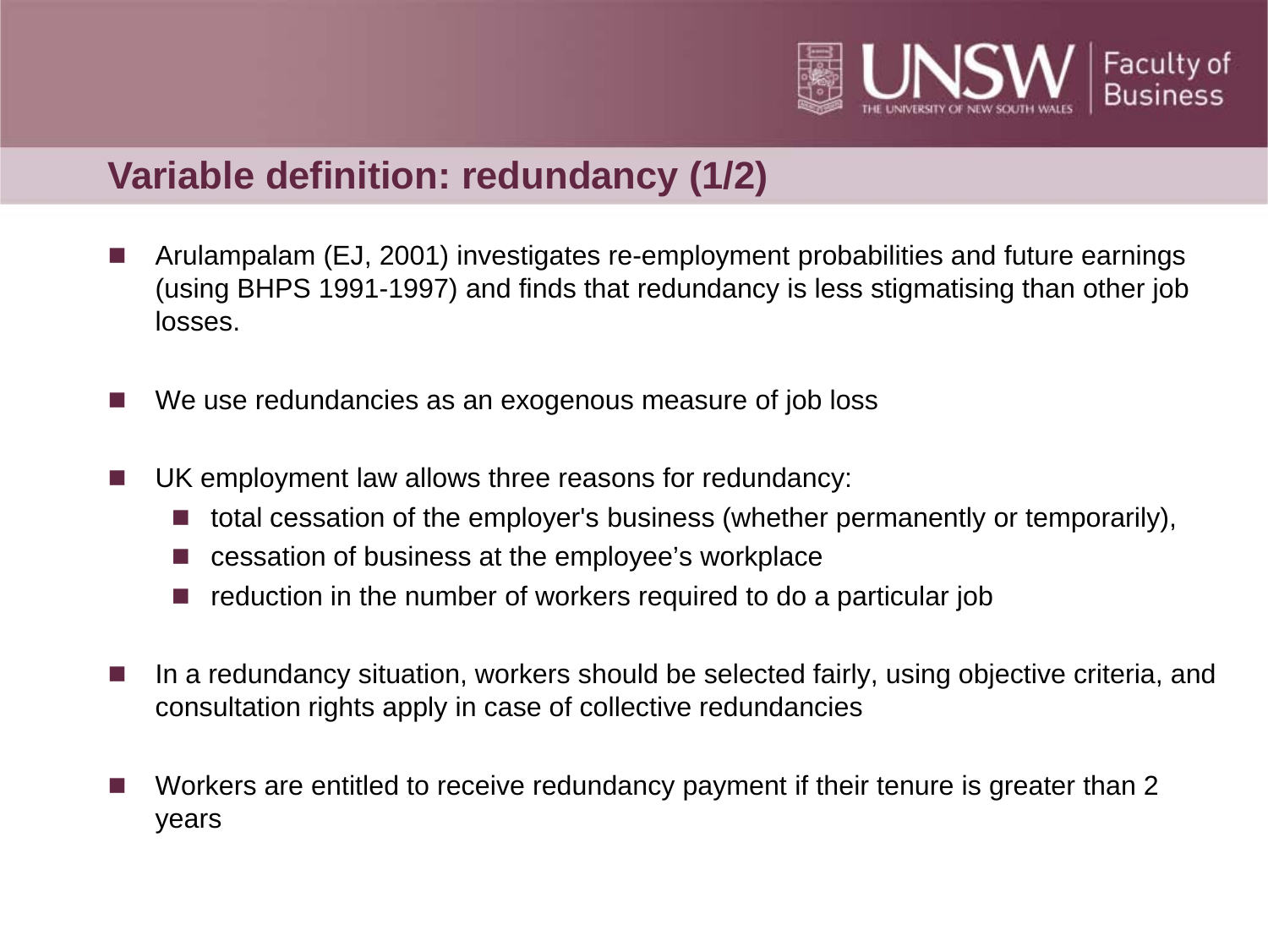

### **Variable definition: redundancy (2/2)**

- Previous literature using the BHPS (see Borland et al., 2000 and Taylor and Booth, 1996) has argued that the institutional system often blurs the distinction between redundancy and dismissal and that there is a risk of recall bias
- Borland et al (1996) distinguish between displaced workers from industries with increasing/decreasing employment in an attempt to enforce some exogeneity over the cause of job loss
- To minimize the likelihood of measurement error (respondents declaring redundancies in the case of dismissals) redundancies from jobs in industries with declining employment are treated separately and are considered as exogenous job displacements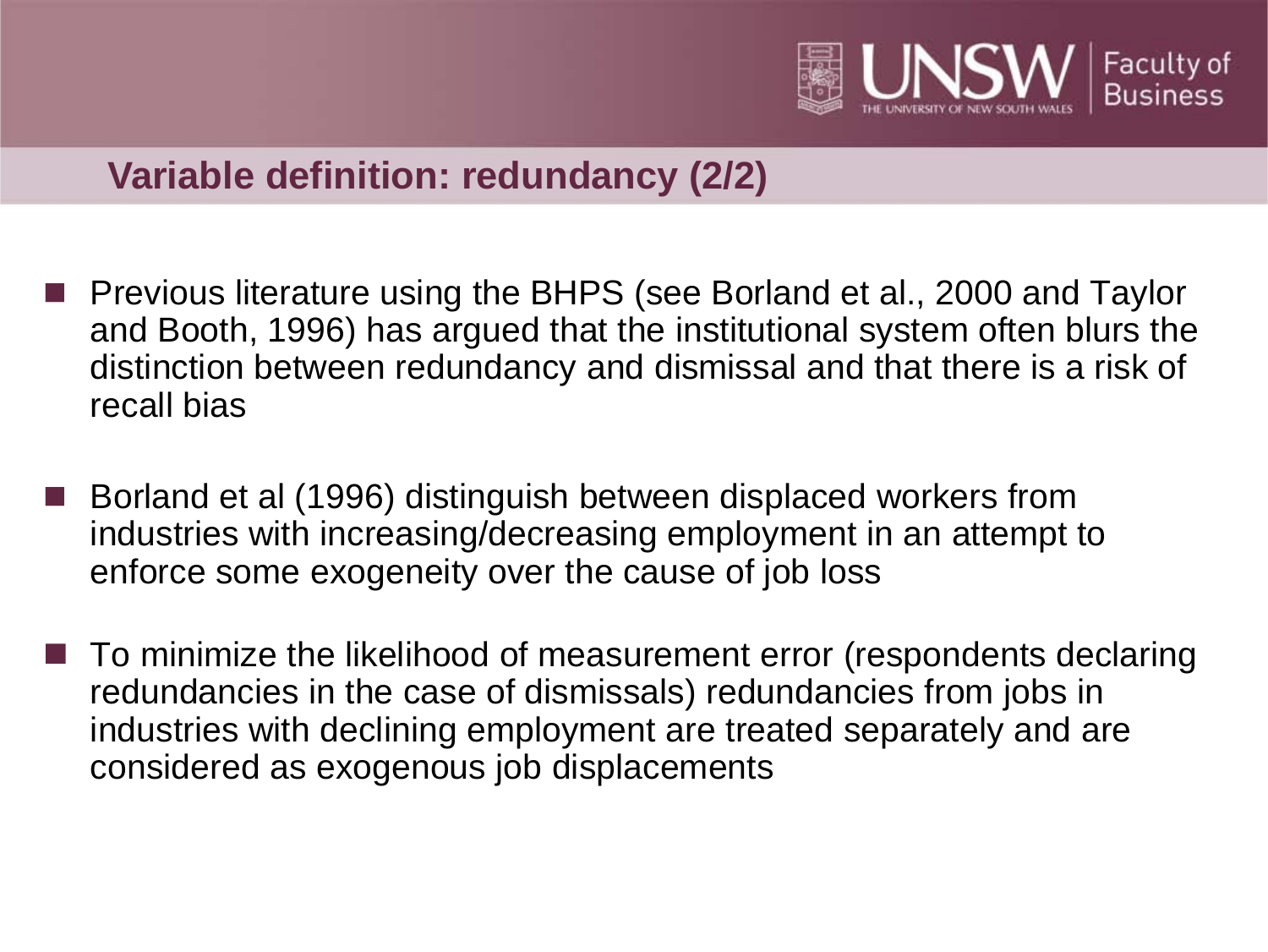

### **Variable definition: other job losses**

 Dismissals are more likely to be endogenous due to common omitted variables: a dismissal can be correlated with characteristics of the individual that also increase the probability of poor mental health

 The impact of dismissals will capture the detrimental consequences on self esteem and individual perceived role in the society

 The possibility of reverse causality is alleviated by considering job losses occurring in the whole year prior to the interview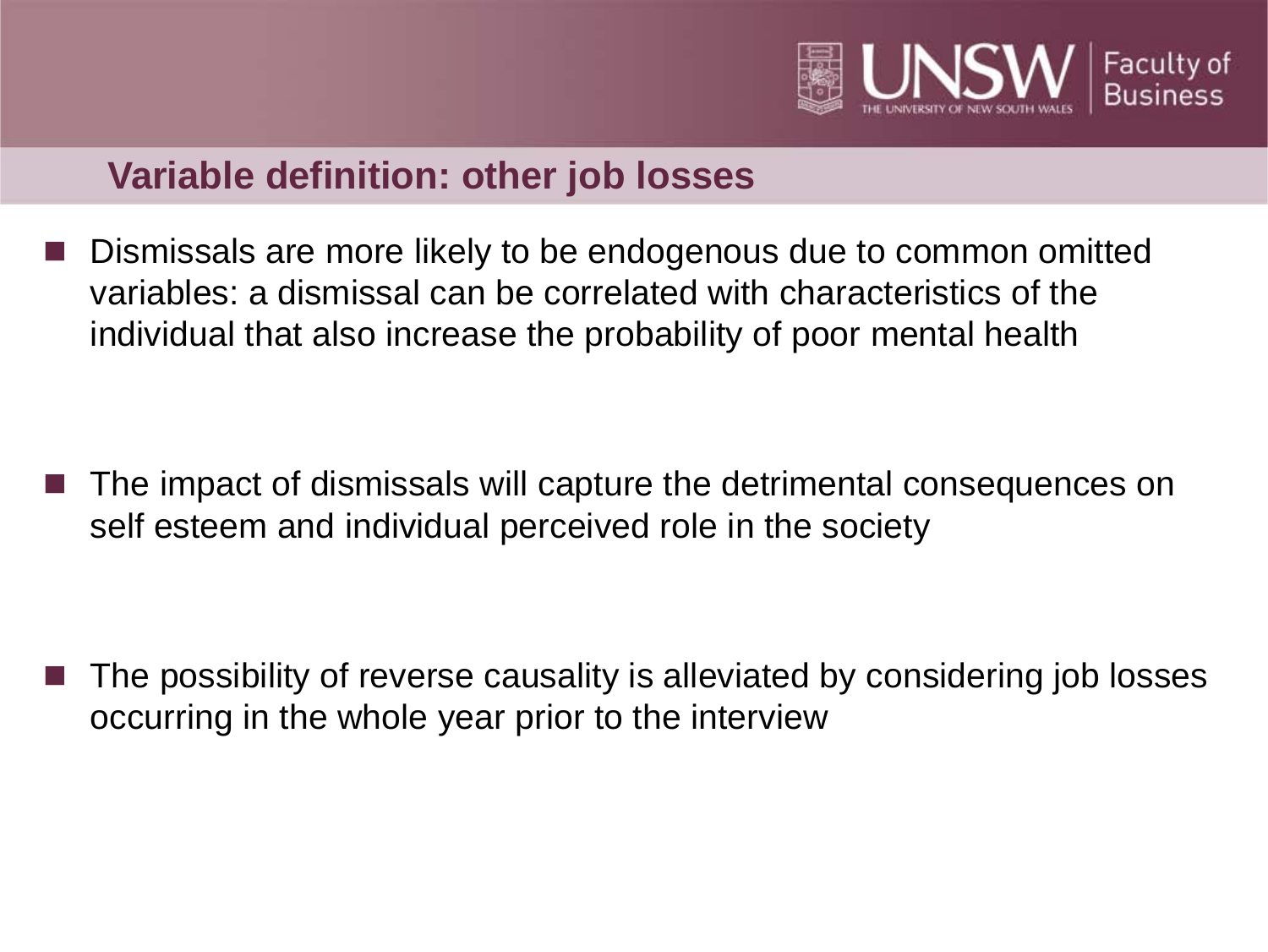

### **Variable definition: mental health**

- The GHQ Caseness Score is constructed from the responses to 12 questions covering feelings of strain, depression, inability to cope, anxiety-based insomnia and lack of confidence
- The GHQ score indicates the level of mental distress, giving a scale running from 0 (the least distressed) to 12 (the most distressed)
- The poor mental health indicator is defined by the GHQ score greater or equal than 6

 Explanatory variables include: self assessed health, long term health conditions, age groups, education, children by age, occupation, household income, year and region binary variables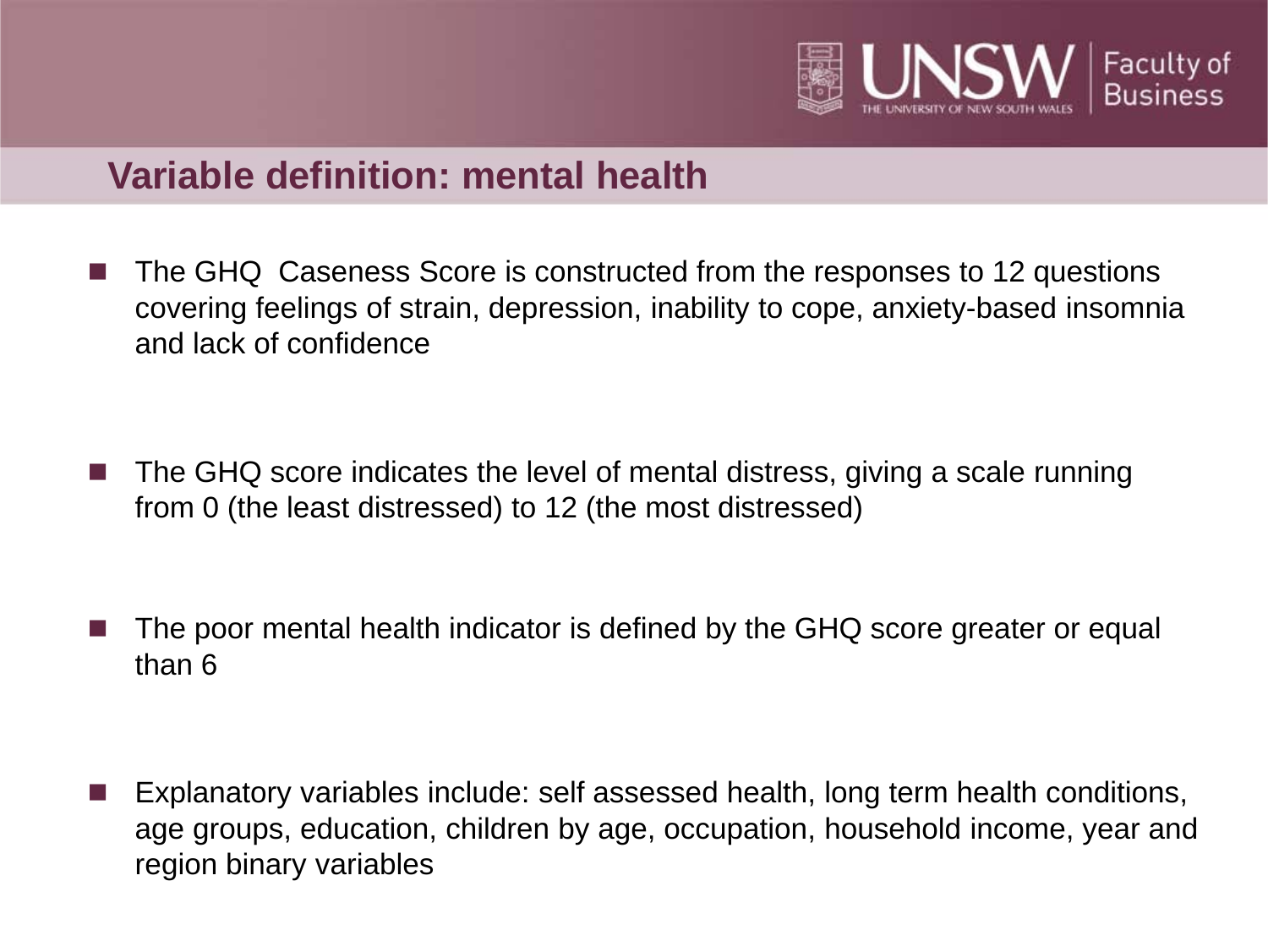

### **Distribution of mental health**



Note: 0= less distressed; 12: most distressed. The data is based on the unbalanced sample, of all couples with man aged 16-65 in paid employment at wave 1.

- The percentage of people with no distress at all (GHQ = 0) is around 58% (men) and 52% (women)
- $\blacksquare$  The distribution is skewed to the left and there is a higher percentage of distressed women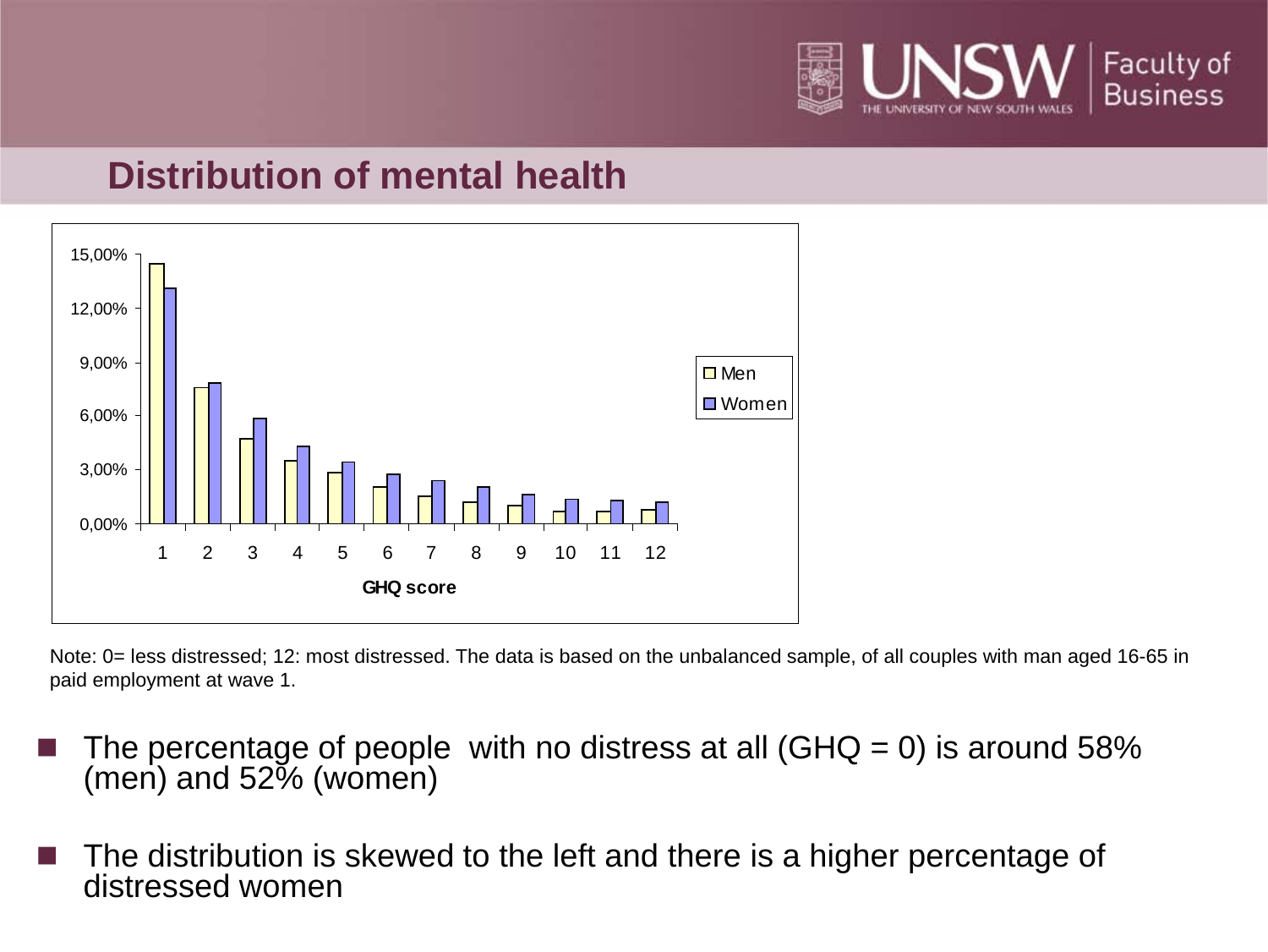

## **People in poor mental health (GHQ>=6)**



The data is based on the unbalanced sample, of all couples with man aged 16-65 in paid employment at wave 1. GHQ>=6 is the adopted definition of poor mental health.

■ The percentage of people in poor mental health (GHQ>=6) increases from 5% (wave 1) to 9% (wave 14) for men and from 11% (wave 1) to 14% (wave 14) for women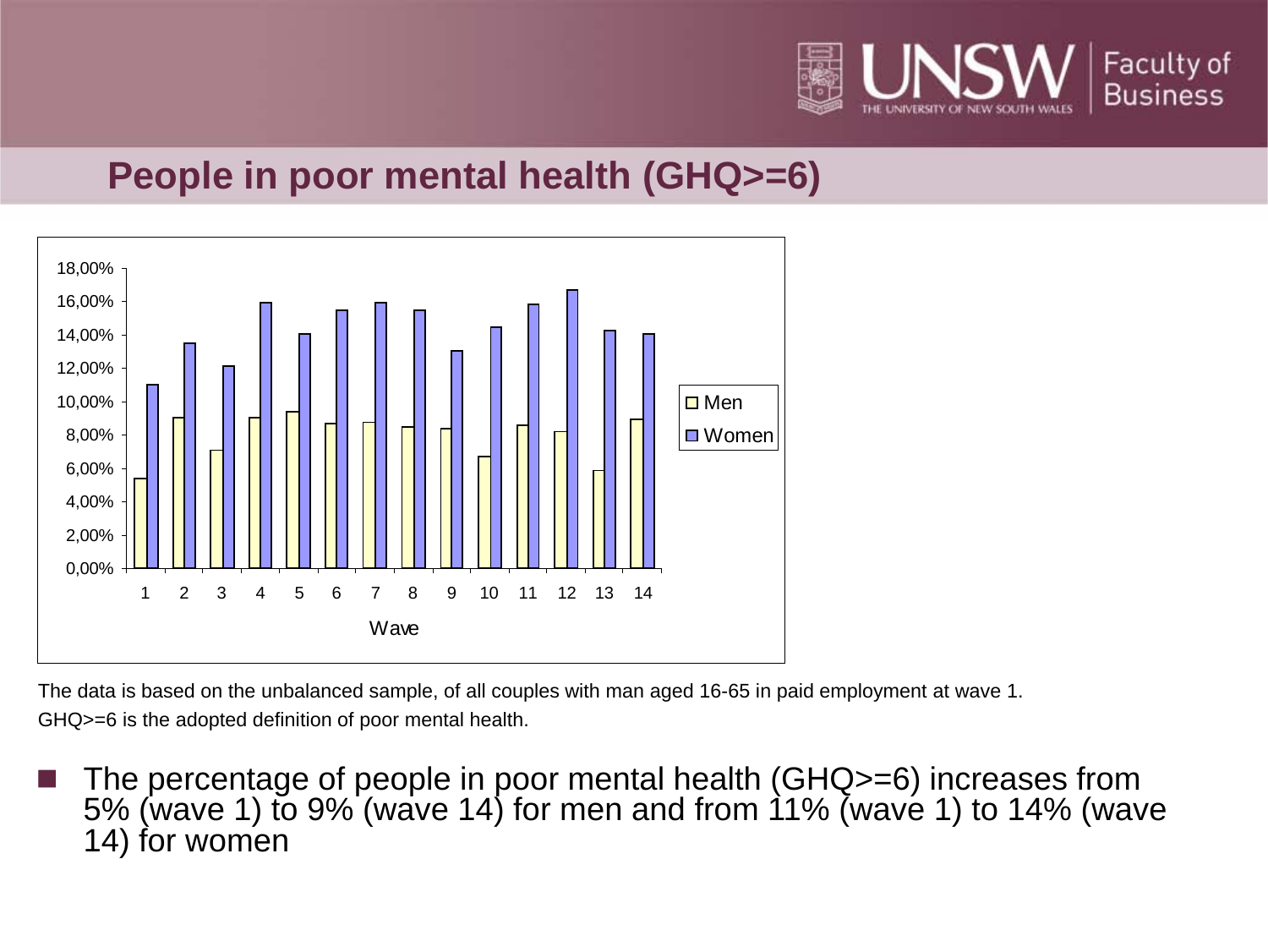

### **Transitions in mental health**

- Individuals are far more likely to remain close to their initial mental health state, especially when this is good (GHQ  $=$  0 or 1), or to improve their GHQ score
- Men with a redundancy experience seem more likely to have worse mental health after the job loss

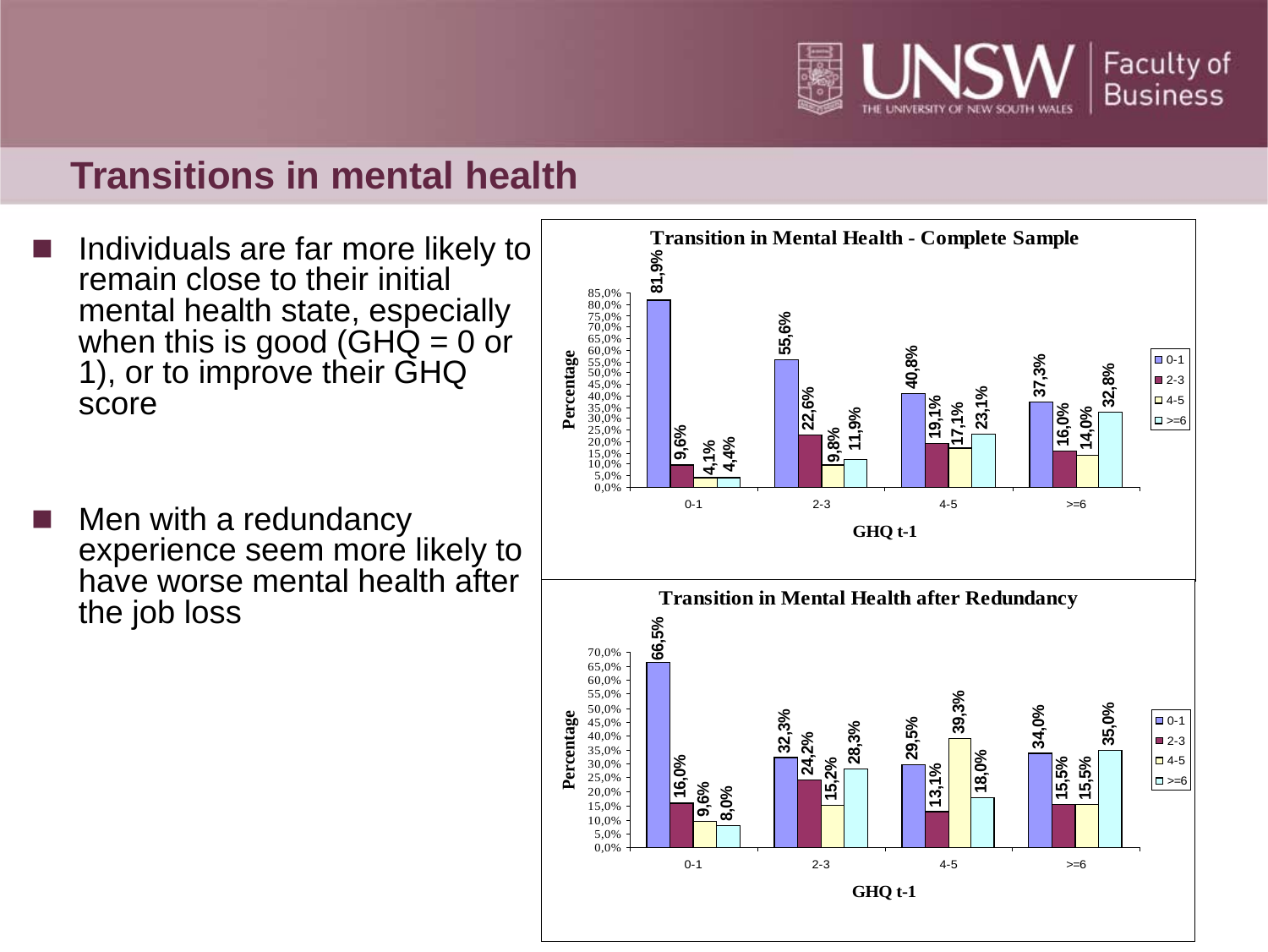

### **The model**

Random effects dynamic probit model:

 $Pr(y_{i} = 1 | y_{i-1}, x_{i}, c_{i}) = \Phi(\beta' x_{i} + \gamma' y_{i-1} + c_{i})$ 

- $y_{it}$  is a binary variable with a value of 1 indicating poor mental health
- Following Wooldridge (2002 a), the distribution of the unobserved individual specific effect  $c<sub>i</sub>$  is conditional on the initial value of y and the observed history of any exogenous explanatory variables

$$
\blacksquare
$$
  $c_i = \alpha_0 + \alpha_1 y_{i0} + \alpha_2 x_i + \mu_i$  where  $\mu_i | (y_{i0}, x_i) \sim \text{Normal} (0, \sigma^2 \mu)$   
Therefore:

$$
Pr(y_{it} = 1 | y_{it-1}, x_{it}, c_i) = \Phi(\beta' x_{it} + \gamma' y_{it-1} + \alpha_0 + \alpha_1 y_{i0} + \alpha_2 x_i + \mu_i)
$$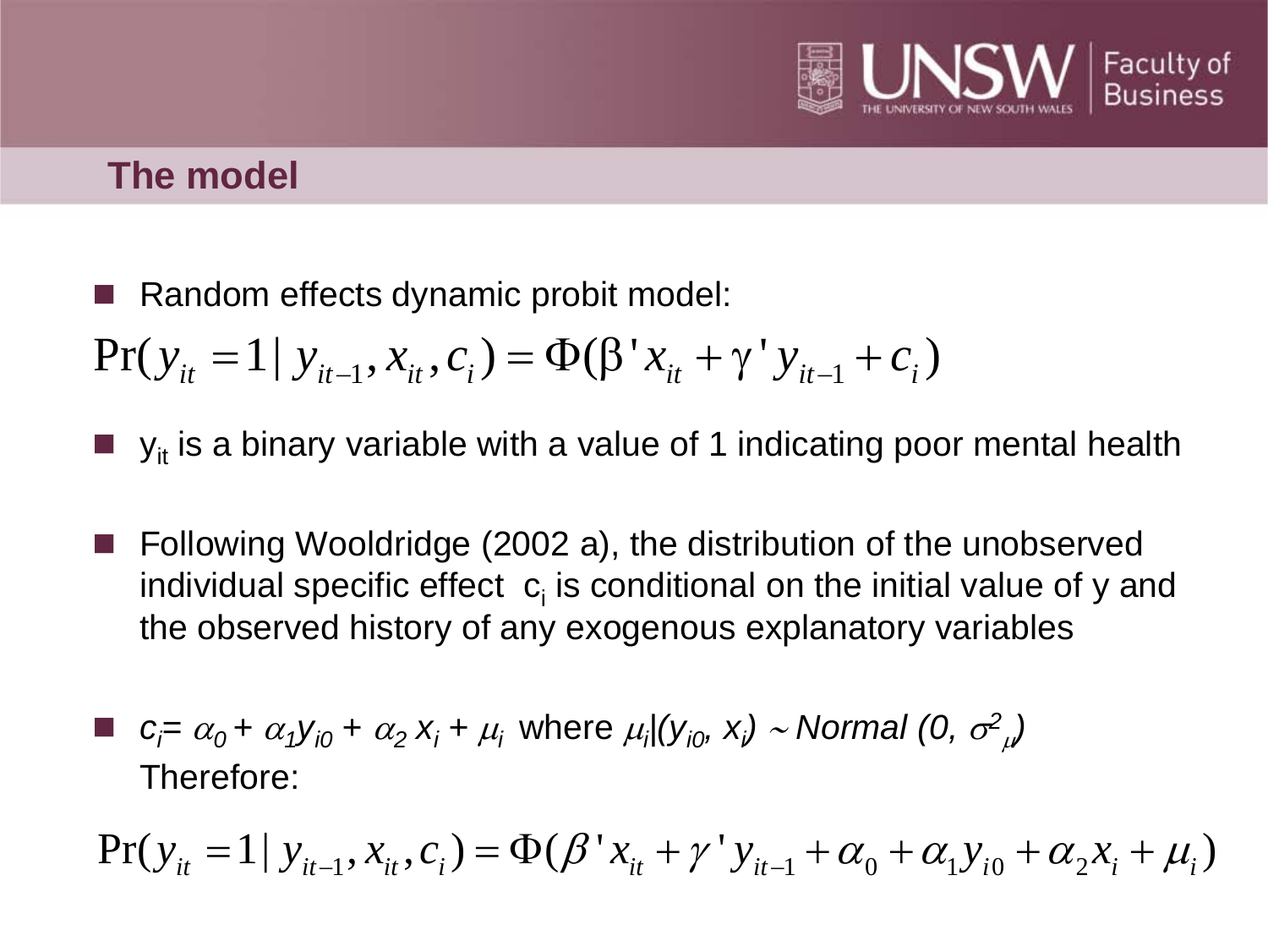

### **The model, Cont'd**

- To allow for attrition, I use an inverse probability weighted (IPW) estimator and apply this correction in the pooled probit model (see Wooldridge, 2002b and 2002c)
- The underlying idea is to estimate (probit) equations for the probability of responding at each wave, with respect to a set of characteristics  $x_i$  measured at the first wave
	- Important sources of attrition are: initial poor mental health, poor self assessed health, age
- The  $x_i$  vector includes all the regressors of the model, including initial mental health status
- **The inverse of fitted probabilities**  $1/\hat{p}_{it}$  from models of response for all waves, 2 to 14, are used as weights in the estimation of the pooled probit model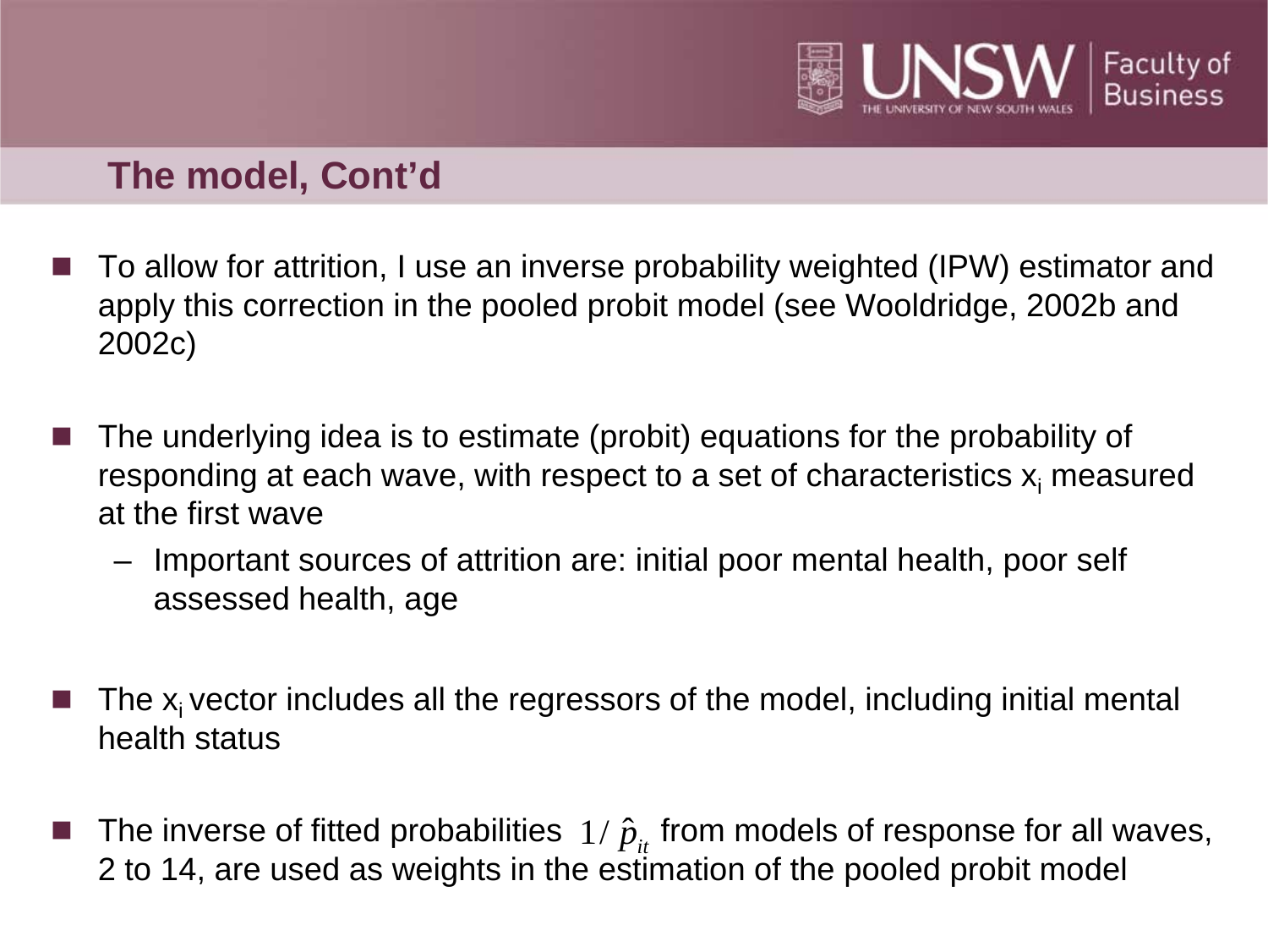

### **The model, Cont'd**

- Job loss variable 2 models:
	- JL=redundancy
	- JL=redundancy in declining industry

- 3 specifications of each model:
	- Pooled probit
	- Pooled probit IPW
	- RE probit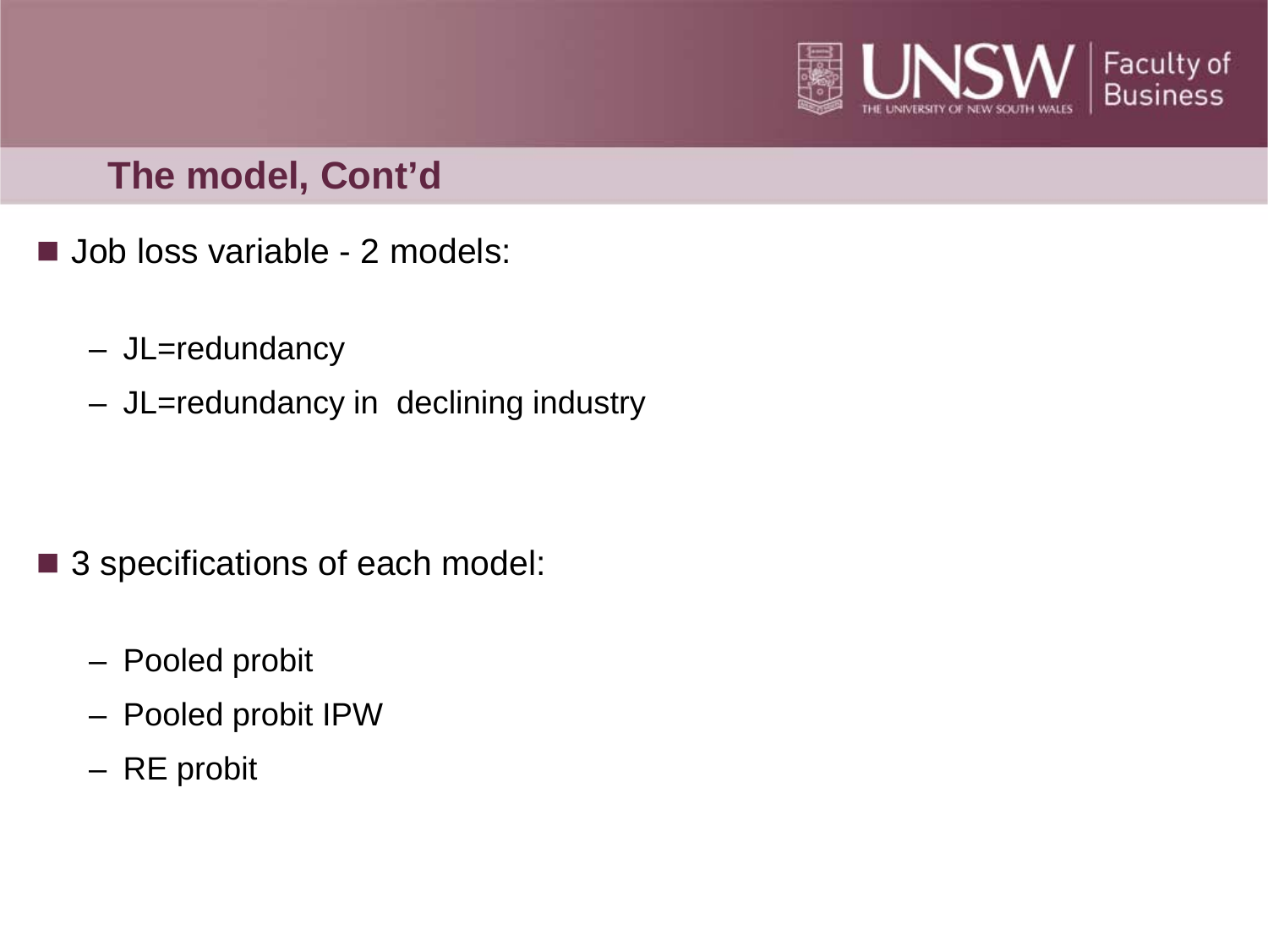

#### **Results**

- I estimate the pooled and the random effect specification on the balanced and the unbalanced samples
- Most of the coefficients of the included variables are stable across the balanced and unbalanced sample
- In all cases, redundancy significantly increases the probability of poor mental health, for both partners
- The strongest effects on individual mental health are found for dismissals followed by redundancies
- These results suggest that job losses affect mental well-being through more than one channel: a negative income shock imposes stress on the family (redundancies) and new information is revealed affecting individual self esteem and individual perceived role in the society (dismissals)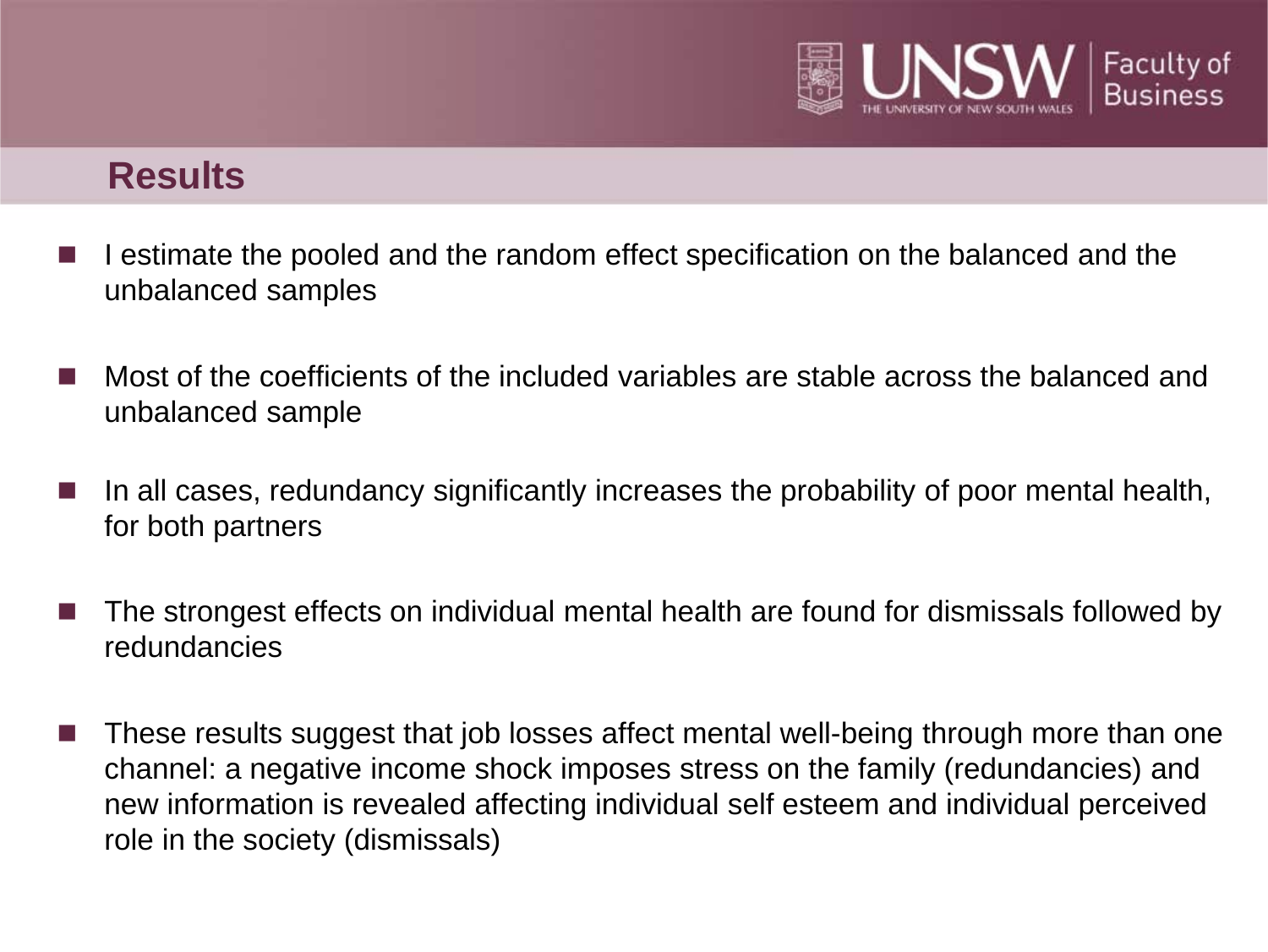

# **Results, Male's probability of poor mental health (GHQ>=6)**

#### $JL = Redundancy$

|                  | <b>APE Pooled Probit</b> | <b>APE Pooled Probit IPW</b> | <b>APE RE Probit</b> |
|------------------|--------------------------|------------------------------|----------------------|
| <b>Dismissal</b> | 0.214                    | 0.192                        | 0.21                 |
| (st.error)       | (0.08)                   | (0.08)                       | (0.08)               |
| Redundancy       | 0.045                    | 0.05                         | 0.059                |
| (st. error)      | (0.018)                  | (0.02)                       | (0.02)               |

#### $JL = Redundancy$  in declining industry

|                                  | <b>APE Pooled Probit</b> | <b>APE Pooled Probit IPW</b> | <b>APE RE Probit</b> |
|----------------------------------|--------------------------|------------------------------|----------------------|
| <b>Dismissal</b>                 | 0.217                    | 0.196                        | 0.216                |
| (st.error)                       | (0.08)                   | (0.08)                       | (0.08)               |
| Redundancy in declining industry | 0.061                    | 0.058                        | 0.082                |
| (st. error)                      | (0.03)                   | (0.03)                       | (0.03)               |

APE denotes average partial effects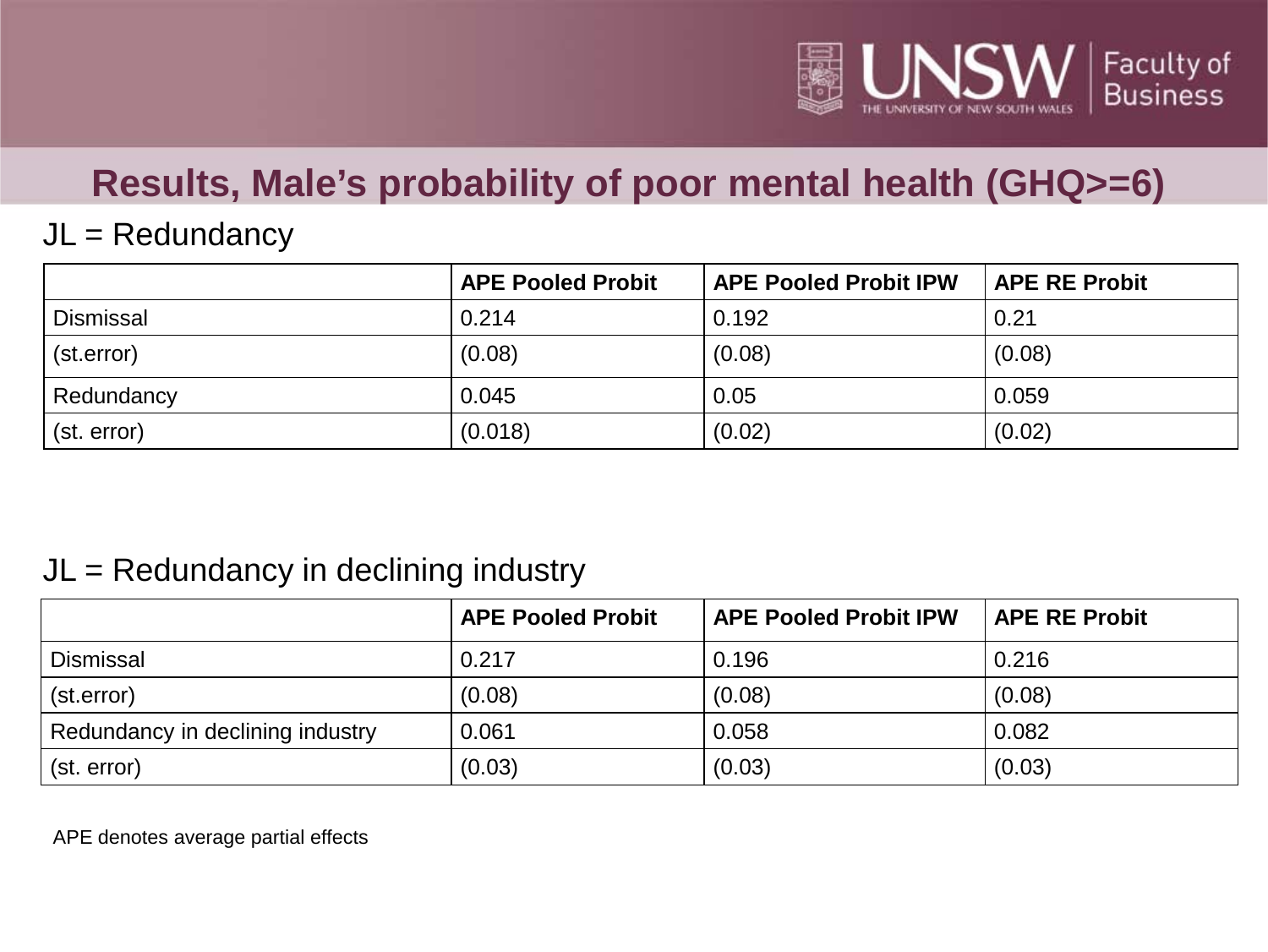

# **Results, Spousal probability of poor mental health (GHQ>=6)**

#### JL = Redundancy

|                  | <b>APE Pooled Probit</b> | <b>APE Pooled Probit IPW</b> | <b>APE RE Probit</b> |
|------------------|--------------------------|------------------------------|----------------------|
| Man's redundancy | 0.097                    | 0.095                        | 0.093                |
| (st. error)      | (0.03)                   | (0.04)                       | (0.03)               |

#### $JL = Redundancy$  in declining industry

|                                           | <b>APE Pooled Probit</b> | <b>APE Pooled Probit IPW</b> | <b>APE RE Probit</b> |
|-------------------------------------------|--------------------------|------------------------------|----------------------|
| Man's redundancy in declining<br>industry | 0.128                    | 0.122                        | 0.127                |
| (st. error)                               | (0.05)                   | (0.05)                       | (0.04)               |

APE denotes average partial effects.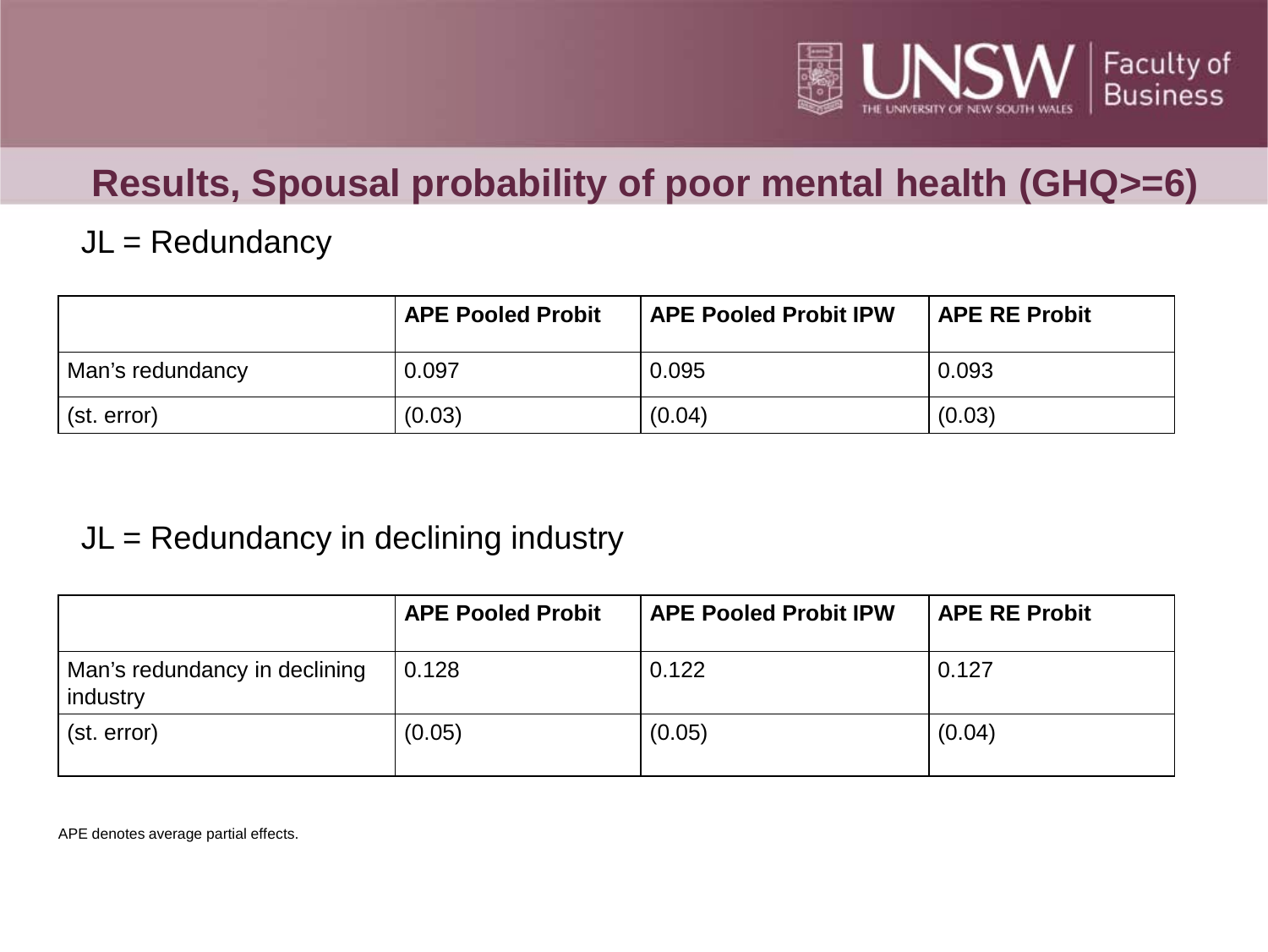

#### **Other results**

- The estimated coefficients of lagged poor mental health are large and highly significant (the APE is lower in the RE model)
- The coefficient of the initial period poor mental health status is positive and significant
- Individual self assessed health (and partner's health in the woman's model) is significant in determining the probability of poor mental health
- The presence of children in different age categories is not a significant determinant of the probability of poor mental health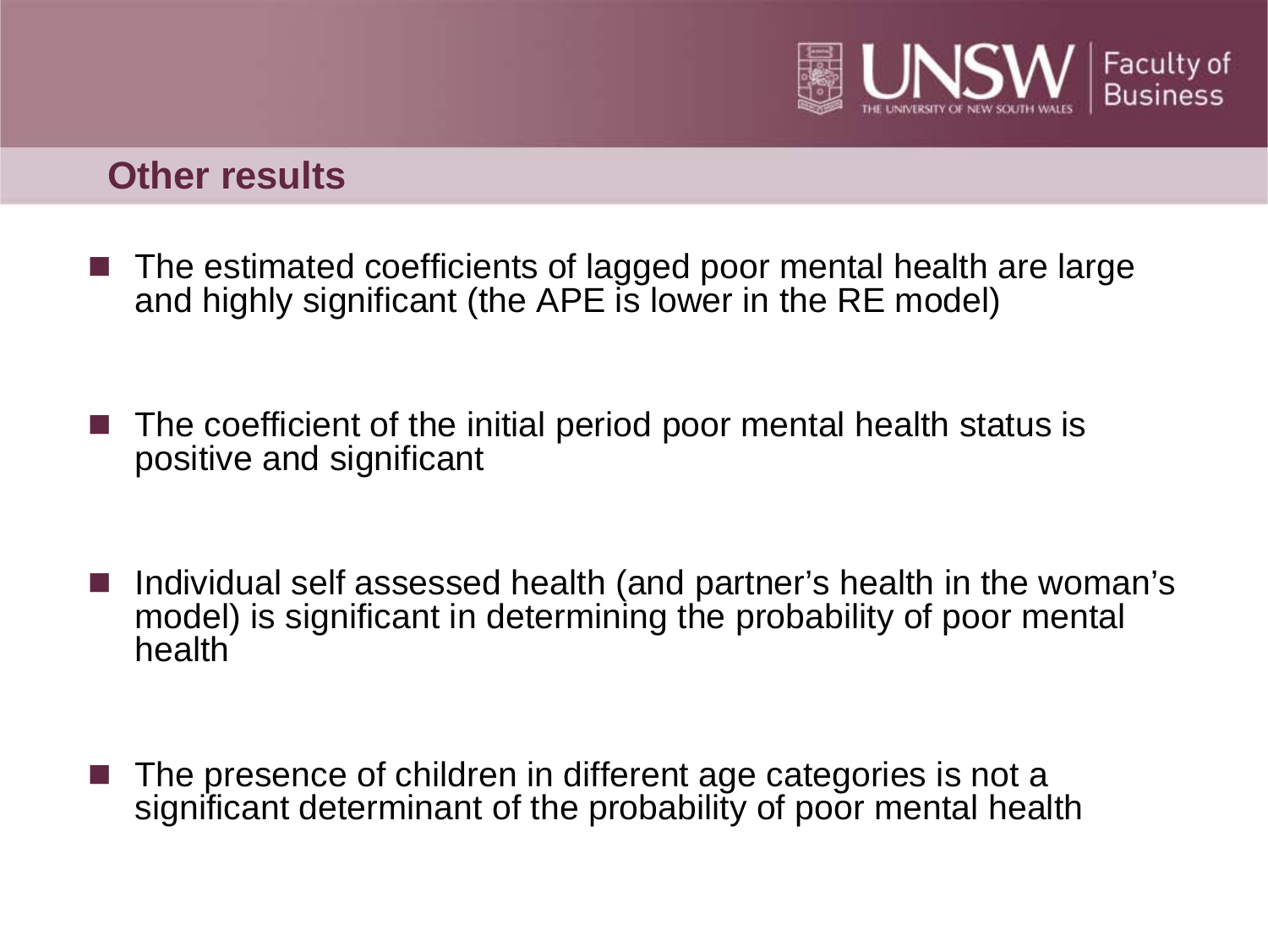

### **Other results (Cont'd)**

- The probability of poor mental health is higher with higher levels of education
- This result is consistent with previous literature (see Clark, 2003 and Clark and Oswald, 2002) and may imply that higher education raises individual expectations and may induce some kind of comparison effect
- Men with low-skilled occupations (i.e. craft sector) seem less likely to be in poor mental health and this is consistent with the findings on the effect of higher education
- $\blacksquare$  Labour income is significant and increases the probability of poor mental health (while non labour income has a negative sign)
- Higher labour income may be correlated with other variables that reduce mental well-being, such as longer hours of work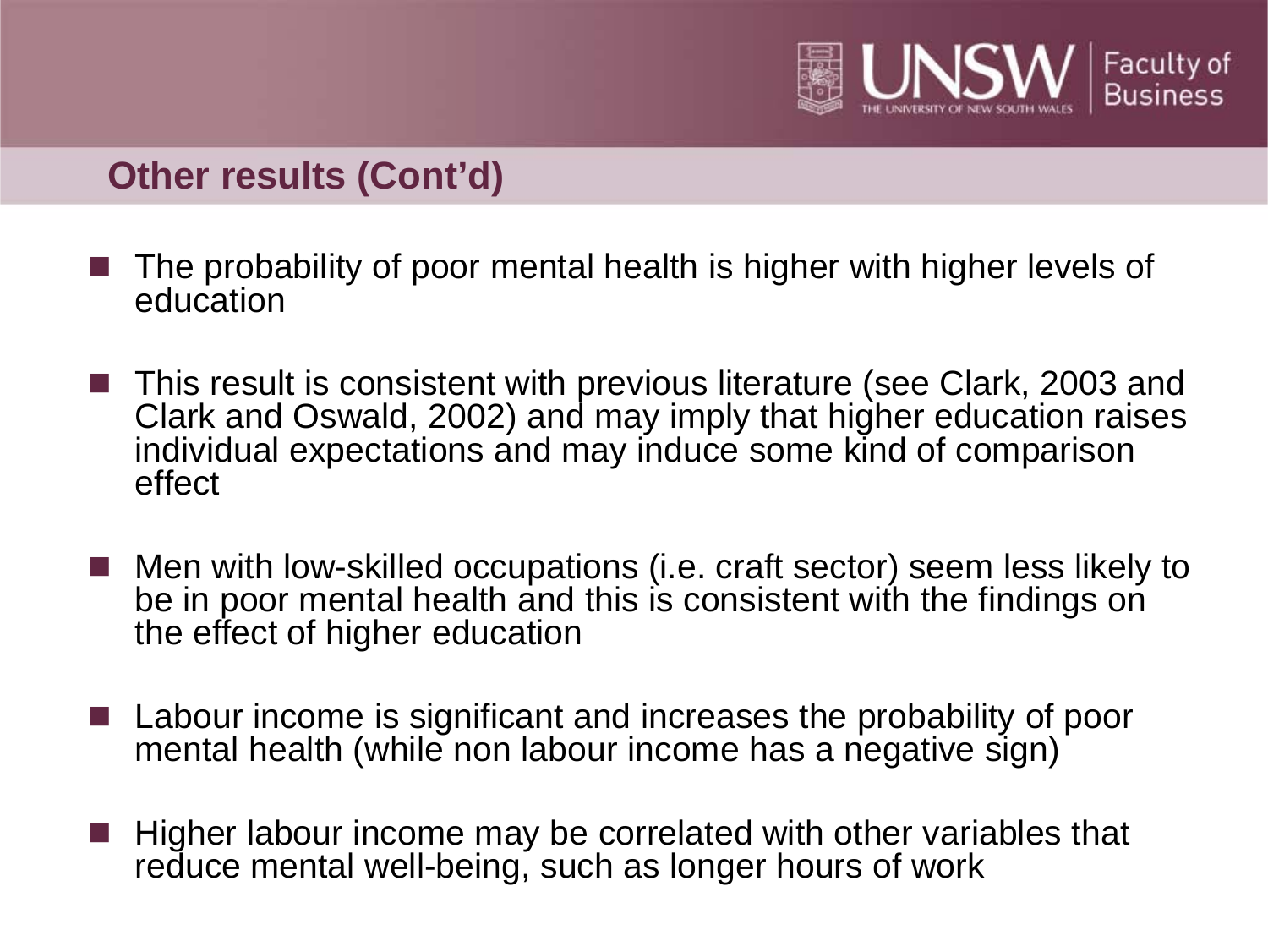

# **Sensitivity analyses**

### **Instrumental variable estimation**:

- An interaction between job satisfaction with job security (in the previous year) and an indicator of declining industry, is used as IV for redundancy
- Results confirm an increase in individual probability of poor mental health after a redundancy

### **Redundancy pay sample**

- Redundancy=1 if the man reports a job loss for redundancy *and* he received a redundancy payment in the same year
- The results of this sensitivity analysis confirm previous findings: a man's redundancy increases the probability of individual's and partner's poor mental health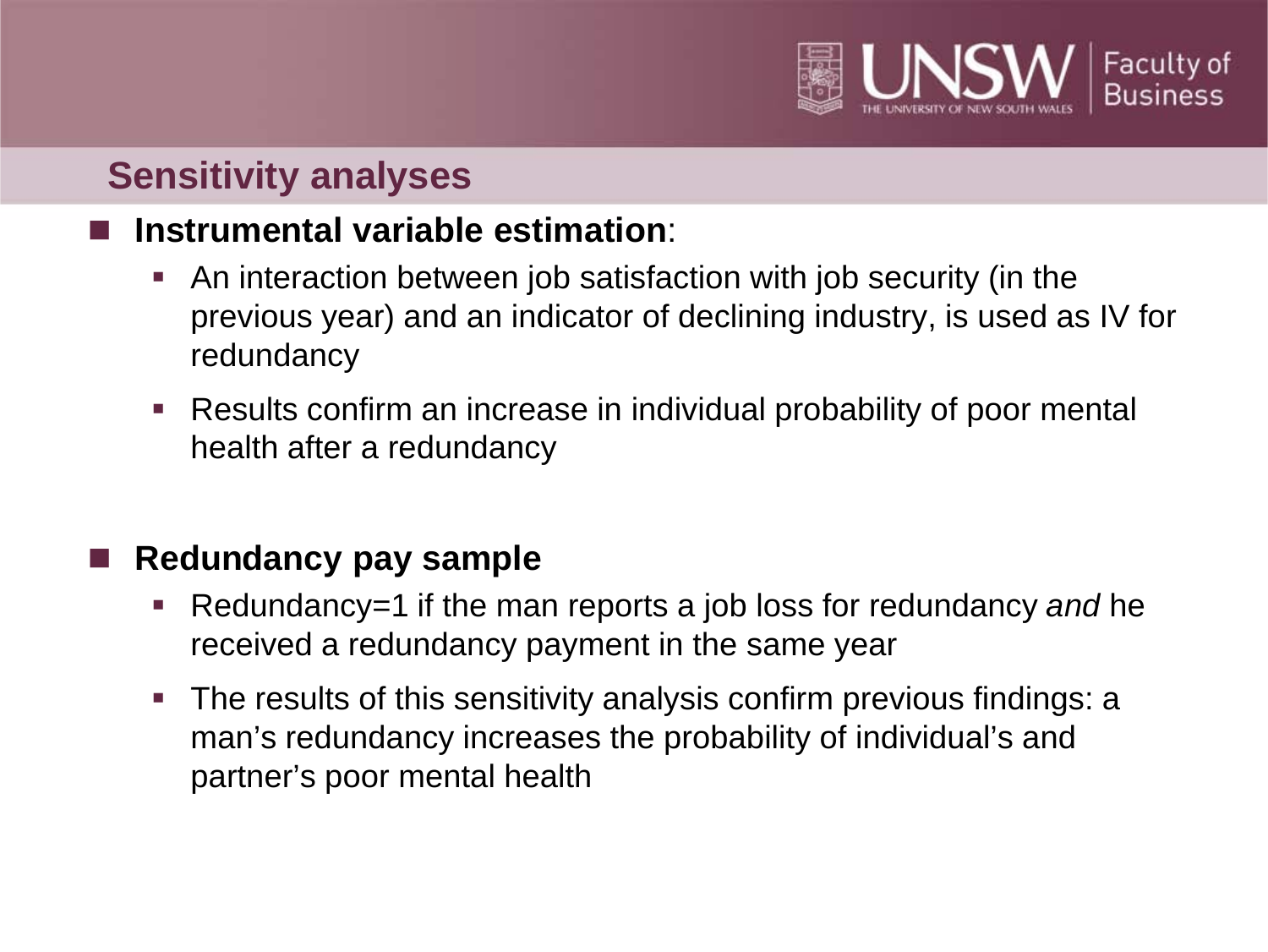

### **Other sensitivity analyses**

#### ■ Different definition of poor mental health: GHQ>=3

- The impact of redundancy on man's probability of poor mental health is higher (10 p.p) and the impact of dismissal is lower (15 p.p)
- The impact of redundancy on spousal probability of poor mental health is higher (15 p.p)

#### ■ No self assessed health among covariates:

- **Significant and higher impact of long term health conditions**
- **Higher impact of lagged poor mental health**
- Size and significance of redundancy is unchanged
- Dismissal has a significant effect on spousal probability of poor mental health (11 p.p)
- No lagged poor mental health among the covariates:
	- Higher impact of initial poor mental health status, self assessed health and long term health conditions
	- The impact of redundancy on man's probability of poor mental health is slightly higher (5 p.p)
	- Dismissal has a significant effect on spousal probability of poor mental health (8 p.p)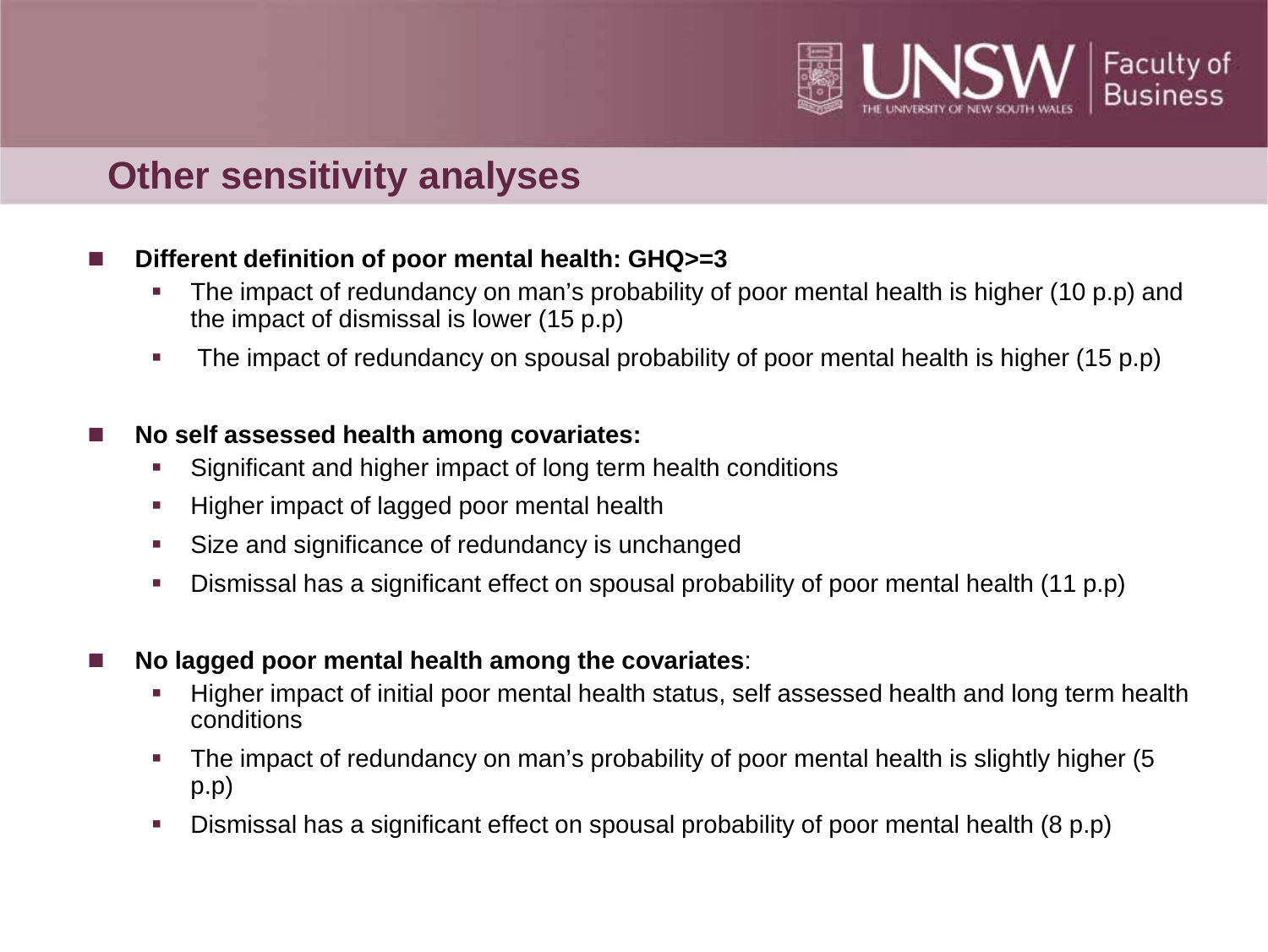

### **Interpreting the effect of redundancy**

Estimation of 4 additional models:

- **Interaction between redundancy and long term unemployment** 
	- The duration of unemployment does not add anything to the incidence effect
- **Interaction between redundancy and non labour income categories** 
	- Redundancy has a significant effect for people in middle and high income groups only
- **Interaction between redundancy and occupations** 
	- Men with low skilled occupations are less likely to be seriously distressed after a redundancy
- Interaction between redundancy ad children by age group
	- Redundancy's impact is significant both for people with young children and for people with no children
- Estimation of 12 different models, corresponding to the 12 GHQ components
	- The strongest effect of job loss is found to be on: individual perceived role, loss of confidence and feeling worthless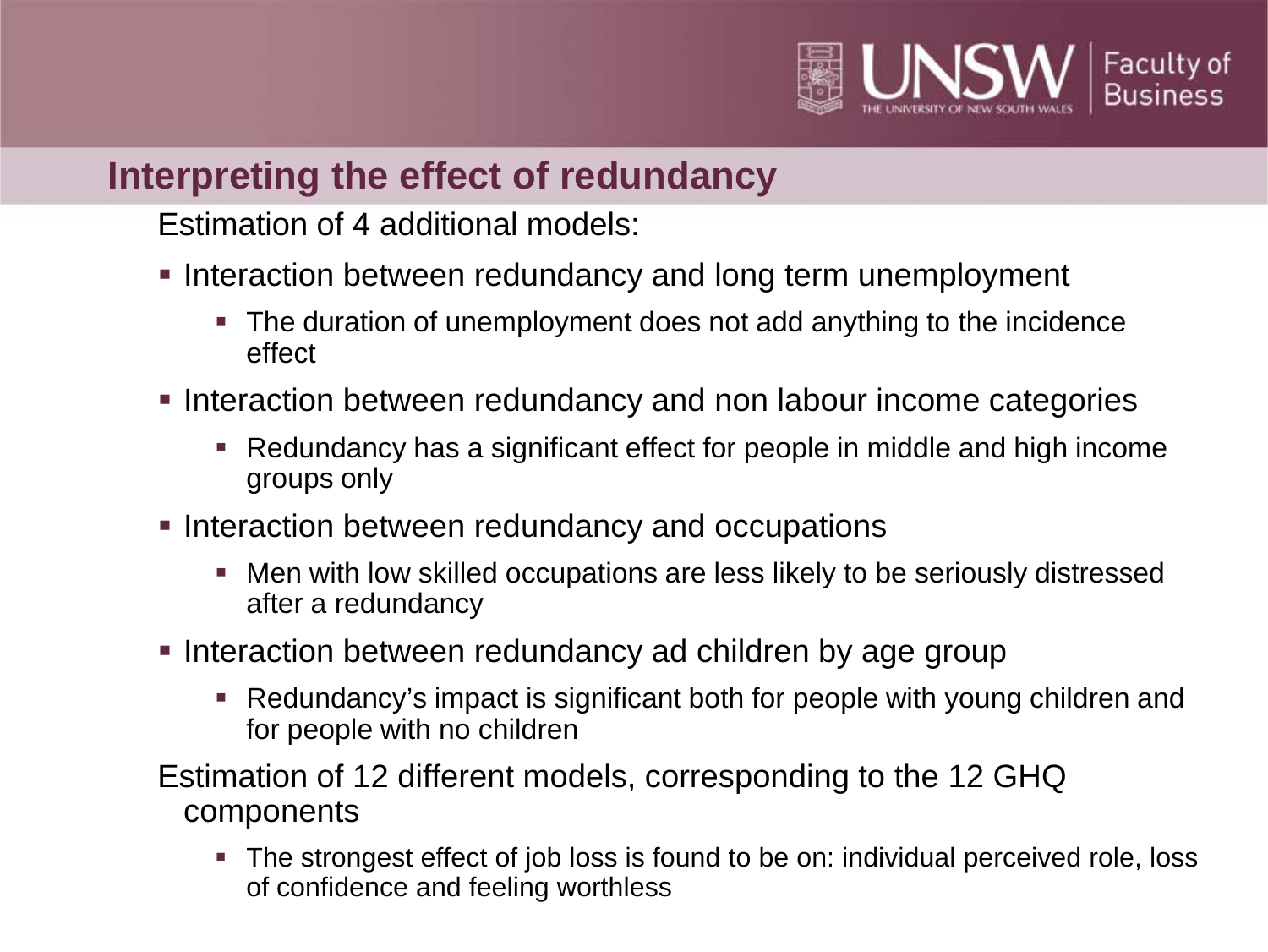

## **Conclusion**

- Job loss can affect individual and family mental health through multiple channels:
	- Negative income shock
	- Psychological shock: direct effect on individual self esteem and perceived role in the society
- The redundancy coefficient captures the negative income shock and a limited impact of psychological factors
- I find evidence of significant negative effect on both partners, even controlling for mental health dynamics and attrition bias
- $\blacksquare$  The marginal effect of dismissals on individual probability of poor mental health is higher and this is consistent with the hypothesis of a stronger impact of the psychological shock on the individual
- Sensitivity analyses are conducted using two different models, including instrumental variable estimation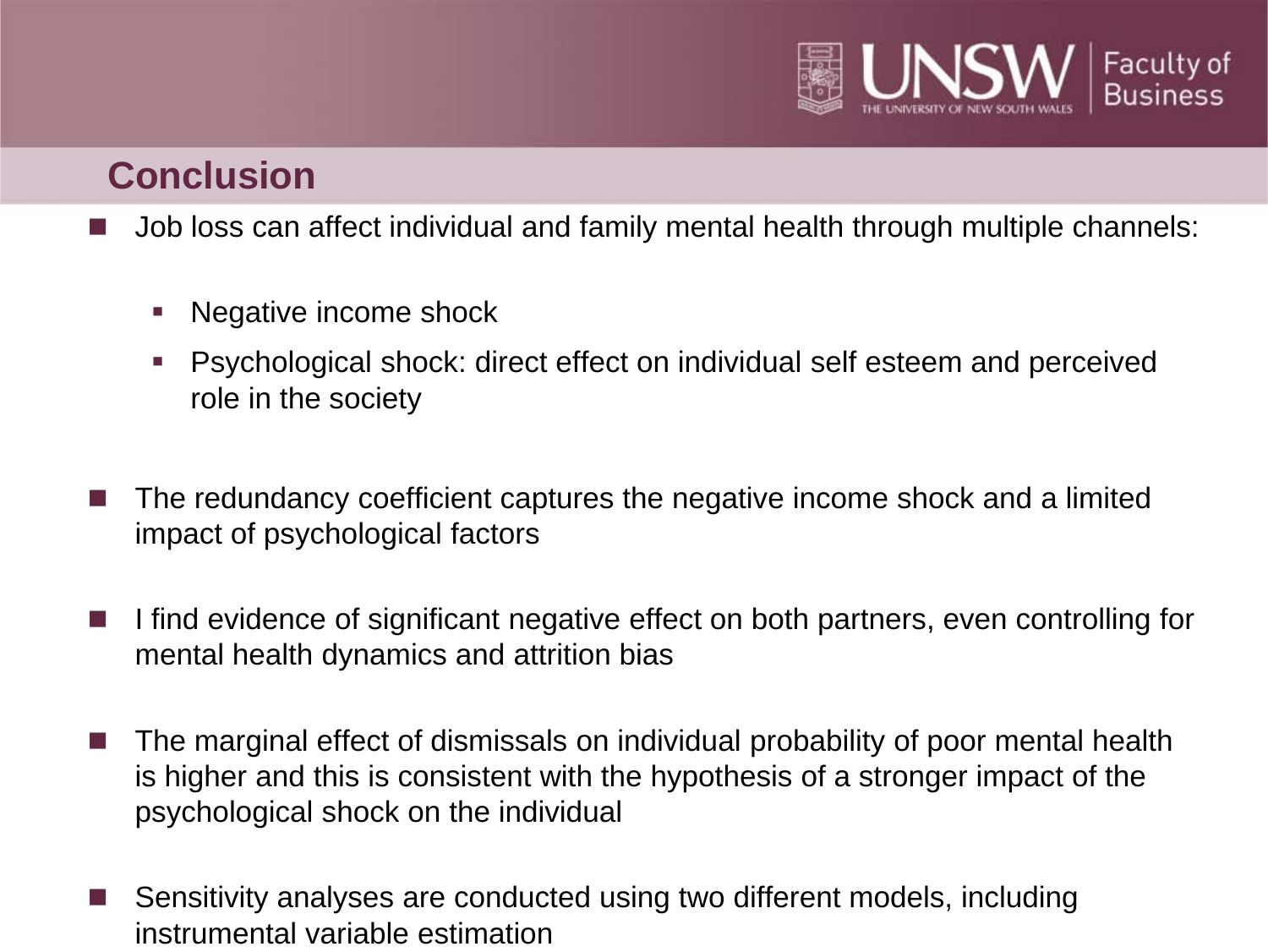

#### **Extensions**

- Consideration of the role of social support and separating the impact of job loss in high unemployment areas
- Further analysis of the effect on partner's mental health
- Consideration of the impact of job loss on children's well-being
- Consideration of the impact of the female partner's job loss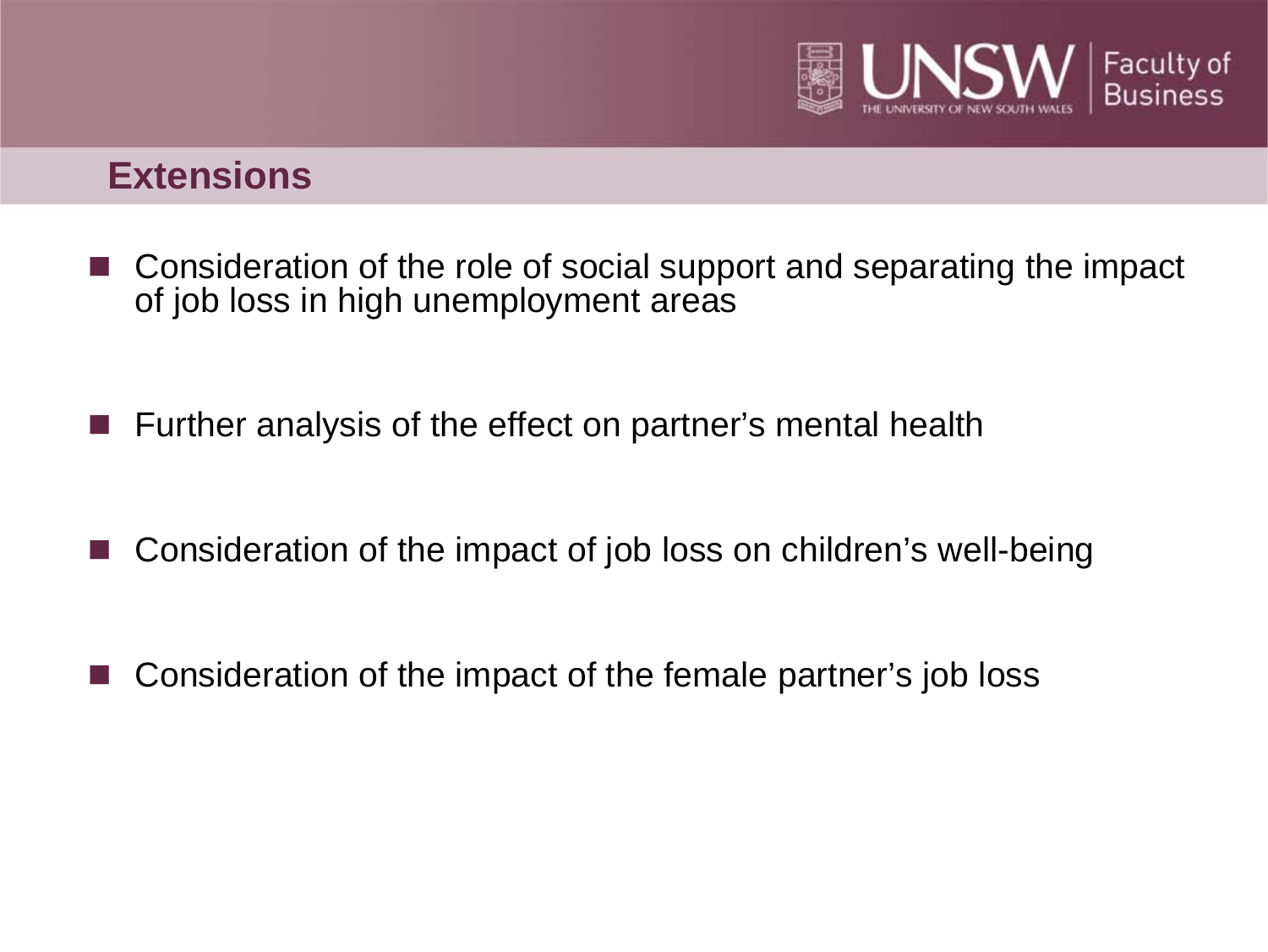

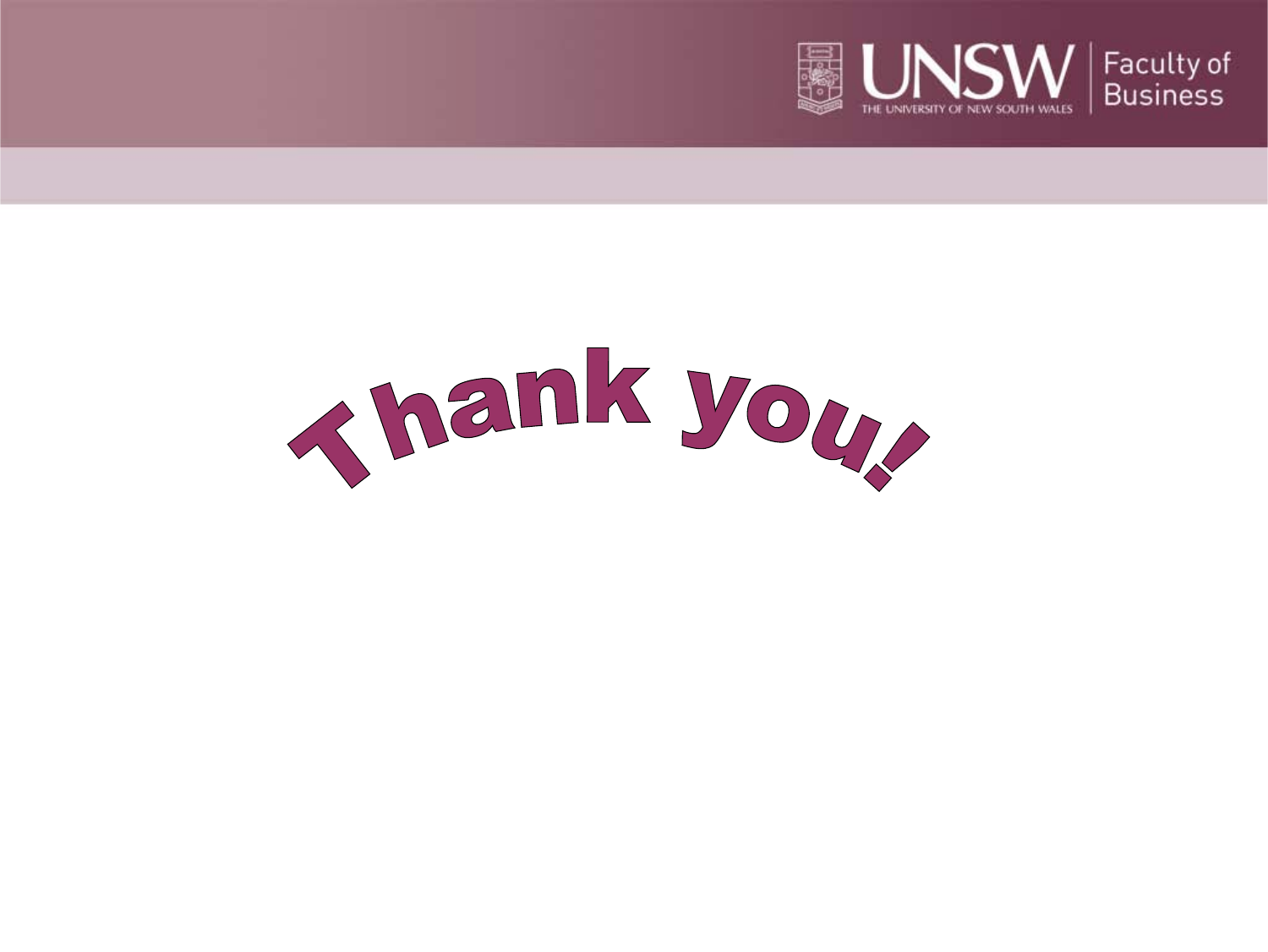#### **The impact of job loss on family mental health[1](#page-29-0)**

*Silvia Mendolia[2](#page-29-1)*

Preliminary version, January 2009

**Keywords:** job loss, mental health, income shock, psychological well-being

**JEL Codes**: I10, J12

#### **Abstract**

The objective of this paper is to examine the impact of job loss on family mental well-being.

Negative income shock due to job loss can affect the mental health status of the individual who directly experiences such displacement, as well as the psychological well-being of her/his partner; also, job loss may have a significantly detrimental effect on life satisfaction, self-esteem and on the individual's perceived role in society. All these elements are likely to have repercussions on family members' mental health. This analysis is based on the complete sample of married/cohabitating couples from the first 14 waves of the British Household Panel Survey, with males in paid employment at the first wave. Controls are included for mental-health related sample attrition and mental health dynamics. To investigate these issues I use a dynamic panel random effects probit model. In order to correct for the possible endogeneity of job loss, data from employment histories is utilised and redundancies (different from dismissals) in declining industries are used as an indicator of exogenous job loss. Two sensitivity analyses are conducted, including instrumental variable estimation (an interaction between job satisfaction with job security and an indicator of declining industry is used as an instrument for redundancy) .

Results to date show evidence that couples in which the husband experiences a job loss are more likely to experience poor mental health and the negative effect is found from both exogenous redundancy and from dismissals. Hence there is evidence of multiple transmission channels through which displacements affect family well-being.

<span id="page-29-0"></span> $<sup>1</sup>$  I am grateful to my supervisors, Denise Doiron and Ian Walker for their helpful support, comments and encouragement. I</sup> thank the participants of the  $12^{th}$  Society of Labour Economists meeting (Chicago, May  $4^{th}$ -5<sup>th</sup>, 2007) and of the 2008 PhD Thank the participants of the 12 Society of Labour Leonomics meeting (Sinewgo, 1997) (1997)  $\frac{1}{2}$ . Conference in Economics and Business (ANU, November  $20^{\text{th}} - 21^{\text{st}}$ , 2008) for their suggestions. Financial suppo by the NHMRC through a Program Grant and by the Fondazione Luigi Einaudi is gratefully acknowledged. Any errors should be attributed to the author. The BHPS data was provided by the Economic and Social Research Council's Data-Archive at the University of Essex and is used with permission. The usual disclaimer applies.

<span id="page-29-1"></span><sup>&</sup>lt;sup>2</sup> Corresponding author - School of Economics, University of New South Wales, Sydney, NSW, Australia.

Email address: silvia.mendolia@student.unsw.edu.au.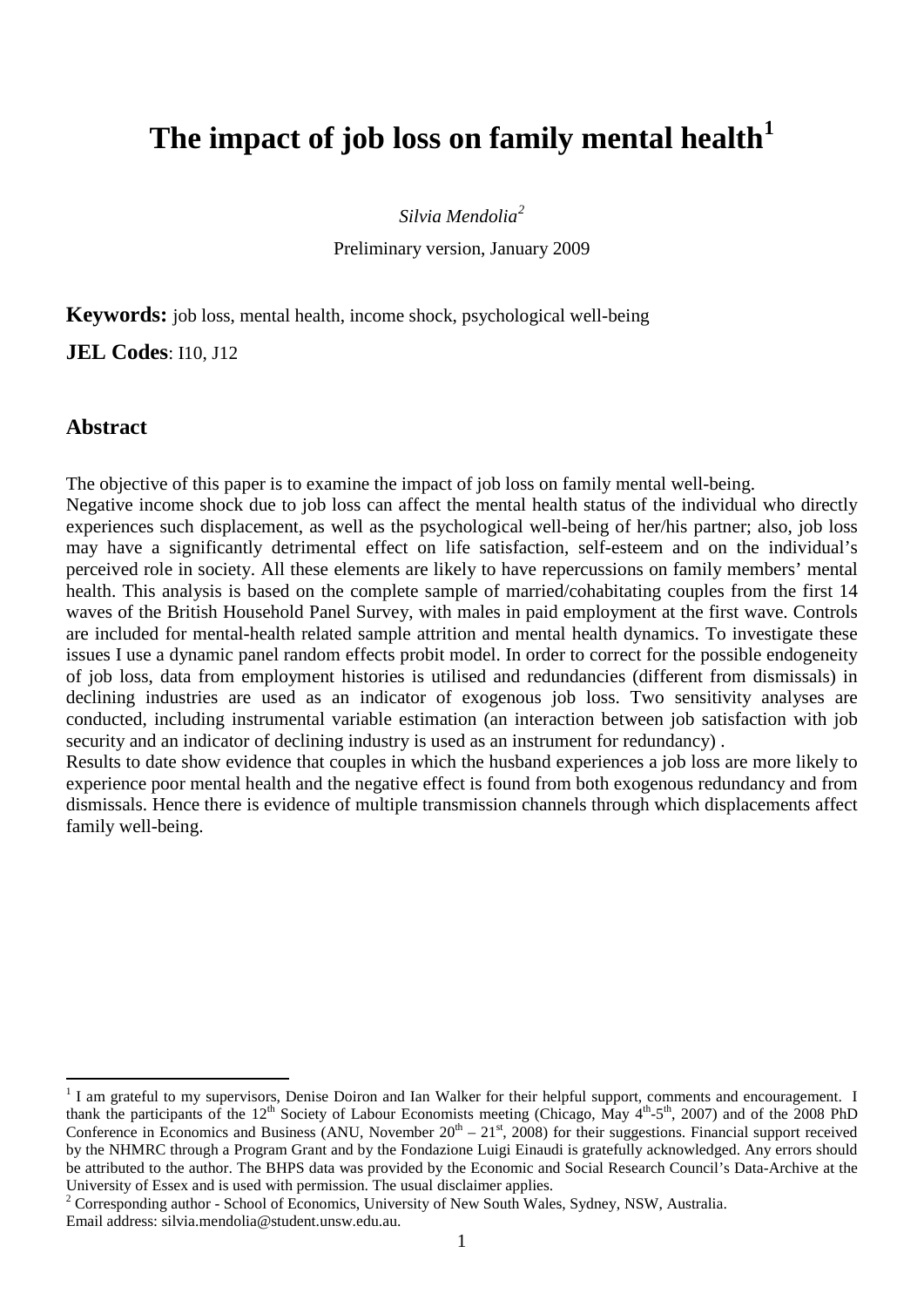#### **1. Introduction**

The principal aim of this paper is to investigate whether a relationship exists between job loss and family mental well-being. There is little research evidence on this issue to date. Even though many relevant contributions analyze the impact of unemployment on individual health and life satisfaction, few studies directly address the causal effect of job loss on mental health, and particularly the cross effect on the partner's well-being.

Mental health is more than an absence of mental illness. It affects our capacity to learn, to communicate, and to form and sustain relationships. It also influences our ability to cope with change, transition and life events. It refers to personal emotions, behaviours and thoughts that enable an individual to perform her/his role as a member of the society<sup>[3](#page-30-0)</sup>. Economists' interest in the relationship between job loss and mental health derives from many different factors. Firstly, the poor mental health which follows job displacement may cause direct costs to individuals. Poor mental health conditions may prevent people from working (or from returning to the labour market after a displacement) and the negative stress caused by job loss may reduce individual productivity within the labour market. A growing body of literature shows that short run economic shocks, such as job loss, can have persistent effects on individual productivity and labour market status (see Clark and Owald, 1994 and Korpi, 1997). Secondly, the analysis of the impact of job loss on family mental health is helpful as the presence of a partner or children may be crucial in the demand for professional health care services. Informal care is an essential complement (sometimes even a substitute) to professional care and negative effects of a shock, such as a job loss, on the whole family may offset this mechanism. Thirdly, the identification of life events, like job loss, that have a large and significant impact on mental health may be useful in the elaboration of health care policies that focus on the occurrence of such events. Mental health care may be intensified if such events are observed<sup>[4](#page-30-1)</sup>. Lastly, mental illness may generate a negative externality, as the costs of dealing with mental health problems have to be borne by society as a whole.

A public health approach to mental health and mental illness is characterised by concern for the health of a population and by awareness of the linkage between health and the physical and psycho-social environment<sup>[5](#page-30-2)</sup>. Recent American and British government studies indicate that mental disorders impose a large emotional and financial burden<sup>[6](#page-30-3)</sup> on ill individuals and their families, including indirect costs for the Nation (lost productivity) and direct costs for medical resources used for care, treatment and

<span id="page-30-0"></span> $3$  See UK Department of Health (2001)

<span id="page-30-1"></span><sup>&</sup>lt;sup>4</sup> See Lindeboom, 2002.

<span id="page-30-2"></span><sup>&</sup>lt;sup>5</sup> See United States Surgeon General, Mental Health: A Report of the Surgeon General, United States, Department of Health and Human Services, 1999.

<span id="page-30-3"></span><sup>&</sup>lt;sup>6</sup> The indirect cost of all mental illness imposed a loss of approximately \$79 billion on the US economy in 1990 and most of this amount (around 80%) reflects morbidity costs. Indirect costs also include mortality costs in productivity losses for incarcerated individuals and for the time spent by individuals in providing family care.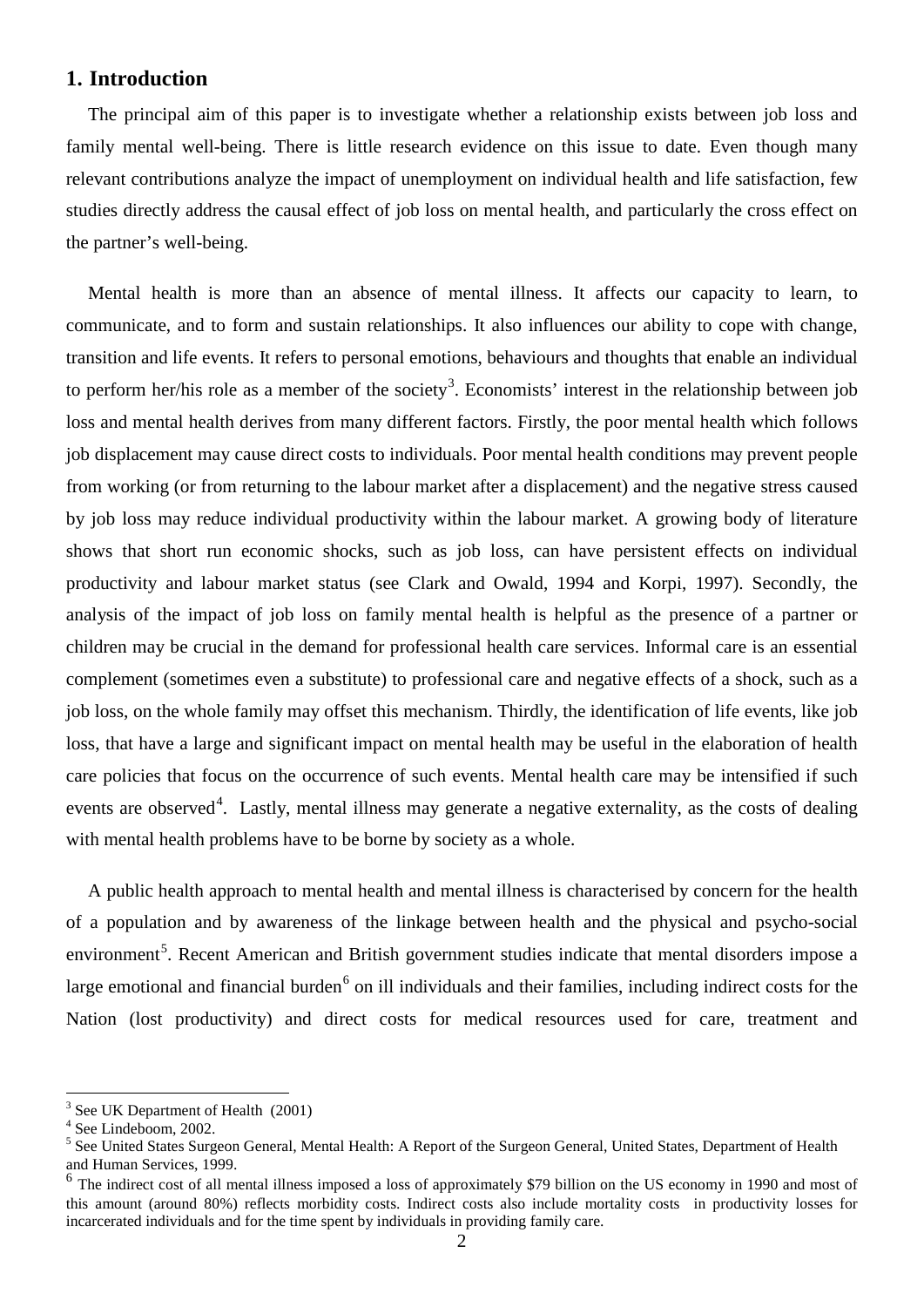rehabilitation<sup>[7](#page-31-0)</sup>. The *Global Burden of Disease* study conducted by the World Health Organization, the World Bank, and Harvard University, reveals that mental illness, including suicide, accounts for over 15% of the burden of disease in established market economies, such as the United States. This is more than the disease burden caused by all cancers. Unipolar major depression, bipolar disorder, schizophrenia and obsessive-compulsive disorder are identified as among the top 10 leading causes of disability worldwide (see Murray and Lopez, 1996).

The novel contribution of this paper is the analysis of the cross effect of job loss on partners' psychological well-being and the direct effect on individuals' mental health. The analysis is based on the first 14 waves of the British Household Panel Survey. An indicator of psychological distress is derived from the General Health Questionnaire (GHQ) and information on reasons for terminating the employment spell is used to distinguish between different types of job loss.

While dismissals are more likely to be correlated with relevant omitted variables, redundancies are based on the characteristics and the environment of the employer. Papers studying the effects of layoffs on future earnings and probabilities of employment support these statements. Job losses from plant closures (Gibbons and Katz, 1991; Doiron, 1995) or redundancies (Arulampalam, 2001) have a smaller effect on future earnings than other types of displacements. Furthermore, using information on the workforce growth rate by industry, I identify redundancies occurring in declining industries. These are treated as involuntary exogenous job losses. The stability of the results is tested using two sensitivity analyses. Estimation is achieved with a dynamic panel random effects probit model. This raises some methodological issues, including that of dealing with the initial condition problem and attrition bias. Following the approach suggested by Wooldridge (2002a) to deal with the problem of initial condition in non linear models with unobserved effects and lagged dependent variables, modelling includes the distribution of the unobserved effect conditional on the initial value of the dependent variable. The problem arises because the starting point of a survey is not the beginning of the process and individuals have many unobserved time-invariant characteristics which affect observed outcomes in every period, including the initial period. The existence of sample attrition is investigated and the estimates are adjusted using the inverse probability weighting (see Wooldridge, 2002b).

The main results show that the probability of poor mental health increases for both partners following a man's job loss, even controlling for a large set of individual and family characteristics and modelling the dynamics of past and initial mental health. Both types of job losses considered - redundancies and dismissals - have significant and positive effects on the probability of poor mental health, even if the effect from redundancies is smaller. Further analysis of the results (see paragraph 5.1) shows that the

 $\overline{a}$ 

<span id="page-31-0"></span><sup>7</sup> See United States Surgeon General, Mental Health: A Report of the Surgeon General, United States, Department of Health and Human Services, 1999.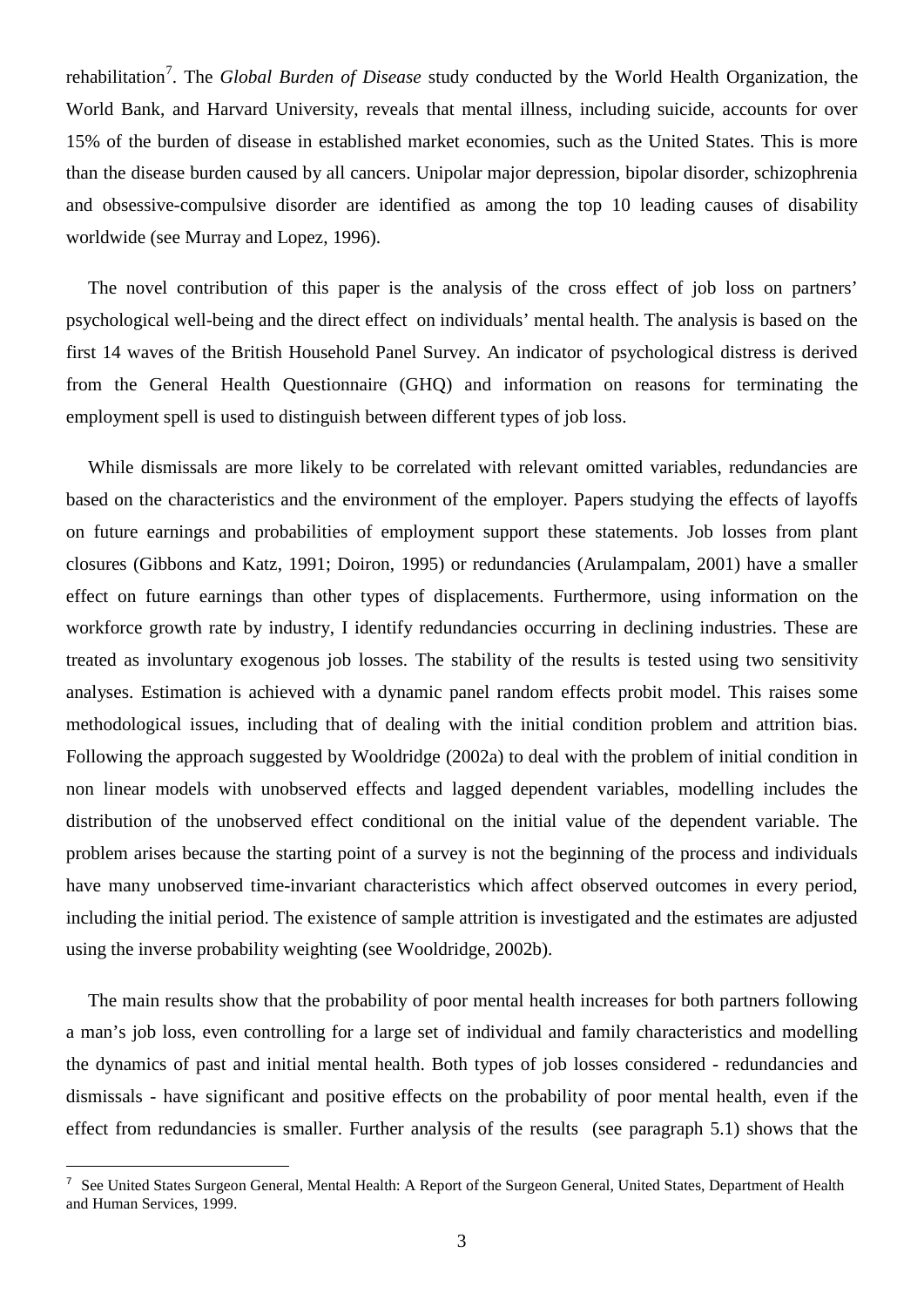income shock associated with job loss is unlikely to represent the major source of the effect on the individual's mental health. This has some important policy implications: policies aimed at reducing the earnings shock from job losses may alleviate the financial problem, but they will be less effective if the main impact comes from other factors, such as the incidence of low life satisfaction, depression and low self-esteem. A redundancy experienced by the husband increases the probability of the partner's having poor mental health of about 5.5 p.p and this effect is higher than the impact on the individual's mental well-being. (4.5 p.p). The impact of dismissals on individual probability of poor mental health is higher (around 21 p.p.), as dismissals are more likely to represent both a current income shock and a stronger impact on the individual's self-esteem and perceived role in society. The main results are stable across different specifications of the model, including the joint estimation of both partners' mental health.

The rest of this paper is organized as follows. Section 2 provides an overview of the existing literature, Section 3 analyses the data and briefly presents mental health indicators. Section 4 discusses the estimation methods and Section 5 presents the main results. Section 6 concludes.

#### **2. Overview of existing literature**

The relationship between unemployment and subjective well-being has received increasing attention from economists in recent years. The literature to date has focused on both direct and indirect effects of unemployment on health, as well as on the transmission mechanism.

Firstly, job loss has a direct impact on well-being. A large empirical psychological literature<sup>[8](#page-32-0)</sup> has investigated the impact of unemployment on the incidence of low life satisfaction, depression, low selfesteem, unhappiness, and even suicide. Some of these outcomes may be related to lower income, but some of them arise because employment is not only a source of income, but also a provider of social relationships, identity in society and individual self-esteem.<sup>[9](#page-32-1)</sup> A British study by Clark and Oswald (1994) uses cross sectional data from the first wave of the BHPS to show that unemployed people have much lower levels of mental well-being (measured through the GHQ) than those in work. Korpi (1997) underlines the potential significance of the relationship between unemployment and mental health for the debate on unemployment hysteresis: lower mental health and lower well-being may lead to discouragement, inability to acquire new skills and may then reduce the effectiveness of the search for employment or the productivity of unemployed people who find new jobs.

Secondly, indirect effects of unemployment on health pass through the income channel. Unemployment generates a negative income shock and this may have separate negative consequences on individual health. A recent study from Sullivan and von Watcher (2006) investigates the impact of mass

<span id="page-32-0"></span><sup>&</sup>lt;sup>8</sup> See Darity and Goldsmith (1996) for a review of psychological studies showing that unemployment has a negative impact on self-esteem.<br><sup>9</sup> See Winkelmann and Winkelmann (1998) for a test of the importance of non-pecuniary costs of unemployment.

<span id="page-32-1"></span>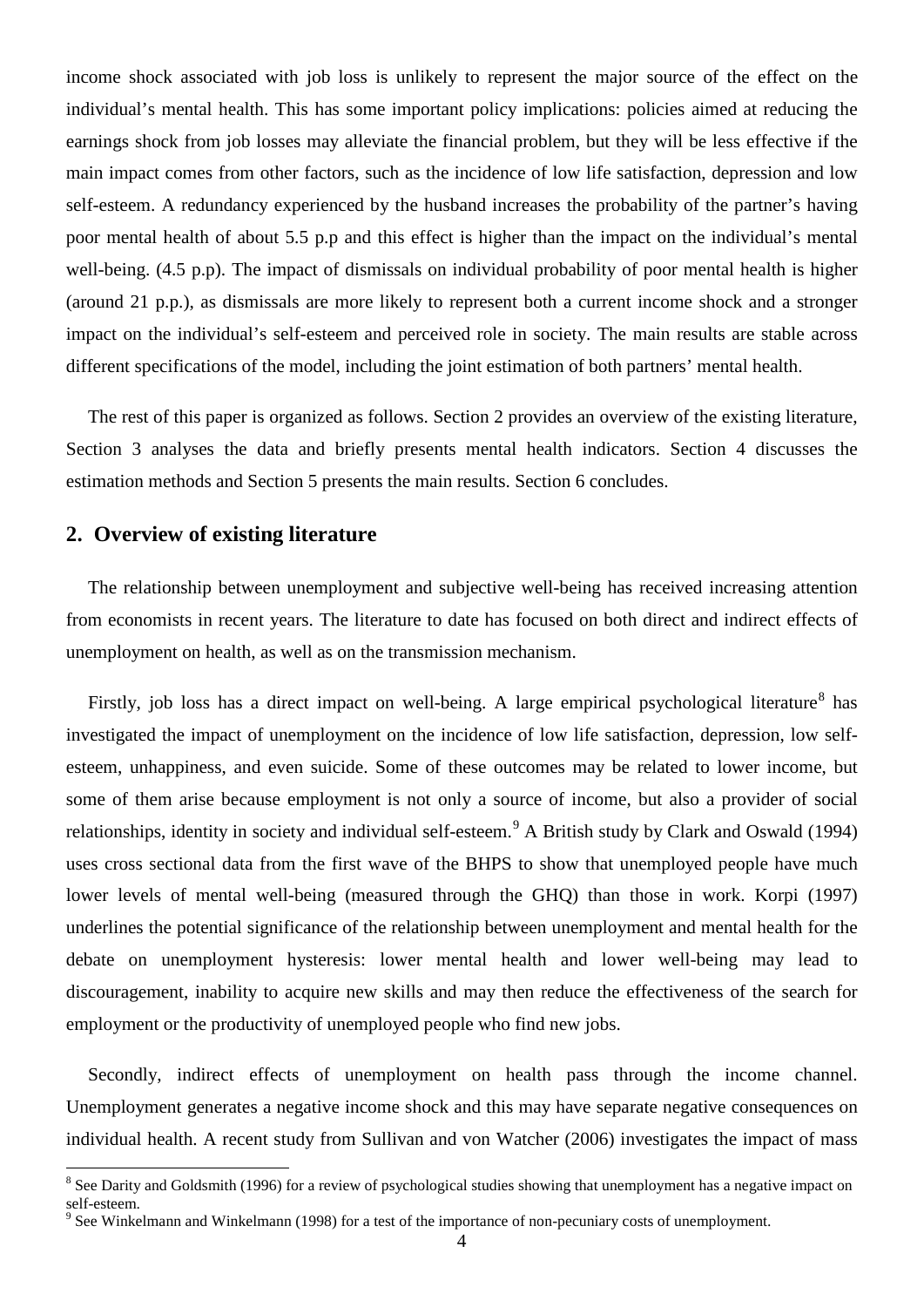layoffs on mortality. Their results show that the relationship between job loss and mortality follows a U shape; mortality rates are particularly high in the years following a job loss and after a prolonged period of time. This is consistent with an initial increase in mortality from acute stress and a long term increase in mortality from chronic stress resulting from permanently lower average earnings. Nevertheless, there are potentially contrasting effects of declines in earnings on individual well-being. Ruhm (2000) reports that mortality declines in recessions, as workers have more time to invest in their health, face fewer workrelated accidents, and experience no pressure at work. Clark (2003) shows that income is insignificant in explaining psychological wellbeing and this result is not unique to the BHPS data<sup>[10](#page-33-0)</sup>. Recent literature in health economics confirms these findings. Lindeboom et al (2002) show that changes in income do not affect the mental health status of the individual, measured through cognitive status (orientation, memory, logical ability) and the incidence of depressive feelings. Few studies make substantial efforts to decompose the shock into multiple components. Winkelman and Winkelman (1998) decompose the cost of unemployment on life satisfaction into pecuniary and non pecuniary costs and conclude that pecuniary costs are small compared with non-pecuniary ones. A similar approach is taken by Clark and Oswald (1994), who conclude that at most ten percent of the psychological impact of unemployment is financial.

The question of whether unemployment hurts people other than the individual concerned has received less attention, especially among economists. There is a small body of psychological literature (see Strom, 2003 for a review) showing that men's unemployment has a significant effect on their partners' mental health, sometimes mediated through the effects on men's health. Nevertheless, this literature has often neglected the causal mechanism and the risk of job loss endogeneity. Some social science literature<sup>[11](#page-33-1)</sup> in the last two decades has focused on the relationship between parental job loss and children's well-being. Job loss negatively affects family's economic security, and an increased reliance on public assistance has been found to have detrimental effects on children's cognitive achievements<sup>[12](#page-33-2)</sup>. A few studies analyse the social cost of unemployment, in terms of collective well-being. Di Tella et al (2003) show that losses from recessions in terms of general happiness are large and the psychological costs should be computed on top of GDP decreases and unemployment rate increases. Both employed and unemployed people suffer a psychiatric cost as the unemployment rate rises. Employed people suffer a fear of unemployment, while jobless people feel they are less likely to find new work quickly.

This paper attempts to add, in various ways, to the different strands of literature mentioned above. Firstly, I analyse the impact of men's job loss on the probability of partners' poor mental health. This approach is novel and has rarely been investigated in previous literature. Secondly, I use a dynamic random effects probit model, in order to control for past mental health effects, modelling the distribution

<span id="page-33-0"></span> $10$  From Esterlin (1974) onwards, income has been shown to be a poor predictor of different measures of individual well-being (see Diener et al, 1999; Di Tella et al, 2001).

<span id="page-33-1"></span><sup>&</sup>lt;sup>11</sup> See Voydanoff (1990) and Kalil and Ziol-Guest (2007).<br><sup>12</sup> See Morris, Duncan and Rodriguez (2004).

<span id="page-33-2"></span>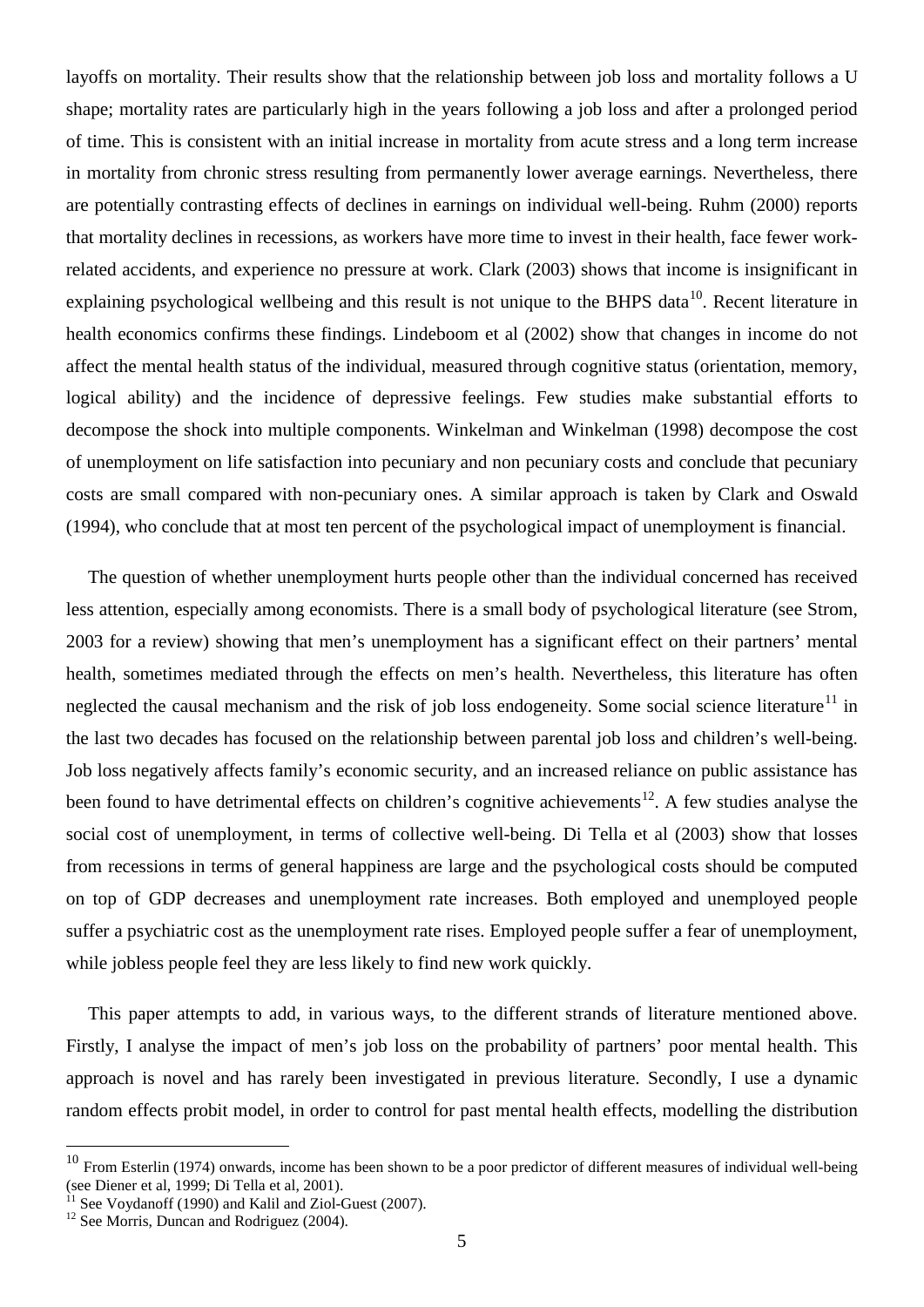of the individual unobserved effect. Furthermore, I deal with the possible endogeneity of job loss, focusing on involuntary displacements and showing that my results are stable across different models. Lastly, I analyse the existence of multiple transmission channels and I discuss the relevance of the income shock on individual's and partner's mental well-being.

#### **3. Data**

This analysis uses data collected in the first 14 waves of the British Household Panel Survey (BHPS), which is a nationally representative sample<sup>[13](#page-34-0)</sup> of about 5,500 households, recruited in September 1991. The BHPS is an indefinite life panel survey and the longitudinal sample consists of members of original households and their natural descendants<sup>[14](#page-34-1)</sup>. A sample is constructed of all married or cohabitating couples in the first 14 waves of the BHPS, with male between 16 and  $65<sup>15</sup>$  $65<sup>15</sup>$  $65<sup>15</sup>$ , in paid employment at the first wave. The data is organised into couple-year form. The objective of this paper is to analyse the impact of job loss on individuals who directly experience the displacement and on their partners, focusing on couples who remain together. For this reason, if a union ends, the partners are subsequently dropped from the analysis sample. A separate analysis could be devoted to the consequences of job loss on the risk of family dissolution. It is generally found that married people have higher levels of psychological wellbeing (see, for example, Clark and Oswald, 1994). Therefore, our results are likely to have conservative lower bounds for the population at large. The decision of limiting the sample to people in paid employment at the first wave is driven by the fact that job loss can only occur to these individuals, and not to self employed, unemployed or individuals outside the labour force for other reasons. In this way, attention is focussed on the initial work status and a control for changes in status within the following waves is included.

I use both a *balanced sample* of respondents, who stay in the survey for all 14 waves, and an *unbalanced sample*, which does not include new entrants but tracks all those who are observed at wave 1. The issue of sample attrition is covered below. The final unbalanced sample contains about 1,700 couples and 16,600 observations. The balanced one is composed by 821 households and 11,494 observations.

Information on labour market behaviour and periods of unemployment is collected from different sources within the BHPS. At each interview, the individual is asked about his/her current employment situation<sup>[16](#page-34-3)</sup>, and whether he/she did any paid work or was away from a job in the week prior to the

<span id="page-34-0"></span><sup>&</sup>lt;sup>13</sup> Additional samples of 1,500 households in Scotland and another 1,500 in Wales were added to the main sample in 1999, and in 2001 a sample of 2,000 households was added in Northern Ireland, making the panel suitable for UK-wide research. The additional samples are included in this analysis.<br> $14$  For further details, see Taylor et al. (2006).

<span id="page-34-3"></span>

<span id="page-34-2"></span><span id="page-34-1"></span><sup>&</sup>lt;sup>15</sup> Those couples where the man reaches 65 during the survey period are dropped at the time the man reaches 65.<br><sup>16</sup> The proposed alternatives are: self employed, in-paid employment (full time or part time), unemployed, r work, on maternity leave, looking after family or home, full time student/at school, long-term sick or disabled, on a government training scheme, or other situations.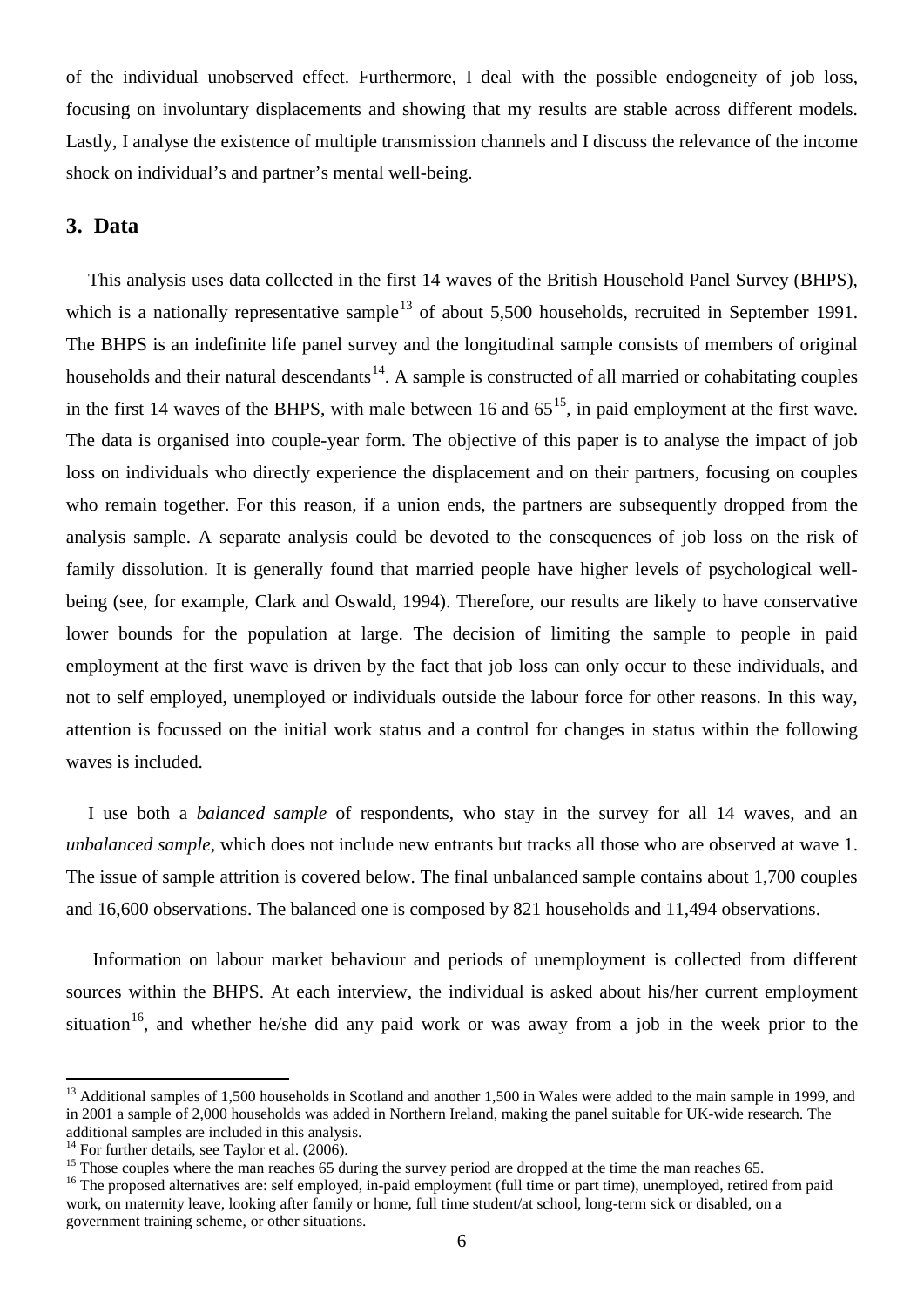interview. Retrospective information about labour force behaviour and all employment spells over the previous year is also collected. Paull (1997) has compiled a special data set containing labour forces spells (defined in terms of spell state, start date and end date) for each individual after leaving fulltime education until the time of the interview<sup>[17](#page-35-0)</sup>. Information on the reason<sup>[18](#page-35-1)</sup> for leaving an employment spell is not included in the Paull's data set and was derived from the job history files. In this paper we focus on involuntary displacements and consider only dismissals, redundancies and temporary job endings as job losses. Also, only job losses experienced by the male partner are considered.

Appendix table 1 summarizes the variables used in my empirical model. Mental Health is assessed using the General Health Questionnaire Caseness score<sup>[19](#page-35-2)</sup>. The GHQ Caseness score is constructed from the responses to 12 questions covering feelings of strain, depression, inability to cope, anxiety-based insomnia and lack of confidence. Responses are coded on a four point scale of the frequency of a feeling, in relation to the individual's usual state: "not at all", "no more than usual", "rather more than usual", "much more than usual". The twelve answers<sup>[20](#page-35-3)</sup> are combined into a total GHQ score<sup>[21](#page-35-4)</sup>, that indicates the level of mental distress, giving a scale running from 0 (the least distressed) to 12 (the most distressed)<sup>22</sup>. In the original manual of the General Health Questionnaire (see Goldberg, 1978), variations in the best threshold to adopt were discussed<sup>23</sup>. In this analysis I have used different cut off points of the GHQ to define poor mental health, in order to show that the results are stable. I started using GHQ-12 as a dichotomous indicator with a cut-off point at a score of 3 and then I used a more severe notion of mental illness, corresponding to the GHQ-12 score greater or equal to  $6^{24}$  $6^{24}$  $6^{24}$ . The cut-off for this more restrictive definition was chosen to yield an incidence similar to the proportion of people declaring that their mental health status limited their work activity in the Labour Force Survey (between 8 and 9 percent).

Income is measured as lagged yearly labour household income and current yearly non-labour income. The use of yearly income helps to smooth out effects of unusually high income receipt in any one month. Empirically, both yearly and monthly income produce very similar results. Other variables included are:

<span id="page-35-1"></span><span id="page-35-0"></span><sup>17</sup> See Paull (1997) and Paull (2002).<br><sup>18</sup> The alternatives are: promoted, left for better job, made redundant, dismissed or sacked, temporary job ended, took retirement, stopped for health reasons, left to have a baby, children/home care, care of other person, and other reasons.

<span id="page-35-2"></span><sup>&</sup>lt;sup>19</sup> Previous literature refers to the GHQ as one of the most reliable indicators of psychological distress or "disutility". See Argyle (1989) and Clark and Oswald (1994).<br><sup>20</sup> The 12 questions are the following. Have you recently: been able to concentrate on whatever you are doing; Lost much sleep

<span id="page-35-3"></span>over worry? Felt that you are playing a useful part in things? Felt capable of making decisions about things? Felt constantly under strain? Felt you couldn't overcome difficulties? Been able to enjoy your normal day to day activities? Been able to face up to your problems? Been feeling unhappy and depressed? Been losing confidence in yourself? Been thinking of yourself as a worthless person? Been feeling reasonably happy all things considered?

<span id="page-35-4"></span><sup>&</sup>lt;sup>21</sup> The score is calculated by adding the number of times the person places himself or herself in the fairly stressed or highly stressed category.<br><sup>22</sup> An alternative is the GHQ Likert score, that is, a well-being score from 0 to 36. It is the sum of the responses to the twelve

<span id="page-35-6"></span><span id="page-35-5"></span>questions, coded so that the lowest well-being value scores 36 and the highest well-being value scores 0.<br><sup>23</sup> When optimum thresholds were calculated for each diagnosis separately, it was found that the thresholds of 2 or

<span id="page-35-7"></span> $^{24}$  Results are shown only for the second definition of poor mental health. Results from the first definition are very similar and are available on request.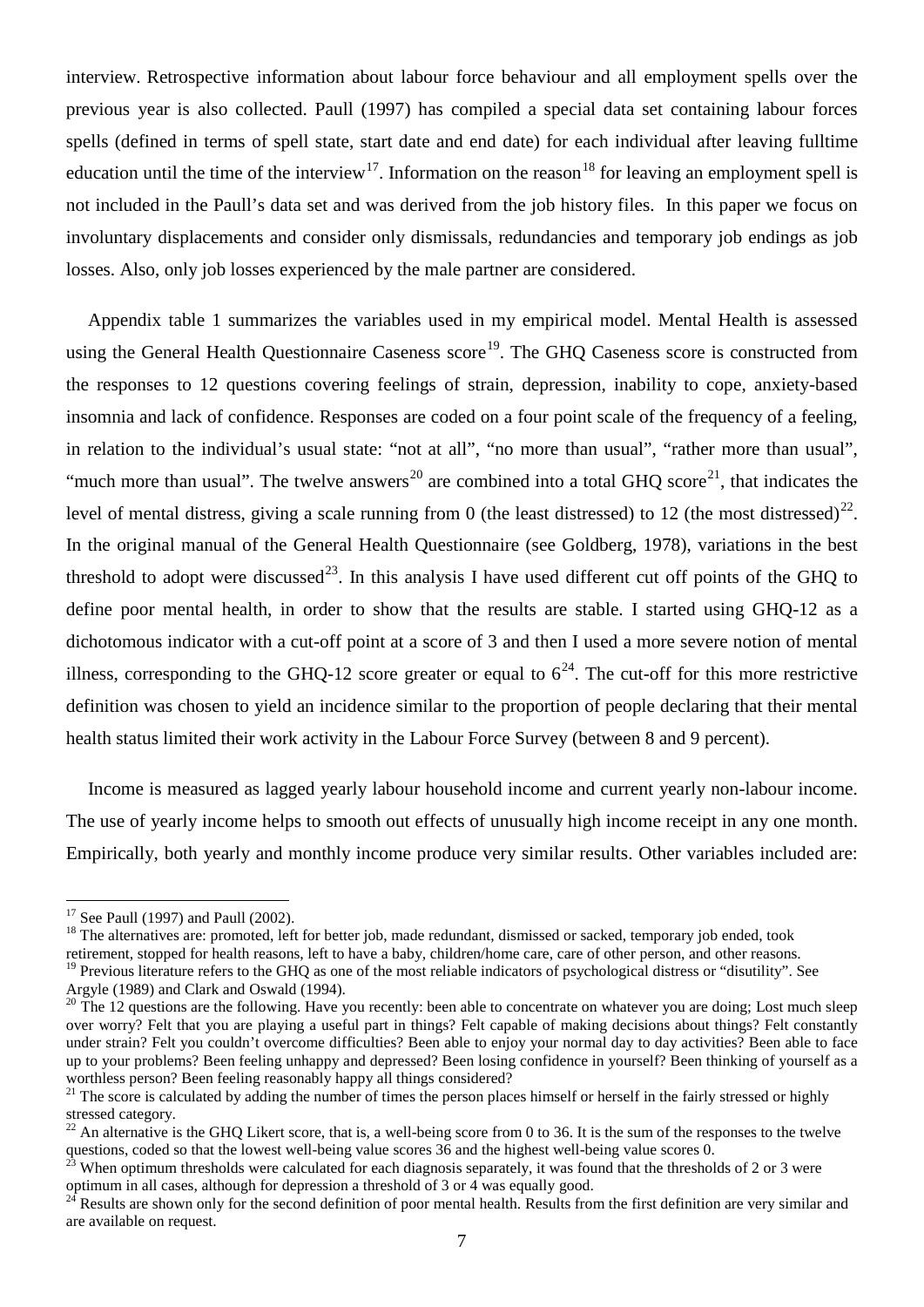highest educational qualification attained (Degree,  $HND/A^{25}$  $HND/A^{25}$  $HND/A^{25}$  level, O/CSE<sup>[26](#page-36-1)</sup>, No qualification), number of children and age of the youngest child in the household, age, occupation and a vector of time and region dummies.

Figure 1 (see Appendix) displays the distribution of the GHQ score across the 14 waves, for men and women. The distribution is skewed to the left in all the 14 waves and the percentage of people in poor mental health is higher for women. There is an increase in the proportion of observations in the poor mental health category (from 5% to 9% for men and from 11% to 14% for women). Differences between men and women are consistent with previous literature and particularly with Clark (2003) who finds that women generally tend to have lower levels of mental well-being.

Appendix table 2 presents the relationships between psychological well-being and a number of economic and demographic variables. With respect to labour force status, men and women with long-term illnesses report the lowest score, followed by the unemployed. The presence of very young children in the household is not a determinant of poor mental health status while there is a clear relationship between self reported health and psychological well-being. The percentage of men and women with poor mental health is higher among people with higher education. Table 3 presents the number of redundancies by year in unbalanced sample. In total, there are 713 displacements consisting of 475 redundancies, 55 dismissals and 183 temporary job endings. If a husband experiences more than one type of job loss in any year, this information is used in the analysis<sup>[27](#page-36-2)</sup>. Generally, the incidence of displacements decreases over the  $14$ waves as the average age of the sample rises. Exceptions occur around the recession of 2000-01. In any one year, the incidence of job displacement for any of these causes is around 4 to 5%. This shows the importance of large samples when studying this topic.

Appendix table 4 presents mental health dynamics for the complete sample and for men with a redundancy experience, before and after displacement. Rows indicate the previous mental health state while columns indicate the current state. Individuals are far more likely to remain close to their initial mental health state, especially when this is fairly good (GHQ  $= 0$  or 1), or to improve their GHQ score. Nevertheless, people who experience a redundancy are more likely to have worse mental health after the job loss. More than 17% of individuals with very good conditions prior to the redundancy (GHQ equal to 0 or 1) report high distress (GHQ>= 4) in the following observation and nearly 8% are in poor mental health.

<span id="page-36-2"></span><span id="page-36-1"></span>

<span id="page-36-0"></span><sup>&</sup>lt;sup>25</sup> Including teaching qualification, nursing, other higher qualification, GCE A level (Upper high school graduate).<br><sup>26</sup> Lower high school graduate.<br><sup>27</sup> There is a limited incidence of repeated job loss of the same typ Sensitivity analysis is conducted with the addition of dummies for the observations with multiple occurrences and results are very similar. Details are available from the author.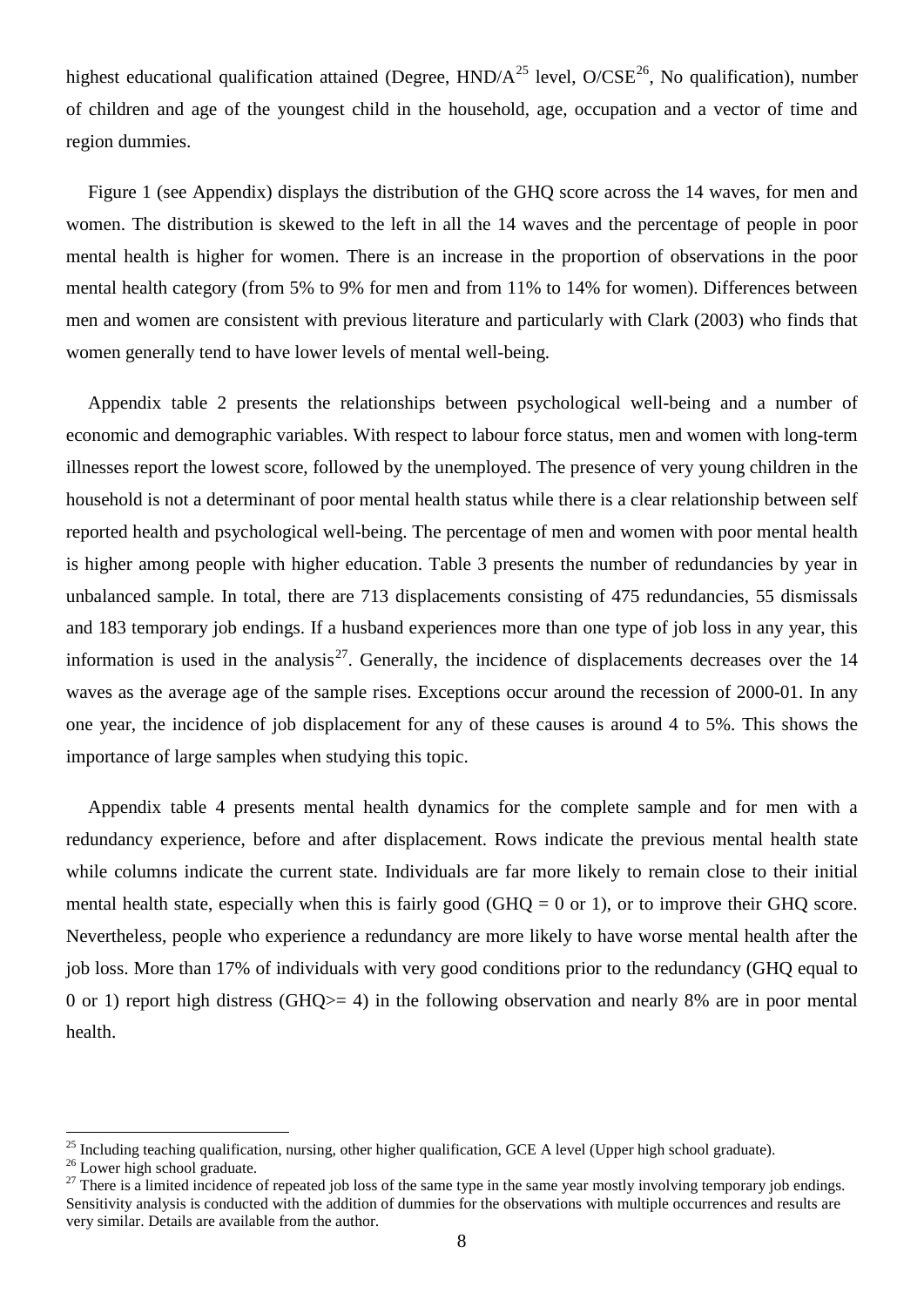Appendix table 5 shows the number of observations that are available at each wave and the corresponding number of drop-outs, survival and attrition rate. Attrition rates are highest between waves 1 and 2 and then the rate tends to decline over time. In order to investigate attrition dynamics, probit models for response/non response probabilities at each wave, conditioning on individual observed characteristics at wave 1, have been estimated<sup>[28](#page-37-0)</sup>. The dependent variables equal 1 if the individual responds and 0 otherwise. There is a clear pattern of mental health-related attrition and people in poor mental health at wave 1 are less likely to stay in the sample in the following waves. At the same time, poor (or very poor) self assessed health of both partners is an important source of attrition. On average, men with higher education are more likely to remain in the sample, while income pattern is less clear. As expected, attrition increases with individual's age.

#### **4. Estimation Methods**

In this paper panel data methods are used in order to control for person-specific unobserved heterogeneity as well as for the observed heterogeneity captured by the explanatory factors. A primary motivation for using panel data is to solve the omitted variable problem. In this framework, I assume there is an individual, unobserved, time-invariant component of mental health status that is constant across the interview interval (1 year) and that can be accounted for by using panel data estimation. Moreover, panel data allows for the estimation of state dependence effect, i.e. for the causal impact of previous poor mental health status. To model the probability of poor mental health following a job loss, I use dynamic panel probit specification on both balanced and unbalanced samples.

The latent variable specification of the model estimated can be written as:

$$
Y^*_{ii} = \beta' x_{ii} + \gamma' y_{i} + c_i + \varepsilon_{ii}
$$
 (1)

$$
(i = 1, \dots, N, t = 1, \dots, T_i)
$$

where  $Y^*_{it}$  is a continuous but unobserved index of mental health of individual i in period t,  $x_{it}$  is a vector of explanatory observable variables (including husband's job losses), *yit-1* is a vector of indicators for the individual's mental health state in the previous wave,  $c_i$  is a fixed effect which takes into account intrinsic differences in mental health and unobservable time invariant individual characteristics,  $\varepsilon_{it}$  is a time and individual specific error term.  $\varepsilon_{it}$  is assumed to be normally distributed, and  $x_i$  are assumed to be uncorrelated with  $\varepsilon_i$ , for all t. The variance of the idiosyncratic error term is normalized to equal one.

Rather than observing  $Y^*$ <sub>it</sub>, the following is observed:

<span id="page-37-0"></span><sup>&</sup>lt;sup>28</sup> Results are available on request.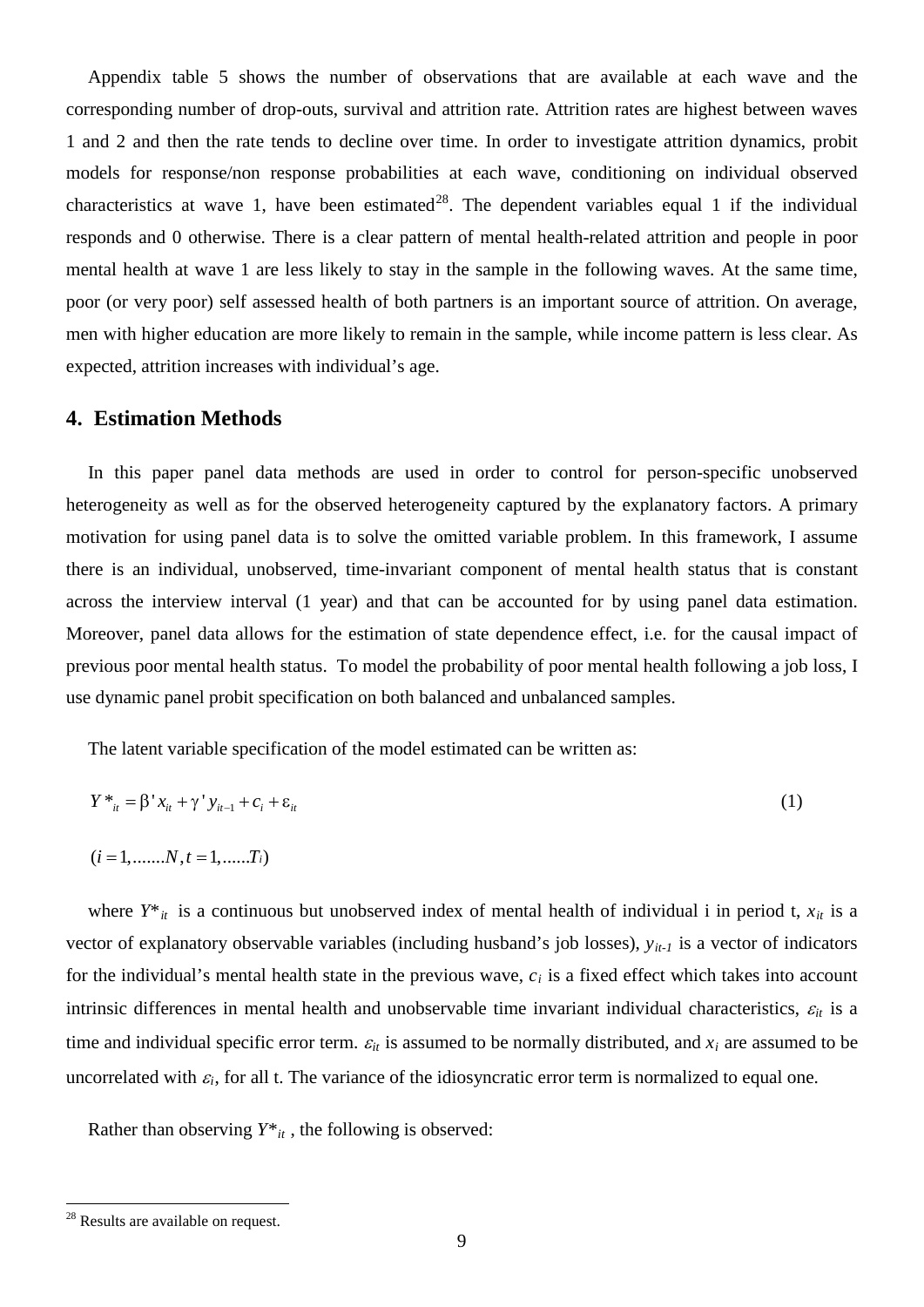$$
Y_{it} = \begin{cases} 1 \text{ if } Y *_{it} \ge 6 \text{ equivalent to } -\varepsilon_{it} \ge -6 + \beta' x_{it} + \gamma' y_{it-1} + c_{it} \\ 0 \text{ otherwise} \end{cases}
$$

The modelling of initial conditions is generally a complex problem and I follow Wooldridge (2002a) in estimating parameters including the distribution of unobserved effects conditional on initial conditions. The probability of observing poor mental health for individual i at time t conditional on the regressors and the individual effect is<sup>[29](#page-38-0)</sup>:

$$
Pr(y_{it} = 1 | y_{it-1}, x_{it}, c_i) = \Phi(\beta' x_{it} + \gamma' y_{it-1} + c_i)
$$
\n(2)

Instead of maximizing the log likelihood function  $\sum \sum \log f_i(y_i | x_i, y_{i-1})$  $-1$   $t=1$  $\log f_t(y_t | x_t, y_{t-1}, c, \theta)$ *N T*  $t \vee t \vdash \lambda_t, y_t$ *i t*  $f_t(y_t | x_t, y_{t-1}, c, \theta)$  $\sum_{i=1}^{\infty} \sum_{t=1}^{\infty} \log f_t(y_t | x_t, y_{t-1}, c, \theta)$ , that often leads to

inconsistent estimator of  $\theta_0$ , the random effects estimator can be implemented by "integrating out" the individual effect, using assumptions on its distribution. Wooldridge's (2002a) suggestion is to find the density of  $(y_{i0}, y_{i1},...,y_{iT})$  conditional on  $(y_{i0}, x_i)$ . This conditional maximum likelihood approach results in a likelihood function based on the joint distribution of the observations conditional on their initial observations. This model can be estimated using standard random effects probit software. The distribution of the individual specific effect can be written as:

$$
c_i = \alpha_0 + \alpha_1 y_{i0} + \alpha_2 x_i + \mu_i
$$
  
(3)

where  $\mu_i/(y_{i0}, x_i) \sim Normal(0, \sigma^2_{\mu})$ 

Therefore, the probability of observing poor mental health for individual i at time t conditional on the regressors and the individual effect is:

$$
Pr(y_{it} = 1 | y_{it-1}, x_{it}, c_i) = \Phi(\beta' x_{it} + \gamma' y_{it-1} + \alpha_0 + \alpha_1 y_{i0} + \alpha_2 x_i + \mu_i)
$$
\n(4)

This model is separately estimated for each partner.

Finally, I estimate the joint probability of partners' poor mental health using a bivariate probit model<sup>30</sup>, including two equations relating both partners' mental health to the independent variables<sup>[31](#page-38-2)</sup>. The random

<span id="page-38-2"></span><span id="page-38-1"></span><span id="page-38-0"></span><sup>&</sup>lt;sup>29</sup> This equation contains several assumptions. First, the dynamics are correctly specified, that is, at most one lag of  $y_{it}$ appears in the distribution given outcomes back to the initial period. Second, the unobserved effect is additive inside the standard normal cumulative distribution. Third,  $x_{it}$  satisfy a strictly exogeneity assumption conditional on  $c_i^{29}$ . Lastly,  $f_t(y_t | x_t, y_{t-1}, c, \theta)$  is a correctly specified density for the conditional distribution on the left hand side of equation (2).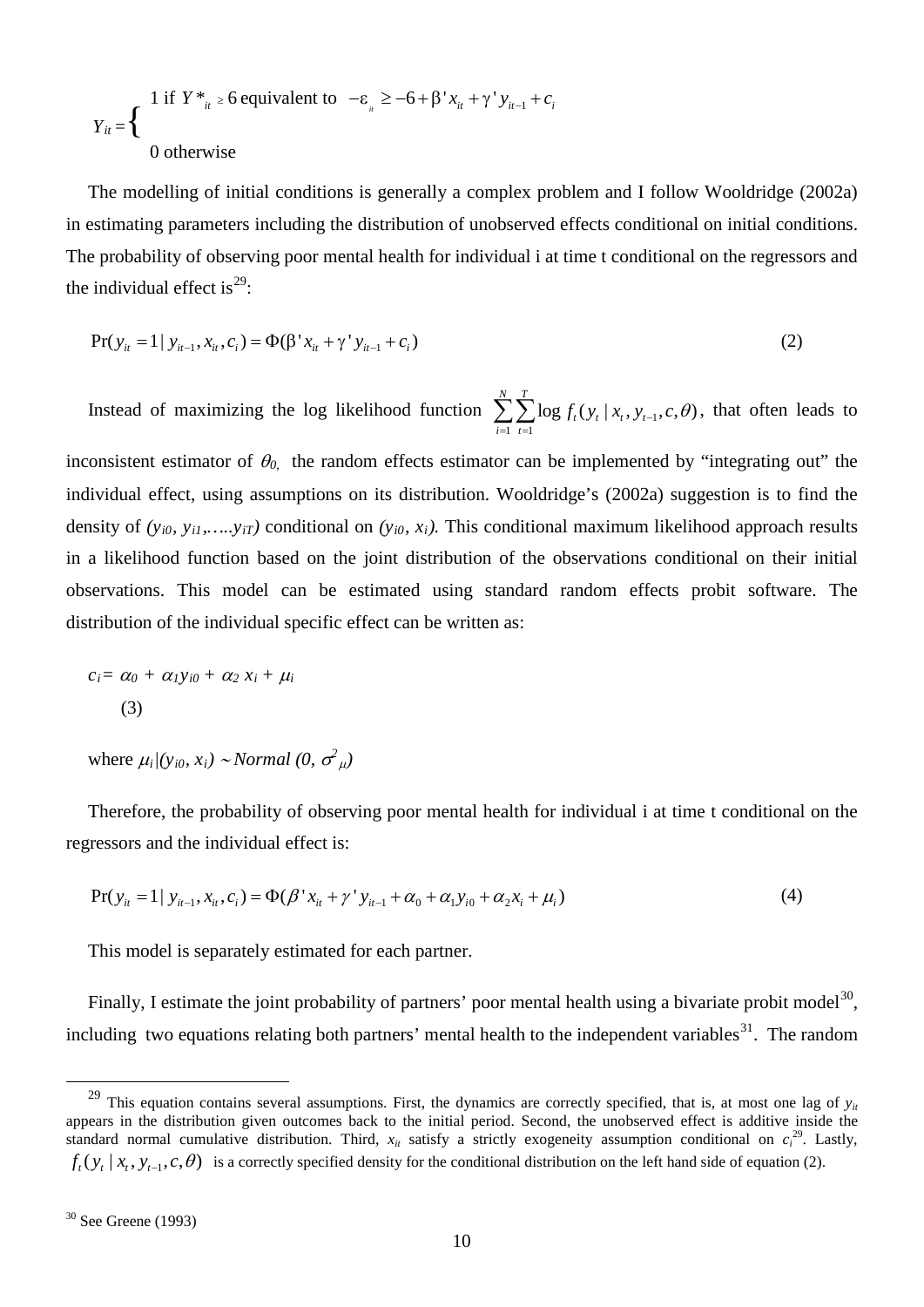error terms in the equations are assumed to be correlated and this implies that the covariance of the error terms equals a constant, rather than zero as is assumed in the case of the individual probit models. In practical terms, this model allows for the direct effect of partners' mental health status. In both equations I control for partners' health conditions, education, age groups, age squared, age of youngest child, income, region and year dummies.

#### **4.1 The attrition correction**

To allow for attrition, I use an inverse probability weighted (IPW) estimator and apply this correction in the pooled probit model<sup>[32](#page-39-0)</sup> (see Wooldridge, 2002b and 2002c). The underlying idea is to estimate (probit) equations for the probability of responding at each wave, with respect to a set of characteristics  $x_i$ measured at the first wave. This relies on "selection on observables" and implies that attrition can be treated as an ignorable non-response, conditional on individual characteristics at time zero. The *xi* vector probabilities  $1/\hat{p}_u$  from models of response for all waves, 2 to 14, are used as weights<sup>[33](#page-39-1)</sup> in the estimation includes all the regressors of the model, including initial mental health. Then, the inverse of fitted of the pooled probit model following:

$$
LogL = \sum_{i=1}^{N} \sum_{t=1}^{T} (s_{it} / \hat{p}_{it}) \log L_{it}
$$
 (5)

where  $s_{it}$  is a binary variable equal to 1 for response of individual i at wave t and equal to zero otherwise. Wooldridge (2002b) shows that under the ignorability assumption<sup>[34](#page-39-2)</sup> the IPW estimator is *n* consistent and asymptotically normal. It is also shown that using the estimated probabilities and ignoring the adjustments to the standard errors leads to "conservative inference" (the standard errors are larger than using the true probabilities). Therefore, I do not adjust the standard errors.

#### **4.2 Exogenous job loss: the redundancy variable**

An important issue is the possibility of endogenous job losses and the resulting difficulty in the identification of causal effects. Reverse causality (the increased likelihood of job loss due to poor mental health conditions) can be reduced by taking into account the relative timing of the events. Specifically, mental health is recorded at each interview and is related to all job losses occurring in the year prior to the interview<sup>[35](#page-39-3)</sup>. A second source of endogeneity is the omission of common important variables; the probability of job loss and divorce could be correlated due to a common trait of the individual or match

<span id="page-39-0"></span> $32$  This estimator can only be applied to an objective function that is additive across observations, and therefore, cannot be applied to the random effects specification.<br><sup>33</sup> This estimator is implemented using the pweight option in STATA.

<sup>&</sup>lt;sup>31</sup> The model has been tested allowing for correlation within the same households. The main results are unchanged

<span id="page-39-3"></span>

<span id="page-39-2"></span><span id="page-39-1"></span> $P(S_{ii} = 1/y_{ib} y_{it-1}, x_{it}, x_{i0}) = P(S_{ii} = 1/x_{i0}), t = 1,...T$ <br><sup>35</sup> Job losses since 1<sup>st</sup> September of the year prior to the interview.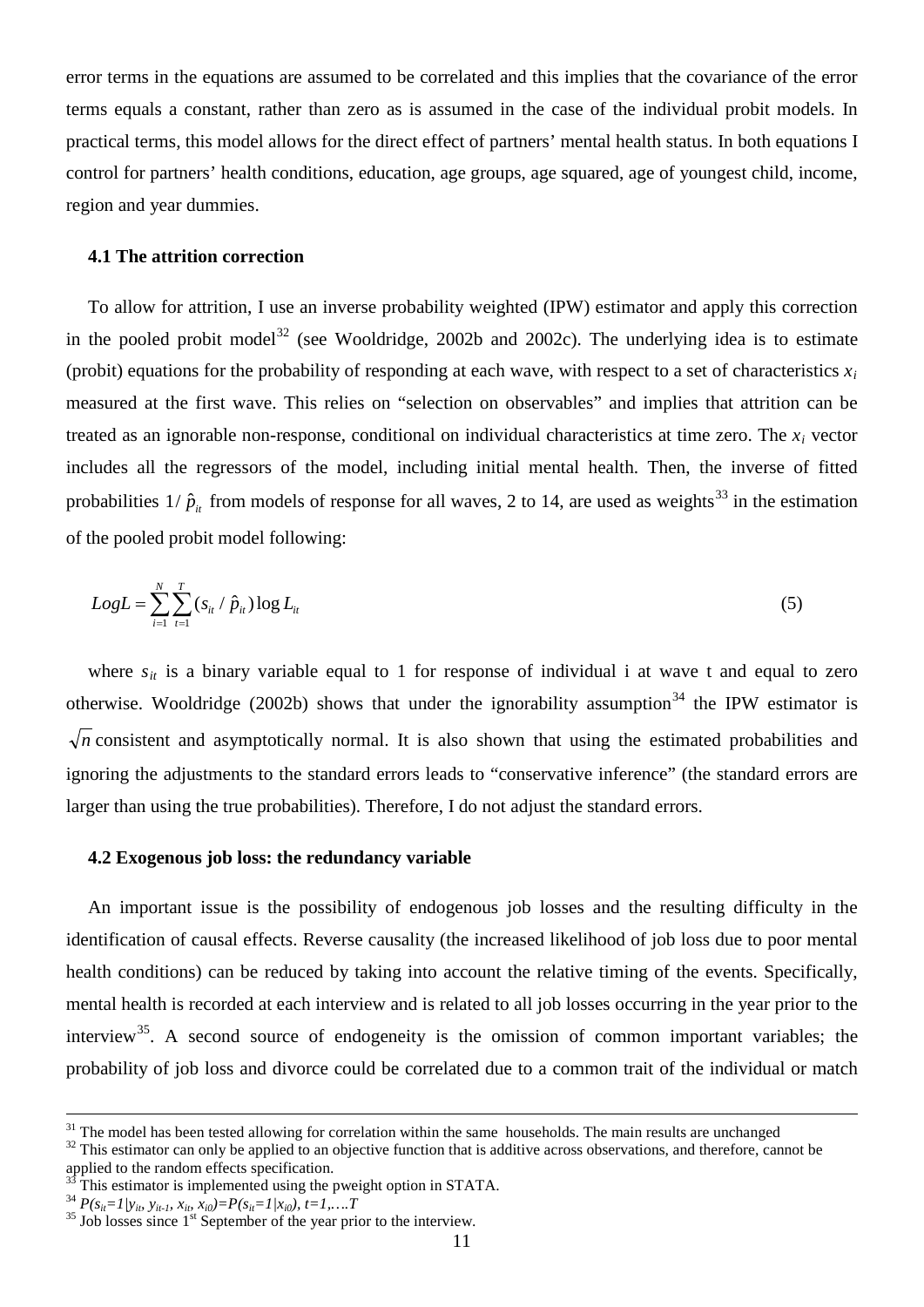not observed in the data. With panel data, time-invariant and match-specific unobserved effects can be modelled and controlled for.

My treatment of redundancies as uninformative about individual traits is based on the legal definition of redundancy. The British legislation is quite explicit and the term redundancy should not refer to a dismissal caused by an individual worker's behaviour. [The](http://en.wikipedia.org/wiki/United_Kingdom) redundancy law allows three reasons for redundancy: total cessation of the employer's business (whether permanently or temporarily), cessation of business at the employee's workplace and reduction in the number of workers required to do a particular job. Moreover, employment law clearly specifies that, in a redundancy situation, the employer should select workers fairly and should consider any alternatives to redundancy (this includes offering alternative work). The job must disappear before the employer makes an employee redundant and the employee cannot be replaced. Employees qualify for redundancy payments if they have worked for the employer continuously for at least two years up to the date of displacement.

Also, the distinction between types of displacements is supported by recent literature based on the BHPS. Arulampalam (2001) finds that redundancies overall have less of a scarring effect; specifically, she finds that the earnings loss due to redundancies is about one half of that due to other displacements and 81% of men made redundant found jobs without any spell of non-employment. Nevertheless, the reason for leaving the employment spell is self-reported and this may lead to potential measurement errors. Respondents may be willing to report redundancies in cases of dismissals as redundancy is probably less stigmatic. In another study of the BHPS, Borland et al (2000) also compare the earnings loss of workers based on the reasons for the termination of the employment spell. They argue that the institutional system often blurs the distinction between the different categories and separate displaced workers from industries with decreasing employment in order to further separate exogenous variations in job losses<sup>[36](#page-40-0)</sup>. I follow this approach and I construct a more stringent definition of redundancy using information on the industry of the job which has been terminated.<sup>[37](#page-40-1)</sup> This data is sourced from the published UK government statistics and used to construct a three-years moving average workforce growth rate for every industry. Then, each employment spell is linked with the relevant growth rate. Redundancies from jobs in industries with declining employment are treated separately and are considered as exogenous job displacements. The model assumes that people with worsening mental health are not more likely to have jobs in declining industries than other people.

<span id="page-40-0"></span><sup>&</sup>lt;sup>36</sup> Several studies of the effects of job displacements on earnings have used plant closures as exogenous displacements (see for example Gibbons and Katz, 1991 for the US and Doiron, 1995 for Canada). In these studies, the use of large cross section surveys meant that rare events such as plant closures could be used in the analysis. Information on plant closures is not available in the BHPS.

<span id="page-40-1"></span><sup>&</sup>lt;sup>37</sup> Unfortunately, information on plant closures is not available in the BHPS.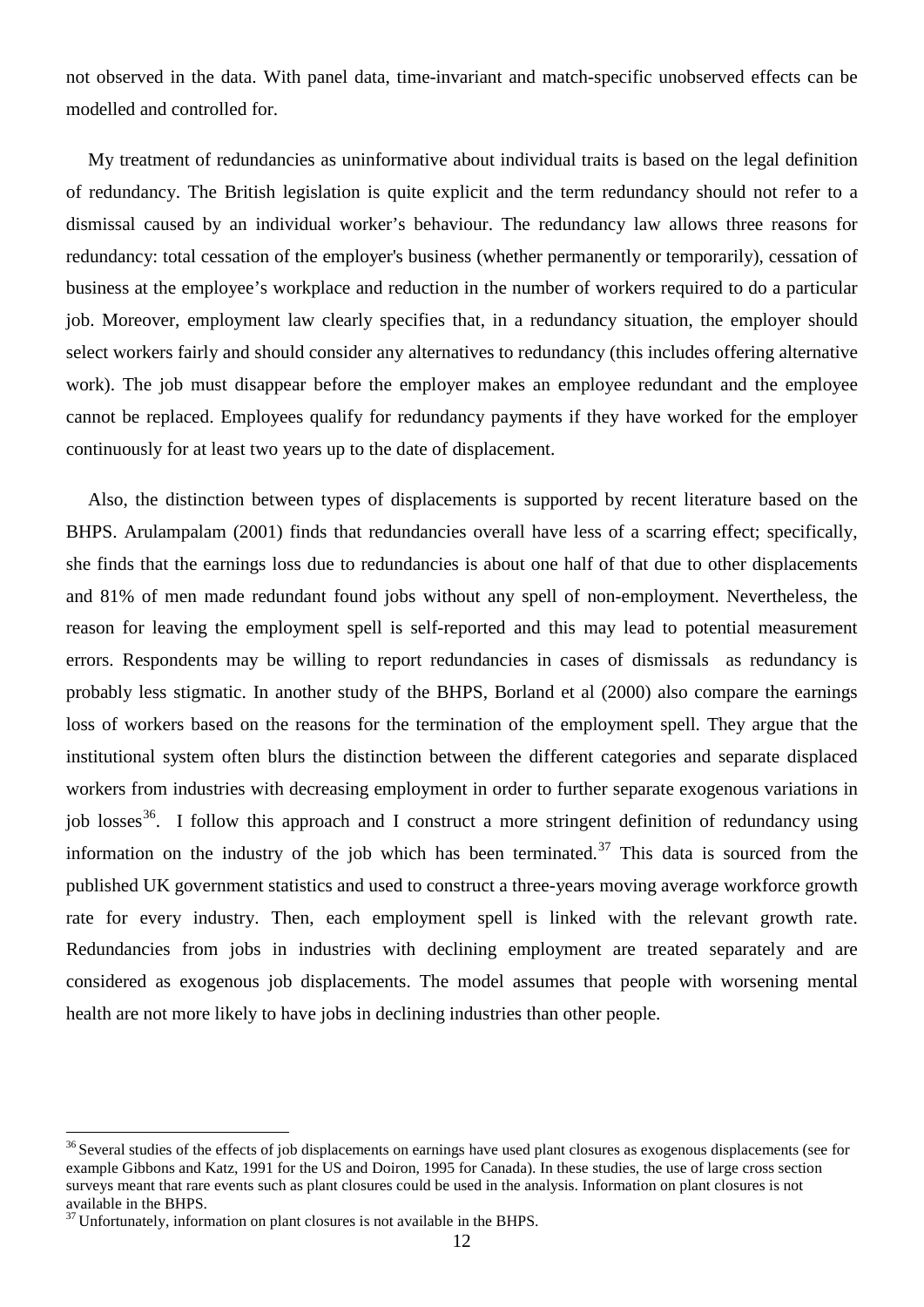The model controls for the occurrence of other job changes<sup>[38](#page-41-0)</sup> and I observe the impact of redundancy on mental health, conditioning on not experiencing other job changes. The decision of whether to include or exclude the other job changes does not affect the sign or significance of my results<sup>[39](#page-41-1)</sup>. As explained above, my sample comprises married or cohabitating couples with male in paid employment at wave 1. As a consequence, males in my sample can change their labour force status in the following waves and I control for these changes in the model, using binary variables for self employment, retirement, unemployment, long-term sickness and other reasons for being outside the labour force (i.e. family care, full time study, government training scheme).

The risk of job loss endogeneity is lower in the analysis of the partner's mental health. Nevertheless, there is a smaller chance that the partner's mental health status affects the individual's productivity within the labour market and therefore increases the probability of job loss. Therefore, the industry correction has been applied to the analysis of the partner's probability of poor mental health too and redundancies in industries with declining employment are treated separately.

#### **4.3 Sensitivity analyses: redundancy payments and instrumental variable estimation**

The first sensitivity analysis is based on a sub-sample where the information about redundancy payments is available. Workers are eligible for redundancy payments after two years of tenure with the same employer. Unfortunately, the information about redundancy payments has been collected in the BHPS after 1995 (but not in 1996) only. Therefore, I use a smaller sample, based on 7 waves only, to test the stability of my results using a different definition of redundancy. In this analysis, the redundancy variable is equal to 1 when the individual reports a job loss caused by a redundancy and he also declares that he received a redundancy payment in the same year.

A natural concern is that this rules out workers who have been made redundant after a short tenure and who may be more sensitive to the effects of job loss. Furthermore, the redundancy payment certainly eases the transition to unemployment status and limits the income shock. Lastly, the sample is smaller and the first 4 waves are excluded. The number of redundancies was higher between 1991 and 1994 (the excluded waves) and therefore this model is likely to be very conservative. Nevertheless, this analysis alleviates potential concerns regarding the self-reported nature of employment history information.

A second sensitivity analysis is run, using instrumental variable estimation and constructing an instrument for involuntary redundancy. The well-known assumptions of instrumental variable estimation are that I am looking for an instrument that is related to redundancy but that is uncorrelated with mental

<span id="page-41-0"></span><sup>&</sup>lt;sup>38</sup> I control for: changes for improvement (promotion or better job with different employer), retirement, end of a temporary job and job change with no reason declared.

<span id="page-41-1"></span> $39$  For reasons of parsimony, I only present the results from models in which job change variables are included. Results from models with excluded variables are available on request.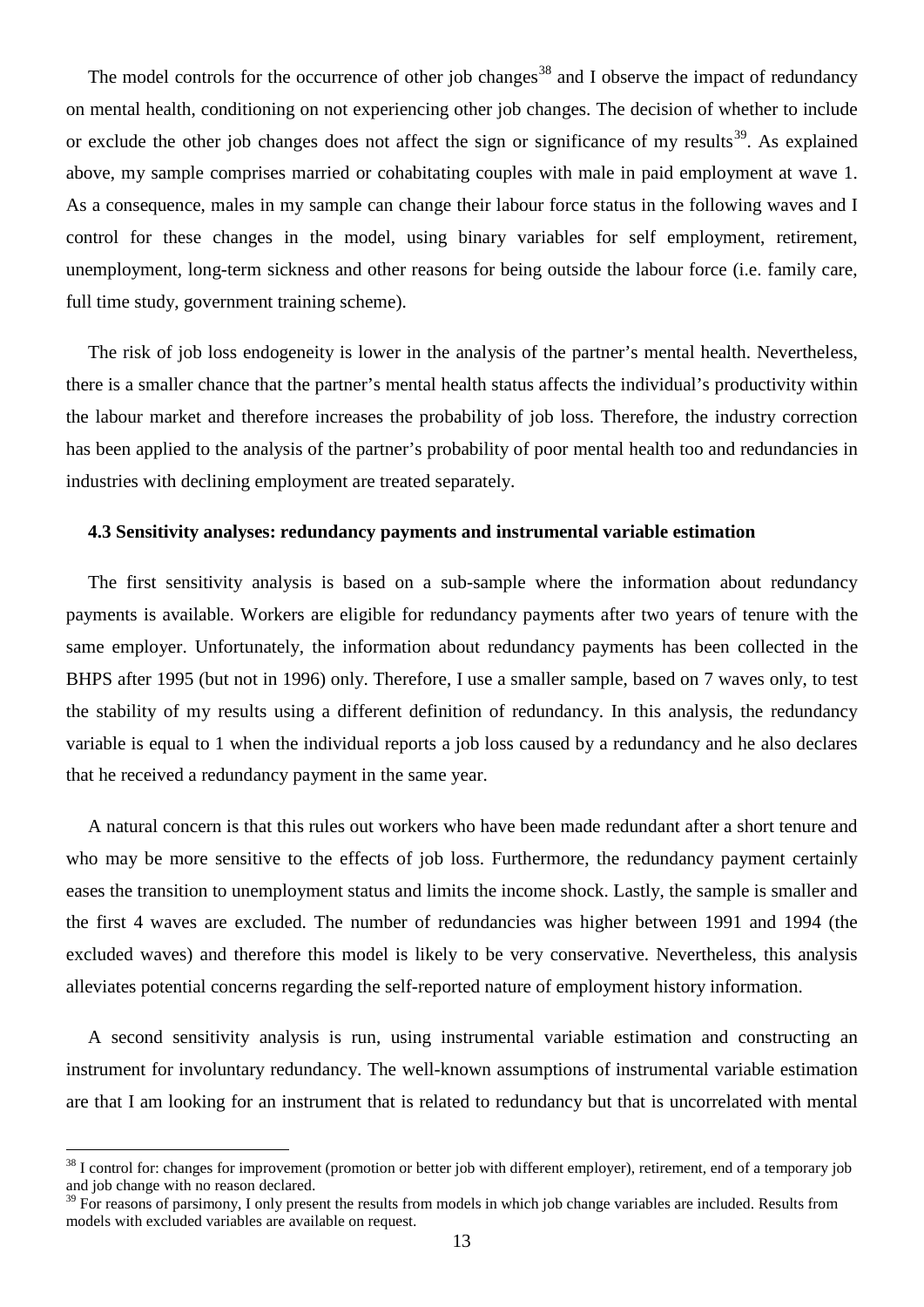health. Using a two step estimator, the first step is a linear probability model for redundancy and the second step is a random effects probit model for poor mental health, as explained above. Information on job satisfaction with job security in the year prior to job loss is interacted with an indicator for declining industry. The BHPS data contain detailed information about job satisfaction. Individuals in paid employment are asked about:

- overall satisfaction
- satisfaction with pay
- satisfaction with the work itself
- satisfaction with hours worked
- satisfaction with job security

I assume that the overall job satisfaction can be represented as a linear combination of the four components and I assume that the interactions between the single components of job satisfaction and the indicator of declining industry are exogenous with respect to mental health. A natural concern is that job satisfaction can be related with individual's mental health. I assume that the single components of the overall satisfaction are more objective and therefore can be treated as exogenous. The instrument for redundancy is an interaction between job satisfaction with job security (in the previous year) and an indicator of declining industry $40$ .

I test the validity and the relevance of my instruments using an F test of joint significance in the first stage regression and Sargan's statistic for overidentifying restrictions. The selected instruments are jointly significant (following the rule of thumb of Staiger and Stock, 1997) and the null hypothesis of the validity of our overidentifying restrictions cannot be rejected. Furthermore, I verified the pseudo R squared of the second step equation by including the instruments in it. The instruments are not significant and difference in the pseudo R squared (with and without the inclusion of the instruments) is extremely  $\text{low}^{41}$  $\text{low}^{41}$  $\text{low}^{41}$ .

#### **5. Results**

The results from the estimation of man's and woman's probability of poor mental health (including coefficients and average partial effects<sup>[42](#page-42-2)</sup>) are presented in Appendix Tables  $6-8^{43}$  $6-8^{43}$  $6-8^{43}$ . The dependent variable

<span id="page-42-3"></span><span id="page-42-0"></span><sup>&</sup>lt;sup>40</sup> Particularly, the satisfaction variable can assume three values (corresponding to three dummy variables): satisfied, not satisfied/dissatisfied (neutral), not satisfied. As explained above, I constructed two binary variables for industries with a growing/declining workforce. Each of the three satisfaction categories is interacted with the two industry categories and these interactions are used as instruments for redundancy. The omitted category is composed of people not satisfied with their job security and working in an industry with increasing workforce<br><sup>41</sup> The difference in the pseudo R squared is 0.0008.

<span id="page-42-2"></span><span id="page-42-1"></span> $42$  APE from the random effects dynamic model are only presented for some significant variables. APE are calculated following Wooldridge (2002a) and are averaged over the population distribution of heterogeneity using the population averaged parameter βc = β / (1+ $\sigma^2$ <sub>μ</sub>)<sup>1/2</sup>. Standard errors of the APE have been calculated using the delta method.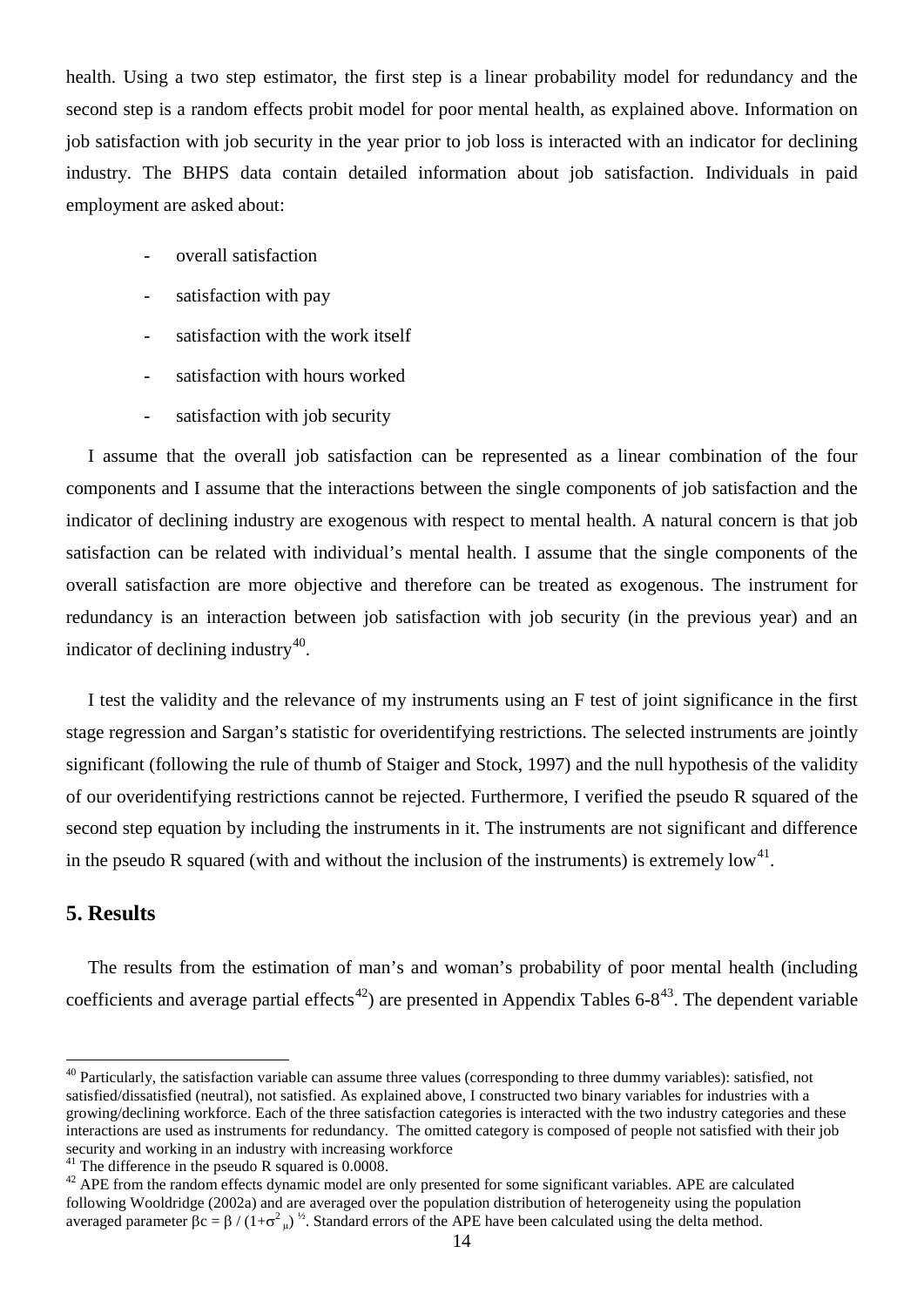is a binary indicator of poor mental health which is equal to 1 if GHQ score is greater or equal to  $6^{44}$ . Both the pooled and the random effects specification were estimated on the balanced and the unbalanced samples<sup>45</sup> and all the coefficients are stable across the two samples. The coefficients for the random effects model are not directly comparable to those reported for the pooled models, due to a different scaling of the error variance,<sup>[46](#page-43-2)</sup> but it is possible to compare the relative effects of pairs of variables across the two models.

A husband's job loss increases the probability of poor mental health for both partners and this result is stable across all the estimated models and sensitivity analyses. These results confirm my original hypothesis: an exogenous and involuntary job loss experience is associated with a high risk of distress for the two partners, and may lead to a significant negative effect on family well-being. The main element affecting women's probability of poor mental health is expected to be the income shock, as psychological elements are more likely to have a strong impact on individual well-being. The results from the random effects and the pooled model show that a man's redundancy increases the probability of partner's poor mental health by around 5 p.p and the coefficient is significant at 1%. Men's dismissals are not significant determinants of the spousal probability of poor mental health. Nevertheless, the coefficient has the expected sign and the average partial effect is quite high (around 4 p.p). This suggests that such insignificance could also be driven by the small number of dismissals in the analysis sample.

A redundancy experience has a strong impact on the probability of individuals' poor mental health too. The average partial effect is around 4.6 p.p in the pooled probit model and 5.8 p.p. in the random effects model. The average partial effect of dismissal is the highest (around 21 p.p.). The comparison between the dismissal and the redundancy marginal effect suggests that income shocks are only a partial explanation of the consequences of job loss on individual's mental health. Other factors, such as changes in the individual's perceived role in the society, self-esteem or other psychological elements deserve further consideration. Some of these elements arise regardless of the income shock and because employment is a provider of social relationships, identity in society and individual self-esteem. One would expect a lower impact of these factors in the case of exogenous job loss (redundancy). The difference in the size of the effect between redundancy and dismissal is consistent with this hypothesis: the redundancy coefficient is likely to capture a negative income shock and only a limited incidence of other psychological factors. On the other hand, job loss for dismissal is related to individual behaviour

 $43$  The estimates of the standard errors in the pooled probit model allow for serial correlation within those errors, by using a robust estimator for the covariance matrix.

<span id="page-43-0"></span><sup>&</sup>lt;sup>44</sup> The set of covariates includes: redundancy, dismissal, lagged poor mental health status, self-assessed health binary variables and long term health conditions (hearth disease/blood pressure problems and breathing problems) for both partners, poor mental health status at wave 1, age groups, age squared, education, age of the youngest child in the household, lagged household labour income and current household non labour income. I also control for year and region effects, man's other job changes and woman's labour force status.<br><sup>45</sup> Results from the balanced sample are not reported here but are available on request.

<span id="page-43-2"></span><span id="page-43-1"></span><sup>&</sup>lt;sup>46</sup> The pooled probit model assumes that the error term is distributed as a whole as  $N(0,1)$ . The random effects probit model assumes  $\varepsilon_{it}$  to be N (0,1), so that the overall variance equals (  $\sigma^2_{\mu}+1$ ).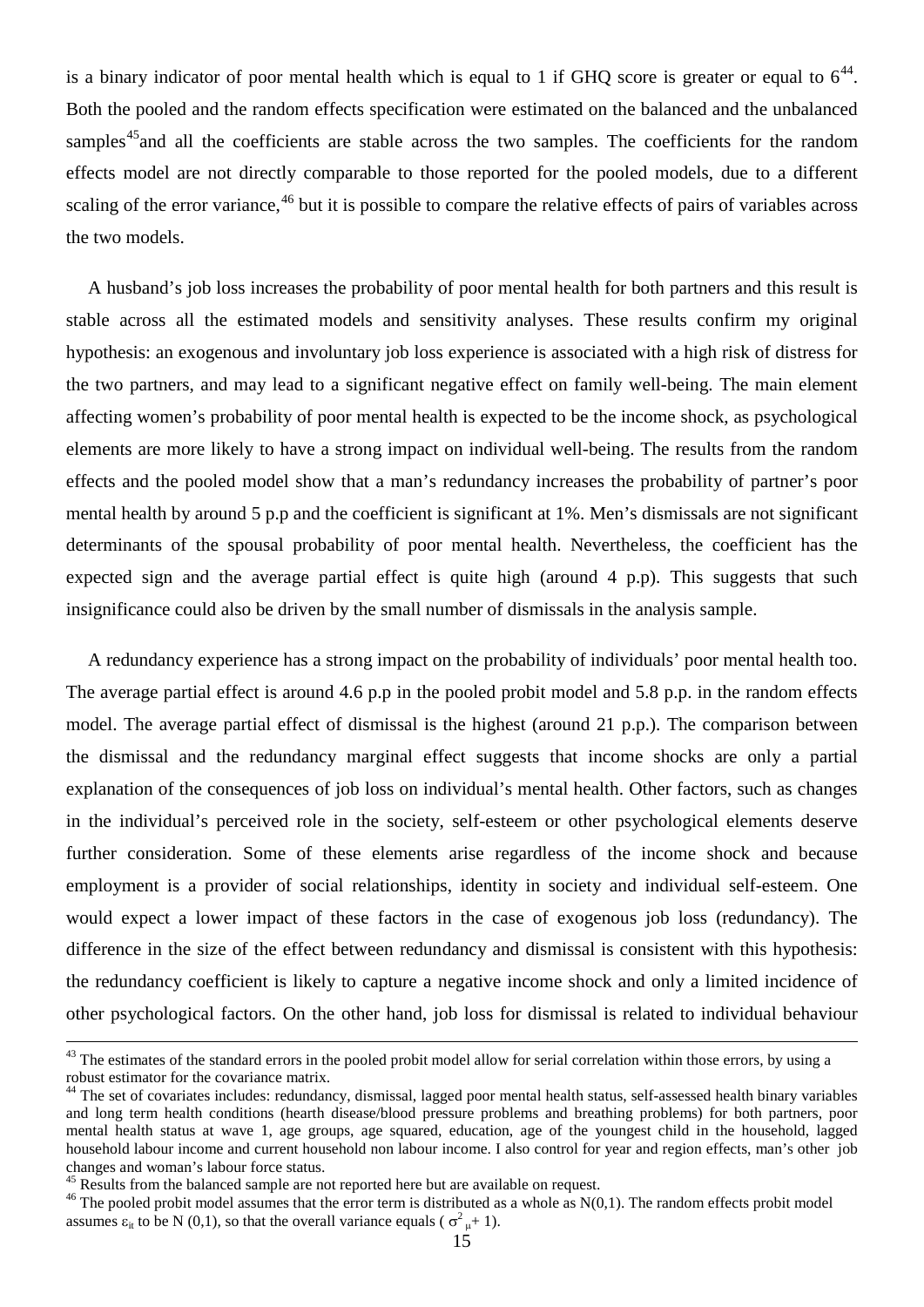and characteristics and therefore is more likely to capture both the income effect and the individual psychological effect. The transmission mechanism has been further investigated, interacting redundancy with occupations and income groups and unpacking the 12 GHQ components (see paragraph 5.1).

My results are tested including redundancies from declining industries in the main model $^{47}$  $^{47}$  $^{47}$ . These are treated separately and considered as exogenous. The sign and significance of the redundancy variable is unchanged in both partners' mental health equations: there is a positive effect in increasing the probability of poor mental health and the size of the effect is even higher than the one in the previous model (around 9 p.p in the woman's equation and 8 p.p in the man's equation). The higher impact of redundancy can be partially due to the higher income shock from reduced re-employment possibilities for people working in declining industries.

Further, the impact of job loss on both partners' mental health is jointly estimated in order to allow for the direct effect of partners' mental health status. Results are presented in Appendix Table 7 and are similar to the previous models. A man's redundancy significantly increases both partners' probability of poor mental health, while dismissal is significant in man's model only.

The main results form the first sensitivity analysis, with the estimation on the redundancy pay sample, confirm my original hypothesis. As already explained, workers are eligible for redundancy payments after two years of tenure. Nevertheless, information on redundancy payments was collected in the BHPS only after 1995. Therefore, this sensitivity analysis is based on a sub-sample, including 9,300 observations and around 1,300 families. This sample contains a lower number of redundancies as the percentage incidence of redundancy is definitively lower after wave 4 (see Appendix Table 3). On the other hand, this sensitivity analysis yields conservative results, both because of the lower number of redundancies and because people who receive redundancy payments are certainly less affected by the income shock. In this model, I construct a new redundancy variable, equal to 1 if the man reports a job loss for redundancy *and*  he received a redundancy payment in the same year. This sample contains 185 redundancies, 79 of which do not correspond to a redundancy payment. Therefore, these are excluded from my analysis. The number of dismissals in this sample is extremely low (23 occurrences).The results of this sensitivity analysis confirm previous findings: a man's redundancy increases the probability of his partner's poor mental health, and the average partial effect is around 5.5 p.p. The size of the effect is similar to that of the original redundancy variable in this sample. All the other results are consistent with the previous analysis and the sign and significance of the main variables are unaffected. The probability of men's poor mental health is separately estimated. The sign and significance of dismissal is unchanged, as are the other main

<span id="page-44-0"></span> $^{47}$  In this model we assume that people whose wives have declining mental health are not more likely to get jobs in depressed industries Results from models including the redundancy in declining industry variable are not presented for parsimony and are available on request. .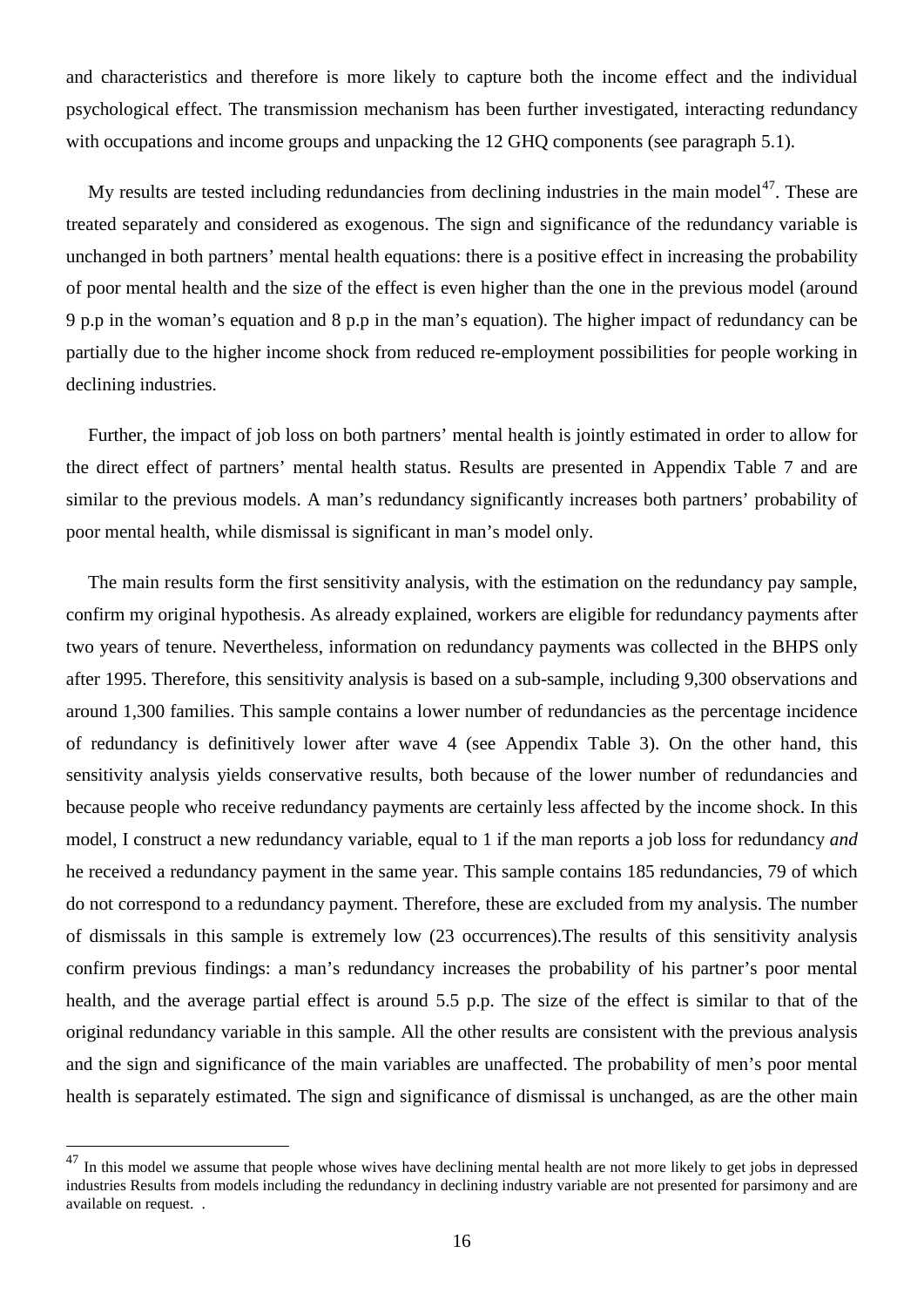socio-economic variables. The redundancy indicator is positive, but it is not significant, even if the p value is very close to the 10% significance level. This shows that the result may also be driven by the lower number of redundancies in this analysis sample. Moreover, I estimate a simplified model, including individual age, health, education, non labour income, other job changes, region and year dummies. The new redundancy variable is significant at 10% in this model. Lastly, I estimate the individual's probability of poor mental well-being using the less severe definition of poor mental health (GHQ score  $>=$ 3) and a new definition (GHQ score  $>=$  4). The new redundancy variable is significant in both models<sup>[48](#page-45-0)</sup>.

This result is consistent with my original interpretation: redundancy mostly causes an income shock, while the effect of psychological factors is limited. Men's probability of poor mental health is less affected when the income shock is partially overcome, but there is still increased stress, even if the effect is lower (the significance of the result using a less severe definition of poor mental health might confirm this hypothesis). Partners have previously been found to be more sensitive to the income shock than the actual individual and this last result shows that women's perception of such shock is unchanged, even if the family receives partial compensation.

Results from the two-steps regression are similar to the previous ones. In this model, the redundancy variable has been replaced with the predicted value from the first step equation. As in the previous models, I estimate 3 different specifications: pooled probit, pooled probit with IPW correction and random effects probit. The sign and significance of the job loss variables is unchanged. Men with dismissal or redundancy experience are far more likely to be in poor mental health at the end of the year.

I now turn to the discussion of other interesting results, arising from the independent variables included in the main model (see Appendix Table 6-7-8). The results from the separate estimation of husband's and wife's mental health are similar to the ones coming from the joint model.

Past mental health and physical health<sup>[49](#page-45-1)</sup> are important determinants of current mental health status. In all the three specifications of my models (pooled probit, pooled probit IPW and random effects probit) the estimated coefficients of the lagged poor mental health indicator are large (around 18 percentage points in the pooled probit models) and highly significant. The partial effect of lagged mental health decreases in the random effects model (around 7 p.p). and this is consistent with the idea that one source of correlation over time is an individual specific unobserved effect, which is eliminated using panel data estimation. The coefficient of the initial period poor mental health status is positive and significantly different from zero in all the specifications (around 8 p.p.). This implies that there exists a positive correlation between the

<span id="page-45-0"></span><sup>&</sup>lt;sup>48</sup> Results from both the sensitivity analyses are available on request.

<span id="page-45-1"></span><sup>&</sup>lt;sup>49</sup> Self-reported health status can be criticised for its possible links with mental health conditions. Nevertheless, the main results are not affected by these variables. If the set of dummies is omitted, long term health conditions are significant and increase the probability of poor mental health.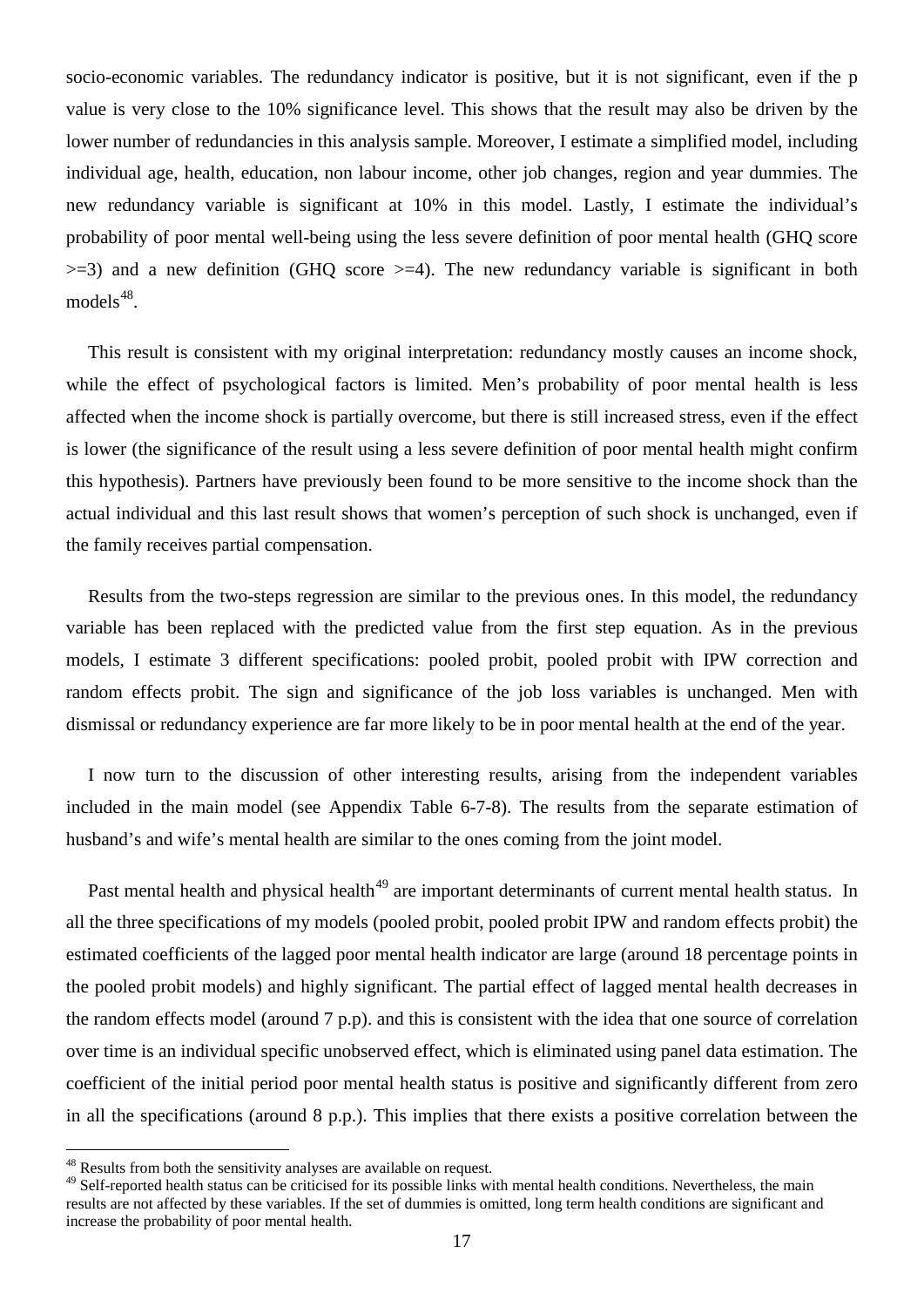initial period observations and the current probability of poor mental health. People who report excellent physical health are less likely to be in poor mental health, while the probability increases for men and women with poor or very poor reported health status<sup>[50](#page-46-0)</sup>. Partners' health is an important determinant of women's mental health status and having a husband in poor health increases the chances of wife's poor mental health.

My model includes other socio-economic variables, such as age, education, occupation and income. The omitted group is composed by individuals in good health, between 30 and 49, with high degree and no children. Younger women seem less likely to be in poor mental health (the omitted group is composed of women between 30 and 49) and there is an inverse U relationship between mental health and age. The probability of poor mental health is greater with higher levels of education. This result is consistent with previous literature based on BHPS data (see Clark, 2003 and Clark and Oswald, 2002) and may imply that higher education raises individual expectations and may induce some kind of comparison effect. Therefore, this could increase the probability of high distress. The estimation of man's probability of poor mental health also includes controls for occupation dummy variables<sup>[51](#page-46-1)</sup>. Men with low-skilled occupations (i.e. craft sector) seem less likely to be in poor mental health and this is consistent with the findings on the effect of higher education.

Household's labour and non labour earnings are separately analysed and labour income is lagged, in order to avoid the effect of the husband's contemporaneous job loss<sup>[52](#page-46-2)</sup>. Higher labour earnings increase the probability of women's poor mental health while non labour income has the opposite effect, even if the coefficient is not significant. This is consistent with previous literature on mental health (see Clark, 2003). One explanation could be that higher labour income is correlated with other variables that reduce mental well-being, such as longer hours of work. The fact that non-labour income is positively correlated with individual well-being, whereas labour income is not, might support this interpretation. Another possible explanation is that it is relative income, not absolute income that drives mental well-being (see Clark and Oswald, 1994). Employment status is an important determinant of women's mental health and women who are self employed or unemployed seem more likely to be in poor mental health.

It is interesting to notice that partners' employment status is not significant in the man's mental health equation, but the woman's unemployment dummy has a negative sign. This idea has been explored, constructing a model in which the redundancy variable is interacted with woman's employment status, in the estimation of man's probability of poor mental health<sup>[53](#page-46-3)</sup>. If the income shock is really determinant in

<span id="page-46-0"></span> $50$  The omitted category is composed of men or women who report good health.<br> $51$  I include occupation status prior to job loss for individuals who experience a displacement.

<span id="page-46-2"></span><span id="page-46-1"></span> $52$  A further test has been conducted using labour income in the following year, in order to control for the income effect of job loss. Results are very similar and income variables are not significant.

<span id="page-46-3"></span><sup>&</sup>lt;sup>53</sup> The complete table of results is not reported for reasons of parsimony, but is available on request. Some relevant results are reported in table 19.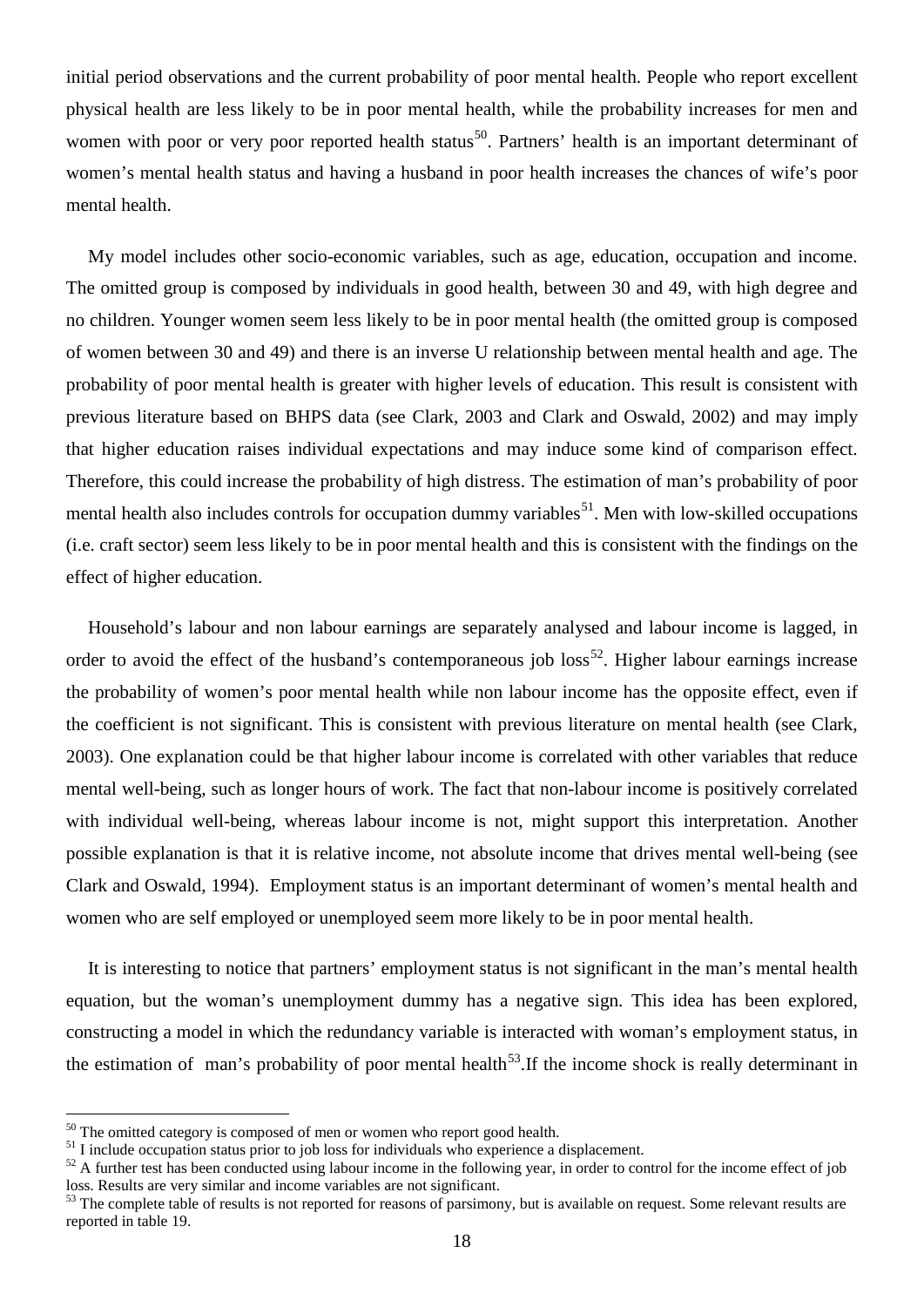lowering an individual's well-being, I would expect a higher impact of redundancy when an individual's partner is unemployed or outside the labour force (the income shock is greater and the family has fewer resources to cope with the shock). Nevertheless, none of the interactions is significant and there is no significant difference between redundancy occurring in one or two-income families. This suggests that income shock is not the main source of negative effects on psychological well-being. Moreover, men whose partners are unemployed seem less likely to be in poor mental health after a redundancy (even if the coefficient is not significantly different from zero). This is consistent with Clark (2003), who shows that the psychological experience of unemployment is tempered by the labour market status of those with whom the individual is in close contact. The psychological impact of individual unemployment is lower when shared with others in the same household.

#### **5.1 Interpreting the effect of redundancy**

One of the most important points of this paper is the analysis of the transmission channels of the shock on individual's and partner's mental health. More specifically, this paper tries to clarify whether the main impact of job loss on mental well-being comes from the income shock or from psychological factors. To this regard, I estimated some additional models of the individual probability of poor mental health and this paragraph presents some interesting results. All these additional models include new variables (or interactions between variables) in the main equation of man's probability of poor mental health and this should help to clarify the role of income shock with respect to the psychological components. Particularly, I try to understand which kind of individuals are more exposed to the risk of poor mental well-being after a job loss, interacting the redundancy variable with some relevant socio-economic characteristics (such as income groups, occupation, number of children, long term unemployment). Lastly, the GHQ score is unpacked and I compare the effects of job loss on various psychological components. Complete results from these specifications are not presented for reasons of parsimony, but are available on request.

How a job loss is perceived by the family, and how they will adapt to this shock depends on their "coping resources"<sup>[54](#page-47-0)</sup>. The level of income before the shock is likely to influence the perception of the severity of the income shock. I construct five interactions between redundancy and non labour income categories, in order to understand which families are exposed to the highest risk of poor mental health. A higher income could indicate more savings and a greater ability to deal with income loss, even if it could also represent greater expectations of future income and stronger perception of the shock. The interactions between redundancy and non-labour income are significant and show that men with lower income are subject to a lower risk of poor mental health after a job loss. Wald test on the estimation results reveals that redundancy experiences in the lowest income group and in the middle income group (omitted) are

<span id="page-47-0"></span> <sup>54</sup> See Eliason (2004).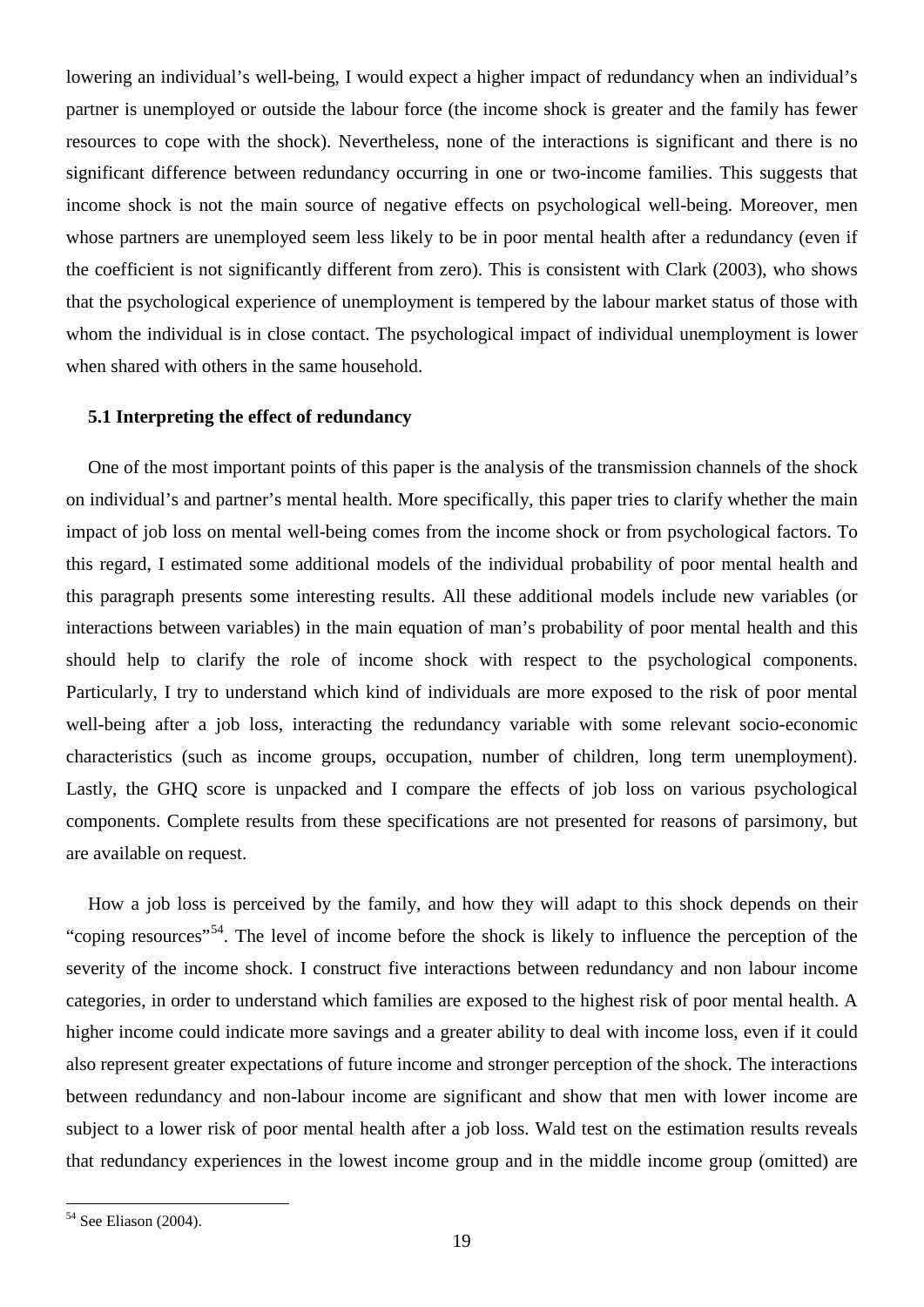significantly different<sup>[55](#page-48-0)</sup>. Moreover, redundancy has a significant effect on individuals' mental health for people in middle (6.2 p.p) and high income (5.2 p.p) groups only (top 3 categories). This result can't be due to the higher income shock, experienced by middle and high income people because this analysis is focused on *non labour* income<sup>56</sup>. One would expect that people in the top if the income distribution have higher savings and therefore more resources to cope with the income shock. This result confirms that income shock is not the crucial element affecting individuals' mental health. Other psychological elements, such as individuals' self-esteem and perceived role in society may affect middle and high income families more strongly (mostly because of the prestige attached to the husband's occupation). These results are consistent with recent research on the consequences of unemployment, showing that job loss is an increasing middle class phenomenon and that job seekers with college degrees have had an especially difficult time finding a new employment<sup>[57](#page-48-2)</sup>.

The analysis has been expanded using a model in which redundancy is interacted with man's occupations. The results are consistent with the previous findings regarding income groups: men with low-skilled occupations are less likely to be seriously distressed after a redundancy and the difference is significant. Craftsmen seem less likely to be in poor mental health than managers and professionals after a job loss<sup>[58](#page-48-3)</sup>. People in high skilled occupations are likely to experience a higher income shock but, on the other hand, previous higher income should mean greater ability to cope with such shock. Again, this confirms previous results on the transmission channels: the prestige effect related to high-skilled occupations is likely to have a strong effect on individuals' self-esteem and other psychological factors.

The income shock from job loss is likely to be stronger if the individual is still unemployed one year after the displacement. In order to investigate this issue, I constructed and interaction between the redundancy variable and an indicator of long term unemployment (equal to 1 when the man experiences a redundancy and he is still unemployed in the following year). The interaction is not significant in the main model and similar results are found using an interaction between dismissal and long term unemployment. This shows that the duration of a dismissal or redundancy does not add anything to the incidence effect. This result also confirms that the impact of job loss on family mental health is mostly found in the short term. and it is consistent with previous literature on the effect of unemployment duration on other variables, such as earning losses upon re-employment. Arulampalam (2001) has shown that no significant effect of the actual spell duration was found in addition to the incidence effect. Secondly, this result is consistent with the findings of Clark and Oswald (1994), who show that the unemployment effect on well-being is higher in the period immediately following the shock.

<span id="page-48-1"></span>

<span id="page-48-0"></span><sup>&</sup>lt;sup>55</sup> Wald test:  $p=0.02$ <br><sup>56</sup> A similar test has been run by interacting the redundancy variable with labour earnings, but no significant difference between income groups has been found.<br><sup>57</sup> See Allegretto (2004).

<span id="page-48-3"></span><span id="page-48-2"></span> $58$  Wald test: p=0.02 and p=0.04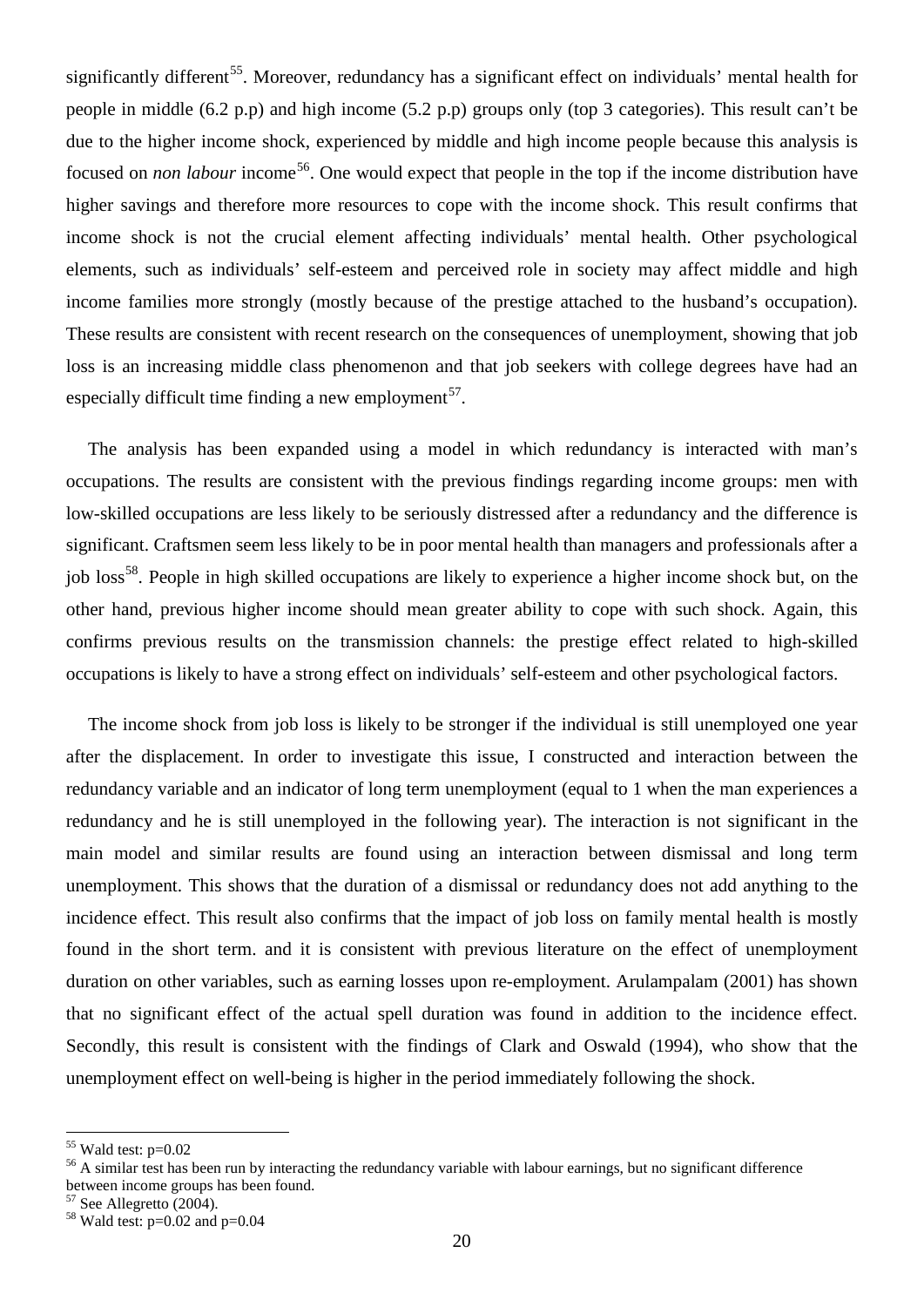In the third model, I add 4 interactions between redundancy and the age of the youngest dependent child in the household. The underlying idea is that job loss is worse when one has strongest family obligations and families with young children certainly have higher income shock after a redundancy. The omitted group is composed of people who have been made redundant and do not have children. We compare these people with families with children in three age categories: 0-4, 5-10, 11-15. Firstly, the presence of very young children (age 0-4) significantly reduces the probability of poor mental health<sup>[59](#page-49-0)</sup> of about 2 p.p., while children in other age groups do not have a relevant effect. Secondly, Wald test shows that there is no significant difference between experiencing a redundancy with no children and losing a job with young children in the family (age 0-4 and 5-10). Redundancy's impact is significant both for people with young children and for people with no children (between 4 and 6 p.p). The income shock does not seem to be crucial, as other psychological factors may affect individuals regardless of their family's obligations.

Lastly, the psychological effect of redundancy has been further explored, unpacking the 12 GHQ components. As explained above (see also Appendix), the General Health Questionnaire includes 12 different questions regarding different emotional and psychological aspects of individuals' lives. Particularly, individuals are asked about: sleep loss, feeling under strain, ability to overcome difficulties, unhappiness, loosing confidence, feeling worthless, concentration, perceived individual role, decisionmaking ability, enjoyment of normal activities, ability to face problems and general happiness. I run 12 separate regressions on each of these components, in order to compare the effect on different psychological elements. As expected, the highest impacts are found to be on: individual perceived role (13 p.p), loss of confidence (9 p.p) and feeling worthless (5 p.p). Other elements, such as general happiness or decision making ability are significantly less affected by a redundancy experience. This confirms the negative impact on individuals' mental well-being come from psychological elements that arise regardless of income shock and because employment is a provider of social relationships, identity in society and individual self-esteem.

#### **6. Conclusion and Discussion**

In this study, I analyze the impact of job loss on family mental health, using the sample of all married and cohabitating couples in BHPS, where the male is in paid employment at wave 1.

Economists' interest in mental health promotion has recently increased, especially considering that mental disorders impose a large emotional and financial burden on ill individuals and their families, including indirect costs for the nation (lost productivity) and direct costs for medical resources used for care, treatment and rehabilitation. Previous literature has not directly addressed the causal effect of

<span id="page-49-0"></span> $59$ Wald test: p=0.059.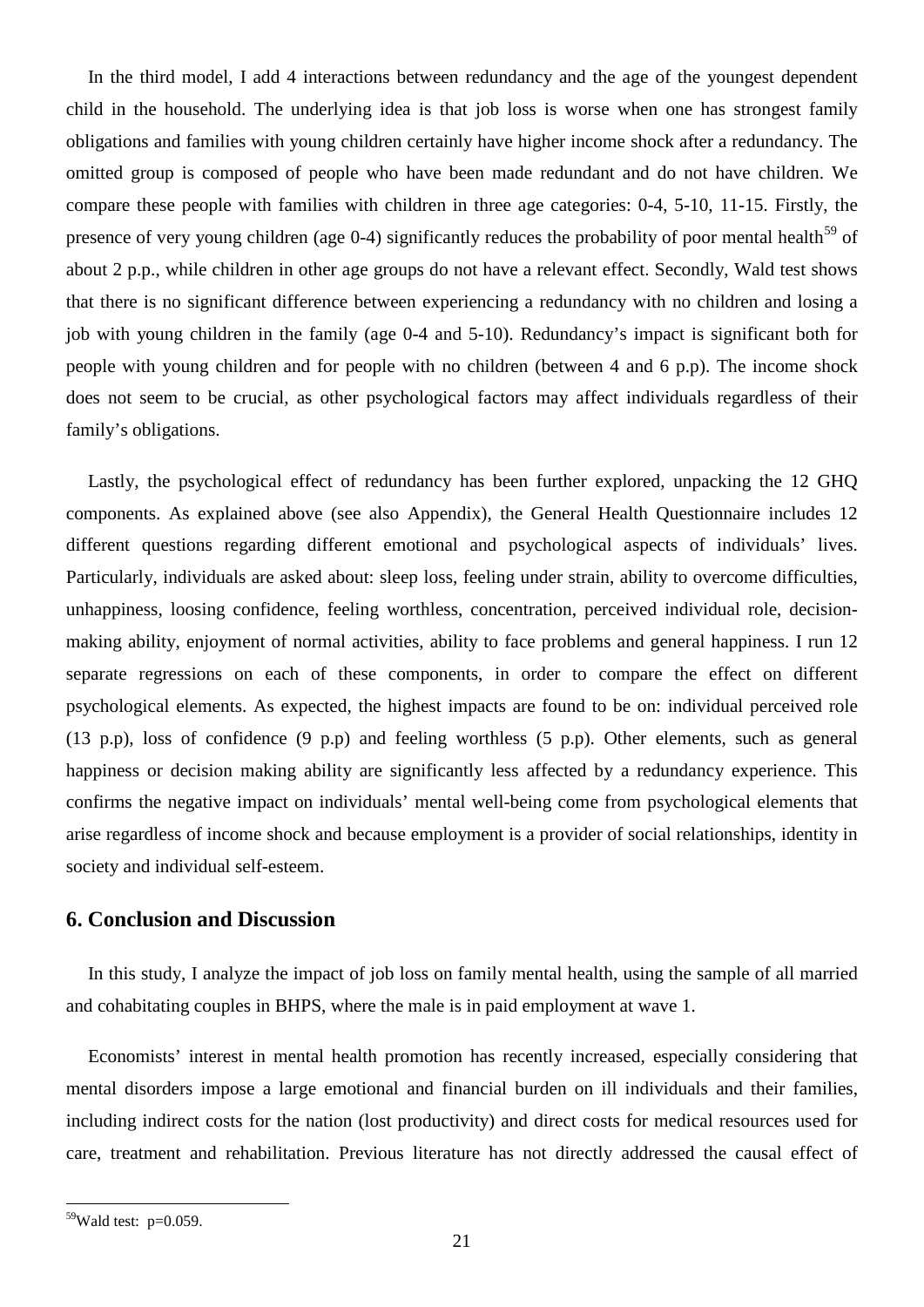exogenous job loss on individual and family mental well-being and when panel data have been used, data sets were small or based on a sub-population. Furthermore, research to date has not addressed the issue of mental health dynamics and health related attrition.

I use a dynamic panel random effects probit model and I deal with the initial condition problem and attrition bias, modelling the distribution of the unobserved effect conditional on the initial value of any exogenous explanatory variables and using an IPW estimator, in order to control for attrition. My main results show that the probability of poor mental health increases following a man's redundancy for both partners, even controlling for past mental health. I check the stability of my results using different models (as well as a balanced and an unbalanced sample), and conducting two sensitivity analyses. The results are stable across all the various specifications of the models, including the joint estimation of partner's probability of poor mental health.

Further analyses have been conducted in order to consider the specific channels through which job loss affects individual and family distress. Income shock plays a relevant role, especially on partner's mental health, but it is unlikely to be the major source of the shock. Other psychological elements, such as low self esteem and individual perceived role deserve further consideration. These outcomes derive from factors independent on income shock. Both types of job losses considered - redundancies and dismissals have significant and positive effects on the individual probability of poor mental health even if the effect from redundancies is smaller.

This analysis could be expanded by considering the role of social support and distinguishing the impact of job loss on family well-being in high unemployment areas. A further development of this study will consider the impact of job loss on children's well-being and will focus on the impact of women's job change on men's mental health. In conclusion, I believe this analysis underlines the strict link between employment conditions and individual and family psychological well-being. Further study and research should be devoted to these consequences of job loss, which could be included in a discussion of the cost or consequences of involuntary job displacement.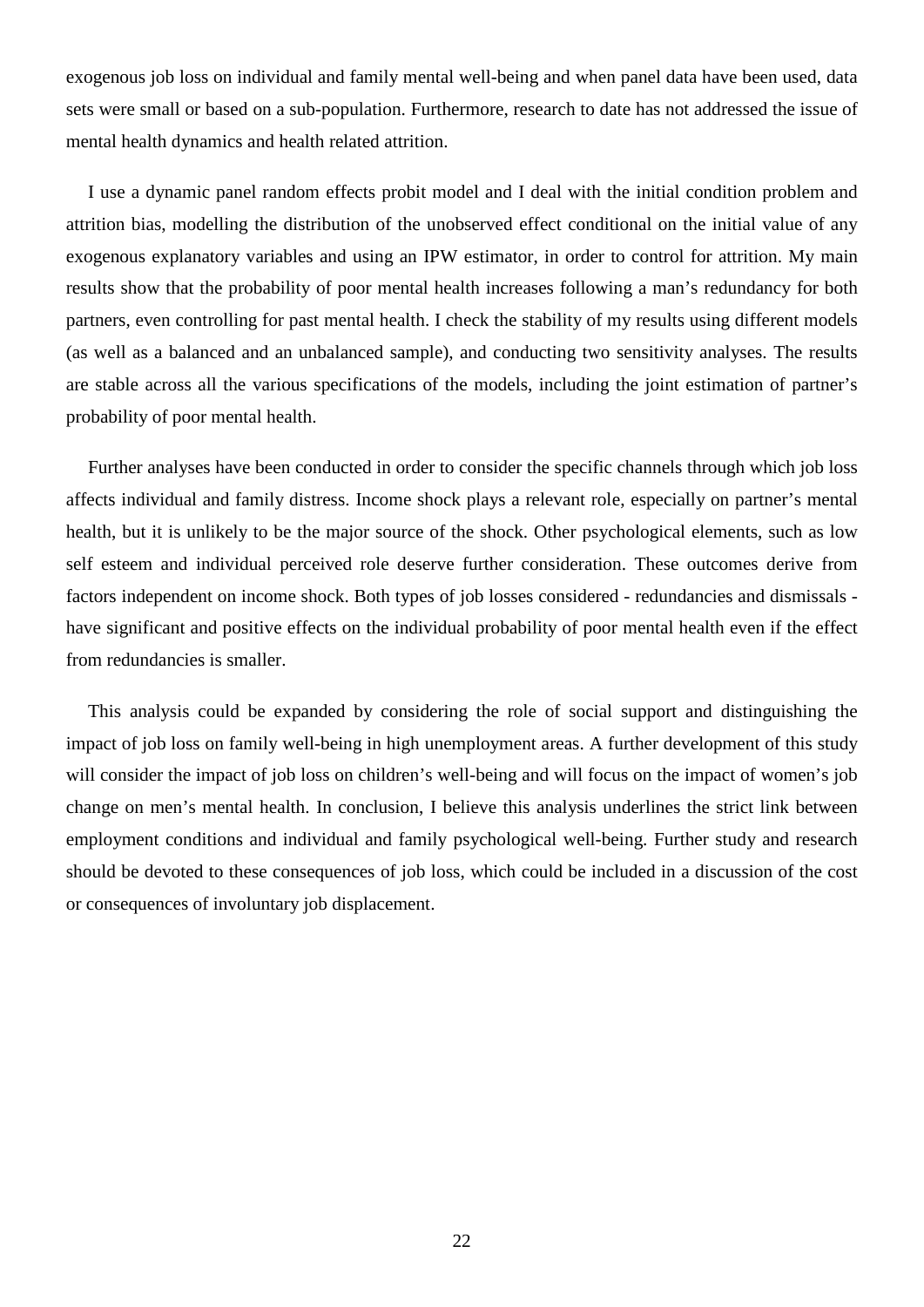#### **Appendix**

#### **Figure 1 – Mental Health Distribution**



Note: 0= less distressed; 12: most distressed. The data is based on the unbalanced sample, of all couples with man aged 16-65 in paid employment at wave 1. GHQ>=6 is the adopted definition of poor mental health.

#### **Table 1 – Variable definition**

| Health<br>(binary<br>Self<br>Assessed<br>variables) <sup>60</sup> | Excellent, good, fair, poor, very poor (the omitted category is<br>good)                                                                                                                                                                                                                                                                                                                               |  |  |  |
|-------------------------------------------------------------------|--------------------------------------------------------------------------------------------------------------------------------------------------------------------------------------------------------------------------------------------------------------------------------------------------------------------------------------------------------------------------------------------------------|--|--|--|
| <b>Breathing Disease</b>                                          | 1 if yes                                                                                                                                                                                                                                                                                                                                                                                               |  |  |  |
| <b>Heart Disease</b>                                              | 1 if yes                                                                                                                                                                                                                                                                                                                                                                                               |  |  |  |
| Degree                                                            | 1 if highest academic qualification is a degree or a higher degree                                                                                                                                                                                                                                                                                                                                     |  |  |  |
| HND/A                                                             | 1 if highest academic qualification is HND (including teaching<br>qualification, nursing or other higher qualification) or GCE A level<br>(Upper high school graduate)                                                                                                                                                                                                                                 |  |  |  |
| O/CSE                                                             | 1 if highest academic qualification is GCE O level or CSE (lower<br>high school graduate)                                                                                                                                                                                                                                                                                                              |  |  |  |
| No qualification                                                  | Omitted educational category                                                                                                                                                                                                                                                                                                                                                                           |  |  |  |
| Age                                                               | Age in years at $1st$ December of current wave                                                                                                                                                                                                                                                                                                                                                         |  |  |  |
|                                                                   | 3 age groups: 16-29; 30-49; 50-65 (the omitted group is 30-49)                                                                                                                                                                                                                                                                                                                                         |  |  |  |
| Household labour income                                           | Lagged household labour income (divided by 10,000)                                                                                                                                                                                                                                                                                                                                                     |  |  |  |
| Household non labour income                                       | Current household non labour income (divided by 10,000)                                                                                                                                                                                                                                                                                                                                                |  |  |  |
| Occupations                                                       | Binary variables based on the major groups of the Standard<br>Occupation Classification $(SOC)^{61}$ : manager & administrators,<br>professional<br>occupations, associate professional & technical<br>occupations, clerical & secretarial occupations, craft & related<br>occupations, personal & protective service occupations, sales<br>occupations, plant & machine operatives, other occupations |  |  |  |

<span id="page-51-0"></span> $60$  Self-reported health is defined by a response to "Please think back over the last 12 months about how your heath has been. Compared to people of your own age, would you say that your health has on the whole been excellent/good/fair/poor/very poor?"

<span id="page-51-1"></span><sup>61</sup> See BHPS User Guide and *Quarterly Labour Force Survey, March-May 1992: User Guide*, September 1992.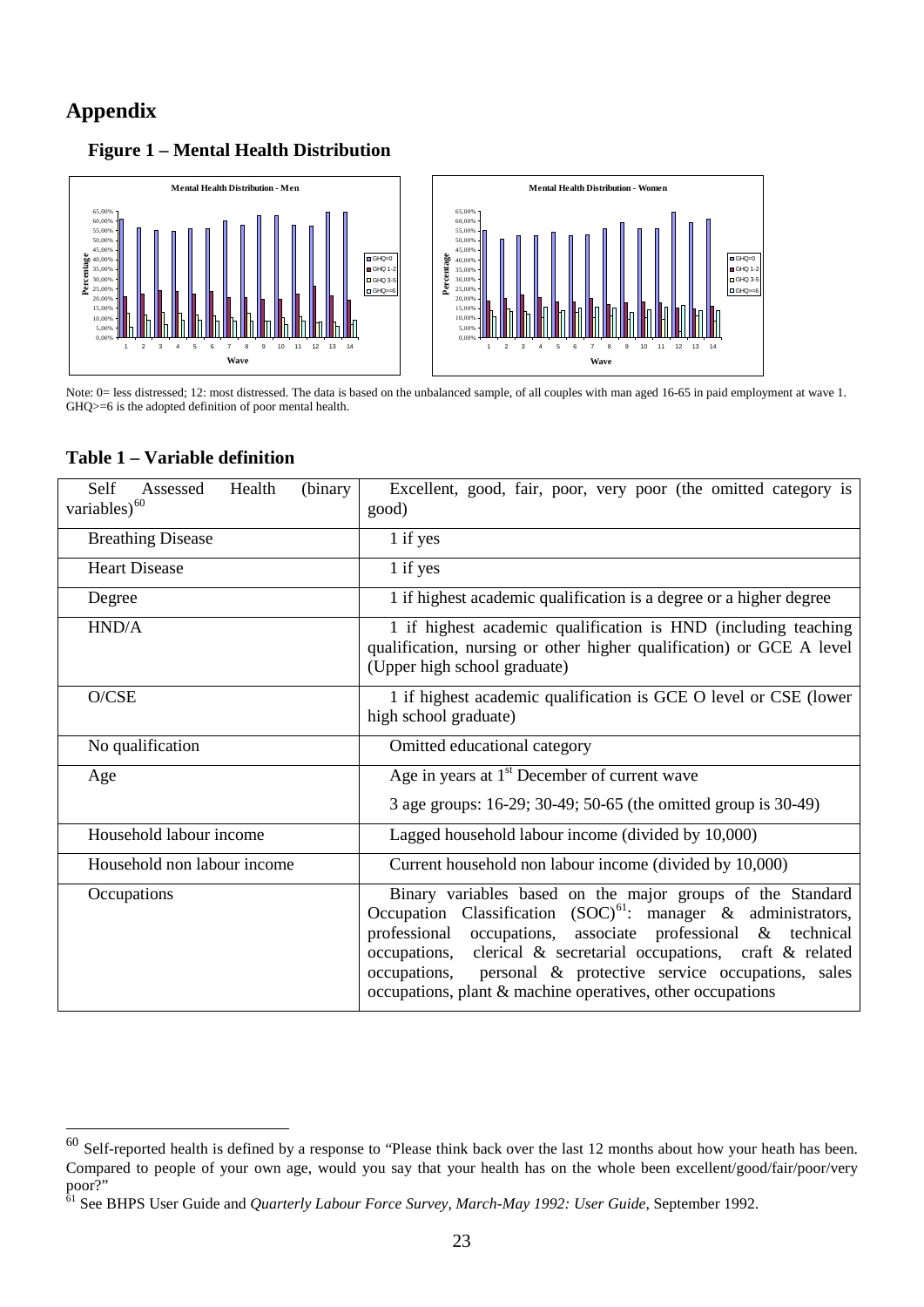#### **Table 2 – Well-being in the analysis sample**

| <b>BHPS Waves 1 to 14</b> |                               |                                |                    |                                  |                                |                    |
|---------------------------|-------------------------------|--------------------------------|--------------------|----------------------------------|--------------------------------|--------------------|
|                           |                               |                                |                    |                                  |                                |                    |
| <b>Sex</b>                | Average<br>well-being         | % Poor mental<br>health        | N.<br>observations |                                  |                                |                    |
| Female                    | 1,88                          | 12,74%                         | 2023               |                                  |                                |                    |
| Male                      | 1,37                          | 7,98%                          | 1092               |                                  |                                |                    |
|                           |                               |                                |                    |                                  |                                |                    |
| Age groups                | Men-<br>Average<br>well-being | % Poor Mental<br><b>Health</b> | N.<br>observations | Women -<br>Average<br>well-being | % Poor Mental<br><b>Health</b> | N.<br>observations |
| 16-29                     | 1.16                          | 6.62%                          | 951                | 1.81                             | 11.03%                         | 1605               |
| 30-49                     | 1.47                          | 8.66%                          | 8475               | 1.96                             | 13.74%                         | 9583               |
| 50-65                     | 1.22                          | 6.92%                          | 4265               | 1.75                             | 11.42%                         | 4588               |
| Work status               |                               |                                |                    |                                  |                                |                    |
| Self employment           | 1.23                          | 7.52%                          | 771                | 2.18                             | 15.17%                         | 567                |
| In paid employment        | 1.33                          | 7.54%                          | 12391              | 1.78                             | 11.86%                         | 10773              |
| Unemployed                | 3.00                          | 23.24%                         | 185                | 3.25                             | 24.68%                         | 243                |
| Retired                   | 1.30                          | 5.48%                          | 219                | 1.31                             | 7.83%                          | 868                |
| Long term sick            | 6.08                          | 49.33%                         | 75                 | 4.06                             | 33.89%                         | 422                |
| <b>Children</b>           |                               |                                |                    |                                  |                                |                    |
| Age $0-4$                 | 1.36                          | 7.39%                          | 2678               | 1.92                             | 12.65%                         | 2878               |
| Age 5-10                  | 1.49                          | 9.19%                          | 2328               | 1.83                             | 13.25%                         | 2627               |
| Age 11-15                 | 1.41                          | 8.41%                          | 1712               | 1.95                             | 13.79%                         |                    |
| No children               | 1.33                          | 7.69%                          | 6973               | 1.86                             | 12.37%                         | 8392               |
| Self reported health      |                               |                                |                    |                                  |                                |                    |
| Excellent                 | 0.94                          | 4.95%                          | 4141               | 1.14                             | 6.45%                          | 3692               |
| Good                      | 1.21                          | 6.47%                          | 6847               | 1.55                             | 9.67%                          | 8073               |
| Fair                      | 2.01                          | 12.01%                         | 2165               | 2.67                             | 19.30%                         | 2969               |
| Poor                      | 3.92                          | 31.59%                         | 440                | 4.27                             | 36.56%                         | 919                |
| Very poor                 | 5.70                          | 45.92%                         | 98                 | 5.32                             | 43.54%                         | 209                |
| <b>Education</b>          |                               |                                |                    |                                  |                                |                    |
| Degree                    | 1.69                          | 10.91%                         | 2053               | 1.99                             | 13.06%                         | 1684               |
| HND/A level               | 1.41                          | 8.22%                          | 6080               | 2.00                             | 13.96%                         | 5452               |
| O/Cse                     | 1.21                          | 6.71%                          | 2846               | 1.70                             | 11.17%                         | 5307               |
| No qualification          | 1.23                          | 6.59%                          | 2687               | 1.90                             | 13.15%                         | 3415               |
| Non labour income         |                               |                                |                    |                                  |                                |                    |
| $\leq 500$                | 1.25                          | 6.69%                          | 2853               | 1.82                             | 11.96%                         | 3009               |
| 500-1000 (incl.)          | 1.39                          | 7.80%                          | 2615               | 1.83                             | 11.91%                         | 2779               |
| 1000-2000 (incl.)         | 1.36                          | 7.89%                          | 3841               | 1.72                             | 11.59%                         | 4176               |
| 2000-5000 (incl).         | 1.50                          | 9.22%                          | 2537               | 2.05                             | 14.09%                         | 2825               |
| $<$ 5000                  | 1.40                          | 8.61%                          | 1835               | 2.03                             | 14.59%                         | 3078               |

Note: Poor mental health: GHQ score >= 6. Data based on the unbalanced sample.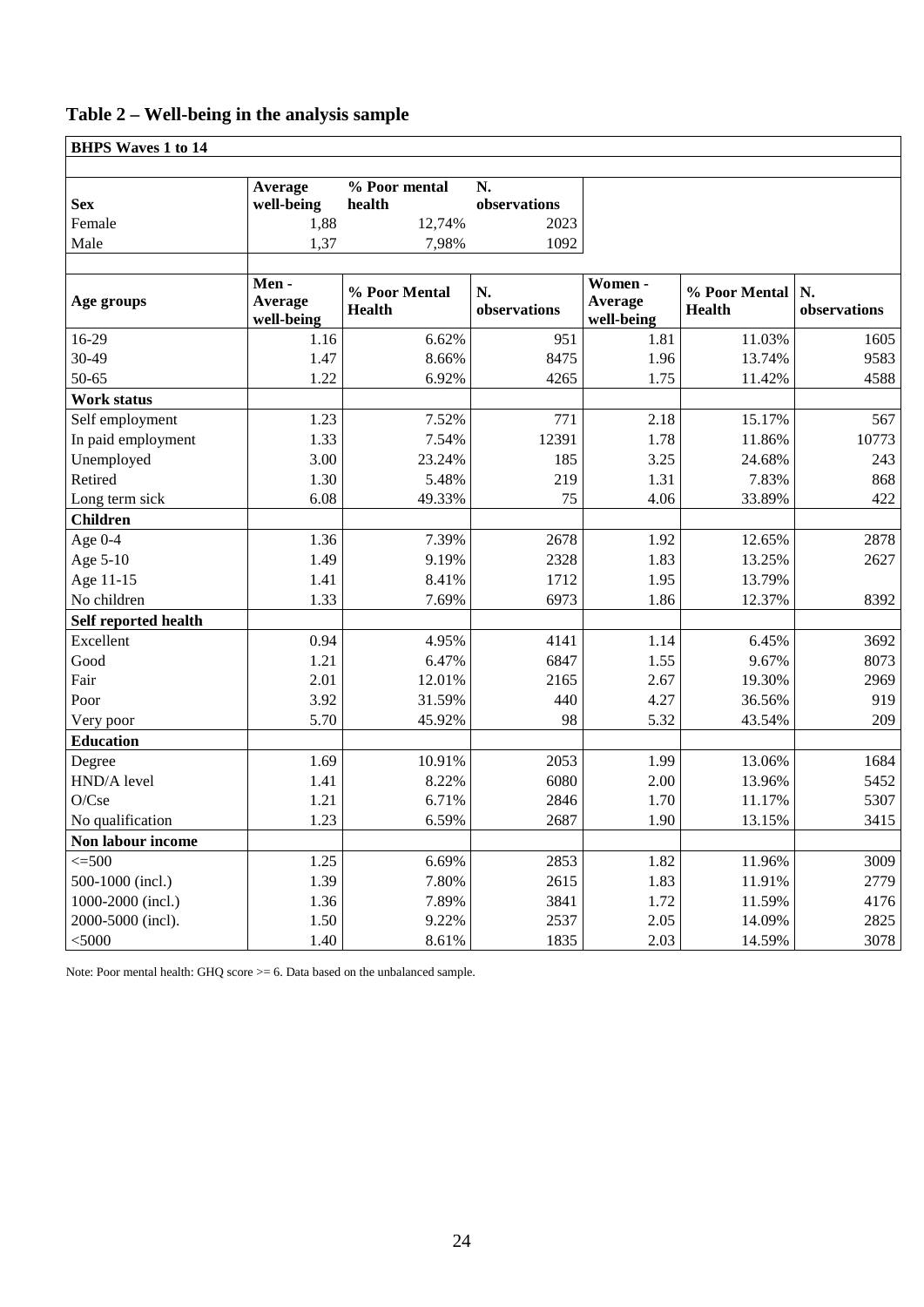| Wave  | N. redundancy | $\frac{0}{0}$ |
|-------|---------------|---------------|
| 1     | 57            | 3.31%         |
| 2     | 70            | 4.71%         |
| 3     | 70            | 5.10%         |
| 4     | 62            | 4.61%         |
| 5     | 35            | 2.77%         |
| 6     | 31            | 2.42%         |
| 7     | 36            | 3.05%         |
| 8     | 14            | 1.24%         |
| 9     | 28            | 2.76%         |
| 10    | 17            | 1.55%         |
| 11    | 37            | 3.76%         |
| 12    | 14            | 1.51%         |
| 13    | 3             | 0.34%         |
| 14    | 1             | 0.12%         |
| Total | 475           |               |

**Table 3 – Number of redundancy**

#### **Table 4 – Transition in mental health**

| Complete sample |         |        |                    |         |        |
|-----------------|---------|--------|--------------------|---------|--------|
|                 |         |        | GHQ score at $t+1$ |         |        |
|                 |         | $0-1$  | $2 - 3$            | $4 - 5$ | $>= 6$ |
| GHQ score at t  | $0-1$   | 81.94% | 9.55%              | 4.09%   | 4.41%  |
|                 | $2 - 3$ | 55.58% | 22.64%             | 9.80%   | 11.88% |
|                 | $4 - 5$ | 40.80% | 19.06%             | 17.06%  | 23.08% |
|                 | $>= 6$  | 37.33% | 15.95%             | 13.97%  | 32.76% |
| Redundancy      |         |        |                    |         |        |
| sample          |         |        |                    |         |        |
|                 |         |        | GHO score at $t+1$ |         |        |
|                 |         | $0-1$  | $2 - 3$            | $4 - 5$ | $>= 6$ |
| GHO score at t  | $0 - 1$ | 66.49% | 15.96%             | 9.57%   | 7.98%  |
|                 | $2 - 3$ | 32.32% | 24.24%             | 15.15%  | 28.28% |
|                 | $4 - 5$ | 29.51% | 13.11%             | 39.34%  | 18.03% |
|                 | $>= 6$  | 33.98% | 15.53%             | 15.53%  | 34.95% |

**Table 5 – Sample size, drop-outs and attrition by wave**

|                |               | <b>Survival</b> | <b>Drop</b> | <b>Attrition</b> |
|----------------|---------------|-----------------|-------------|------------------|
| Wave           | N.individuals | rate            | outs        | rate             |
| 1              | 1723          |                 |             |                  |
| $\overline{c}$ | 1488          | 86.36%          | 235         | 13.64%           |
| 3              | 1373          | 79.69%          | 115         | 7.73%            |
| 4              | 1350          | 78.35%          | 23          | 1.68%            |
| 5              | 1268          | 73.59%          | 82          | 6.07%            |
| 6              | 1284          | 74.52%          | $-16$       | $-1.26%$         |
| 7              | 1183          | 68.66%          | 101         | 7.87%            |
| 8              | 1133          | 65.76%          | 50          | 4.23%            |
| $\mathbf Q$    | 1016          | 58.97%          | 117         | 10.33%           |
| 10             | 1097          | 63.67%          | -81         | $-7.97\%$        |
| 11             | 995           | 57.75%          | 102         | 9.30%            |
| 12             | 928           | 53.86%          | 67          | 6.73%            |
| 13             | 897           | 52.06%          | 31          | 3.34%            |
| 14             | 864           | 50.15%          | 33          | 3.68%            |
|                |               |                 |             |                  |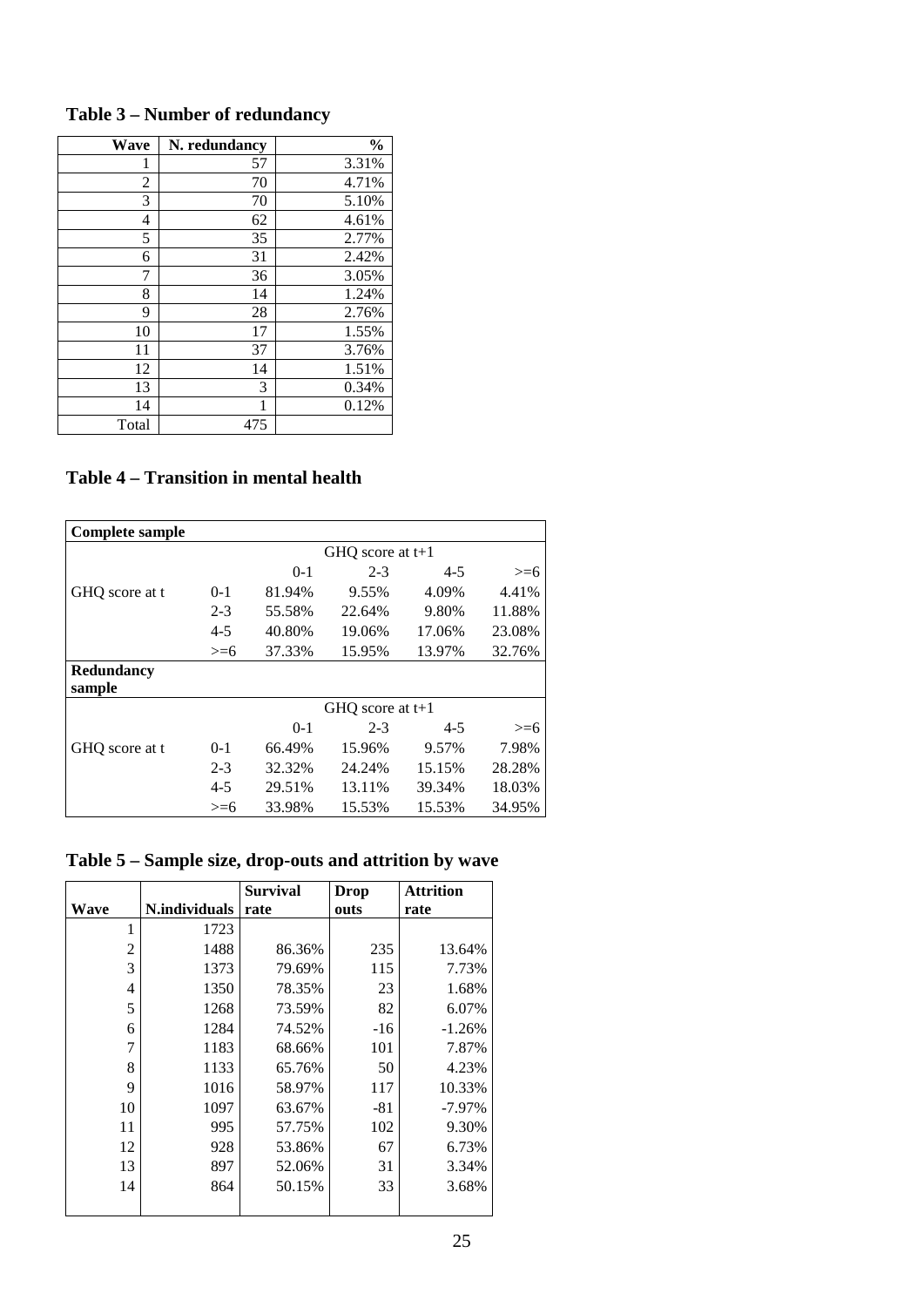#### **Table 6 – Woman's probability of poor mental health**

|                                     | <b>POOLED</b>   | <b>POOLED</b>     | <b>POOLED</b>               | <b>POOLED</b>     | <b>PROBIT RE</b>           | <b>PROBIT</b> |
|-------------------------------------|-----------------|-------------------|-----------------------------|-------------------|----------------------------|---------------|
|                                     | <b>PROBIT</b>   | <b>PROBIT APE</b> | <b>PROBIT IPW</b>           | <b>PROBIT IPW</b> |                            | <b>REAPE</b>  |
|                                     |                 |                   |                             | <b>APE</b>        |                            |               |
|                                     |                 |                   |                             |                   |                            |               |
| Self reported health:               | $-0.172176$     | $-0.029372$       | $-0.169114$                 | $-0.028542$       | $-0.176756$                | $-0.022017$   |
| excellent                           |                 |                   |                             |                   |                            |               |
|                                     | $(0.043096)$ ** | $(0.006877)**$    | $(0.045071)$ **             | $(0.007102)$ **   | $(0.050743)$ **            | (0.007219)    |
| Self reported health:               | 0.846204        | 0.227149          | 0.841215                    | 0.223625          | 0.951346                   | 0.2123068     |
| poor                                |                 |                   |                             |                   |                            |               |
|                                     | $(0.055773)**$  | $(0.019320)*$     | $(0.057805)$ **             | $(0.019871)$ **   | $(0.066751)$ **            | (0.0264539)   |
| Self reported health:               | 0.993725        | 0.289210          | 0.975305                    | 0.280398          | 1.194342                   | 0.2867239     |
| very poor                           |                 |                   |                             |                   |                            |               |
|                                     | $(0.109581)$ ** | $(0.041768)$ **   | $(0.113457)$ **<br>0.357115 | $(0.042897)$ **   | $(0.124379)**$<br>0.388778 | (0.0446287)   |
| Self reported health:<br>fair       | 0.361652        | 0.075154          |                             | 0.073287          |                            | 0.0699915     |
|                                     | $(0.037394)$ ** | $(0.008748)$ **   | $(0.038723)**$              | $(0.008923)*$     | $(0.043995)$ **            | (0.0118194)   |
| Long term                           | $-0.042715$     | $-0.002126$       | $-0.072417$                 | $-0.012525$       | 0.004843                   |               |
| conditions:                         |                 |                   |                             |                   |                            |               |
| chest/breathing                     |                 |                   |                             |                   |                            |               |
|                                     | (0.047771)      | (0.009486)        | (0.049935)                  | (0.009698)        | (0.068573)                 |               |
| Long term                           | 0.068488        | 0.006951          | 0.088283                    | 0.016519          | 0.039292                   |               |
| conditions:                         |                 |                   |                             |                   |                            |               |
| heart/blood pressure                |                 |                   |                             |                   |                            |               |
|                                     | (0.048055)      | (0.009533)        | (0.053420)                  | $(0.009741) +$    | (0.061299)                 |               |
| Partner self reported               | $-0.021475$     | $-0.003867$       | $-0.039842$                 | $-0.007065$       | 0.006761                   |               |
| health: excellent                   |                 |                   |                             |                   |                            |               |
|                                     | (0.036308)      | (0.006499)        | (0.037634)                  | (0.006594)        | (0.044003)                 |               |
| Partner self reported               | 0.154937        | 0.030604          | 0.122648                    | 0.023565          | 0.201078                   | 0.0349124     |
| health: poor                        |                 |                   |                             |                   |                            |               |
|                                     | $(0.068010)*$   | $(0.014566)*$     | $(0.070992)+$               | (0.014564)        | $(0.082558)*$              | (0.0158943)   |
| Partner self reported               | 0.483092        | 0.114553          | 0.456645                    | 0.106025          | 0.633653                   | 0.130192      |
| health: very poor                   |                 |                   |                             |                   |                            |               |
|                                     | $(0.116334)$ ** | $(0.034112)$ **   | $(0.126446)$ **             | $(0.036106)$ **   | $(0.142004)$ **            | (0.0376187)   |
| Partner self reported               | 0.022974        | 0.004202          | 0.020108                    | 0.003636          | 0.046263                   |               |
| health: fair                        |                 |                   |                             |                   |                            |               |
|                                     | (0.041583)      | (0.007679)        | (0.043113)                  | (0.007862)        | (0.049178)                 |               |
| Partner long term                   | $-0.011809$     | $-0.007574$       | $-0.002201$                 | $-0.000394$       | $-0.002841$                |               |
| conditions:                         |                 |                   |                             |                   |                            |               |
| chest/breathing                     |                 |                   |                             |                   |                            |               |
|                                     | (0.053016)      | (0.008287)        | (0.054195)                  | (0.008320)        | (0.063506)                 |               |
| Partner long term                   | 0.037662        | 0.012828          | 0.003609                    | 0.000648          | 0.100081                   |               |
| conditions:<br>heart/blood pressure |                 |                   |                             |                   |                            |               |
|                                     | (0.050723)      | (0.009298)        | $(0.049977) +$              | (0.009615)        | (0.065879)                 |               |
| Poor mental health                  | 0.760931        | 0.189248          | 0.781172                    | 0.194184          | 0.365811                   | 0.066877      |
| $(t-1)$                             |                 |                   |                             |                   |                            |               |
|                                     | $(0.038002)$ ** | $(0.011870)**$    | $(0.039722)**$              | $(0.012507)$ **   | $(0.045564)$ **            | (0.0122613)   |
| Man's redundancy                    | 0.262551        | 0.055187          | 0.306454                    | 0.065388          | 0.273256                   | 0.04924       |
|                                     | $(0.084884)$ ** | $(0.020359)**$    | $(0.087008)$ **             | $(0.021587)$ **   | $(0.089751)$ **            | (0.0187797)   |
| Poor mental health                  | 0.374442        | 0.081214          | 0.400489                    | 0.087162          | 0.612219                   | 0.122682      |
| (wave1)                             |                 |                   |                             |                   |                            |               |
|                                     | $(0.044371)$ ** | $(0.011239)**$    | $(0.046508)$ **             | $(0.011946)$ **   | $(0.074735)$ **            | (0.0217004)   |
| Age 16-29                           | $-0.167116$     | $-0.027699$       | $-0.155815$                 | $-0.025689$       | $-0.211166$                | $-0.0322886$  |
|                                     | $(0.066662)*$   | $(0.010052)$ **   | $(0.069151)^*$              | $(0.010409)*$     | $(0.079475)$ **            | (0.0118882)   |
| Age 50-65                           | $-0.080302$     | $-0.014271$       | $-0.061639$                 | $-0.010917$       | $-0.107114$                |               |
|                                     | (0.063528)      | (0.011074)        | (0.066088)                  | (0.011561)        | (0.072100)                 |               |
| Age squared                         | $-0.000105$     | $-0.000019$       | $-0.000123$                 | $-0.000022$       | $-0.000141$                |               |
|                                     | $(0.000039)$ ** | $(0.000007)$ **   | $(0.000042)$ **             | $(0.000007)$ **   | $(0.000049)$ **            |               |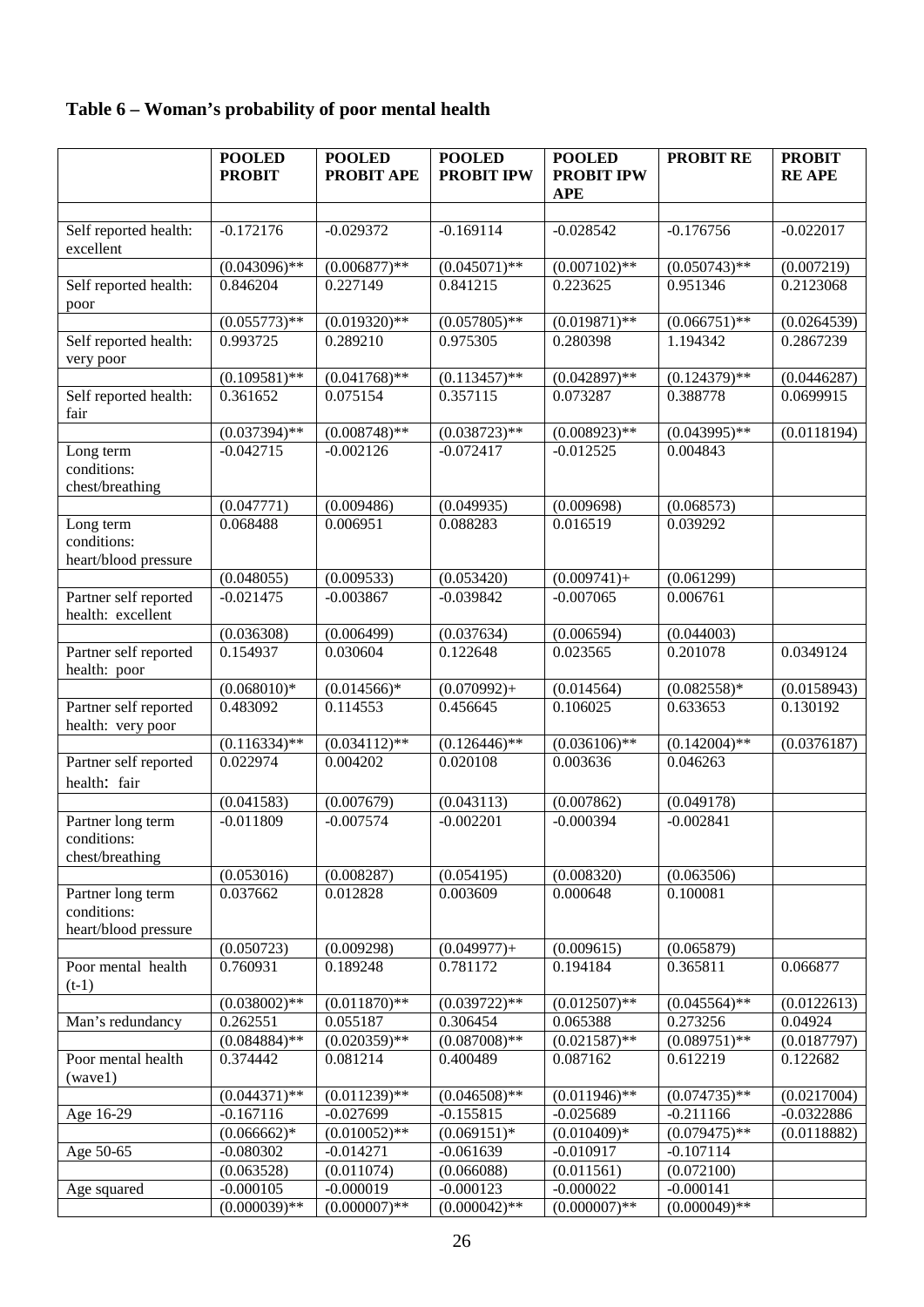| Children 0-4        | $-0.014530$     | $-0.002617$    | $-0.014970$     | $-0.002668$     | $-0.062853$     |             |
|---------------------|-----------------|----------------|-----------------|-----------------|-----------------|-------------|
|                     | (0.051608)      | (0.009239)     | (0.053370)      | (0.009451)      | (0.064674)      |             |
| Children 5-10       | 0.005102        | 0.000926       | 0.003053        | 0.000548        | $-0.016804$     |             |
|                     | (0.048071)      | (0.008746)     | (0.049854)      | (0.008965)      | (0.060756)      |             |
| Children 11-15      | 0.021495        | 0.003934       | 0.039800        | 0.007275        | $-0.000432$     |             |
|                     | (0.049781)      | (0.009202)     | (0.051146)      | (0.009526)      | (0.058945)      |             |
| Hnd/A level         | $-0.002787$     | $-0.000505$    | $-0.008607$     | $-0.001541$     | $-0.032620$     |             |
|                     | (0.051649)      | (0.009347)     | (0.054332)      | (0.009714)      | (0.078861)      |             |
| O/Cse               | $-0.093684$     | $-0.016644$    | $-0.101173$     | $-0.017760$     | $-0.121141$     |             |
|                     | $(0.053361) +$  | $(0.009295) +$ | $(0.055851) +$  | $(0.009590)+$   | (0.081772)      |             |
| No qualification    | $-0.120124$     | $-0.020808$    | $-0.108841$     | $-0.018772$     | $-0.184095$     |             |
|                     | $(0.060245)*$   | $(0.009969)*$  | $(0.062844) +$  | $(0.010405) +$  | $(0.092122)*$   |             |
| Household lagged    | 0.013907        | 0.002520       | 0.011719        | 0.002102        | 0.016619        |             |
| labour income       |                 |                |                 |                 |                 |             |
|                     | $(0.008046) +$  | $(0.001457) +$ | (0.008511)      | (0.001525)      | (0.011156)      |             |
| Household non       | $-0.002152$     | $-0.000390$    | $-0.001048$     | $-0.000188$     | $-0.007221$     |             |
| labour income       |                 |                |                 |                 |                 |             |
|                     | (0.022895)      | (0.004148)     | (0.023791)      | (0.004267)      | (0.032801)      |             |
| Man's change for    | $-0.077930$     | $-0.013487$    | $-0.058321$     | $-0.010106$     | $-0.126483$     |             |
| improvement         |                 |                |                 |                 |                 |             |
|                     | (0.079123)      | (0.013061)     | (0.082042)      | (0.013723)      | (0.089169)      |             |
| Man's retirement    | $-0.015877$     | $-0.002848$    | $-0.039496$     | $-0.006913$     | $-0.047033$     |             |
|                     | (0.150703)      | (0.026772)     | (0.156972)      | (0.026798)      | (0.175491)      |             |
| Man's dismissal     | 0.181800        | 0.036762       | 0.139940        | 0.027350        | 0.233302        |             |
|                     | (0.234007)      | (0.052330)     | (0.245867)      | (0.052070)      | (0.271333)      |             |
| Man's temporary job | 0.022162        | 0.004070       | 0.044551        | 0.008214        | $-0.003466$     |             |
| ended               |                 |                |                 |                 |                 |             |
|                     | (0.158506)      | (0.029507)     | (0.167336)      | (0.031697)      | (0.181159)      |             |
| Man job change no   | $-0.013477$     | $-0.002425$    | $-0.011914$     | $-0.002124$     | $-0.031225$     |             |
| reason              |                 |                |                 |                 |                 |             |
|                     | (0.053776)      | (0.009611)     | (0.055604)      | (0.009853)      | (0.060273)      |             |
| Woman - Self        | 0.146469        | 0.028843       | 0.145675        | 0.028414        | 0.145619        |             |
| employed            |                 |                |                 |                 |                 |             |
|                     | $(0.075078) +$  | $(0.015985)+$  | $(0.083431) +$  | (0.017615)      | (0.099452)      |             |
| Woman -             | 0.394616        | 0.089367       | 0.417459        | 0.094869        | 0.418404        | 0.0805662   |
| Unemployed          |                 |                |                 |                 |                 |             |
|                     | $(0.107749)$ ** | $(0.029350)**$ | $(0.110294)$ ** | $(0.030412)$ ** | $(0.117147)$ ** | (0.0274728) |
| Woman - long term   | 0.056830        | 0.010646       | 0.069139        | 0.012915        | 0.144567        |             |
| sick                |                 |                |                 |                 |                 |             |
|                     | (0.081737)      | (0.015815)     | (0.085224)      | (0.016555)      | (0.108266)      |             |
| Woman-not in the    | $-0.043349$     | $-0.007745$    | $-0.053140$     | $-0.009378$     | $-0.034818$     |             |
| labour force        |                 |                |                 |                 |                 |             |
|                     | (0.039951)      | (0.007041)     | (0.041535)      | (0.007220)      | (0.050021)      |             |
| Constant            | $-1.143664$     |                | $-1.191444$     |                 | $-1.186057$     |             |
|                     | $(0.128563)$ ** |                | $(0.140857)$ ** |                 | $(0.172906)$ ** |             |
| Observations        | 13525           | 13525          | 12910           | 12910           | 13525           |             |
| Number of man       |                 |                |                 |                 | 1515            |             |
| ICC                 |                 |                |                 |                 | 0.2522593       |             |
|                     |                 |                |                 |                 |                 |             |

Note: Dummy variables for year and region are omitted for parsimony. Robust standard errors in parentheses.

+ significant at 10%; \* significant at 5%; \*\* significant at 1%

ICC is the intra class correlation coefficient.  $(\sigma_{\mu}^2/(1+\sigma_{\mu}^2))$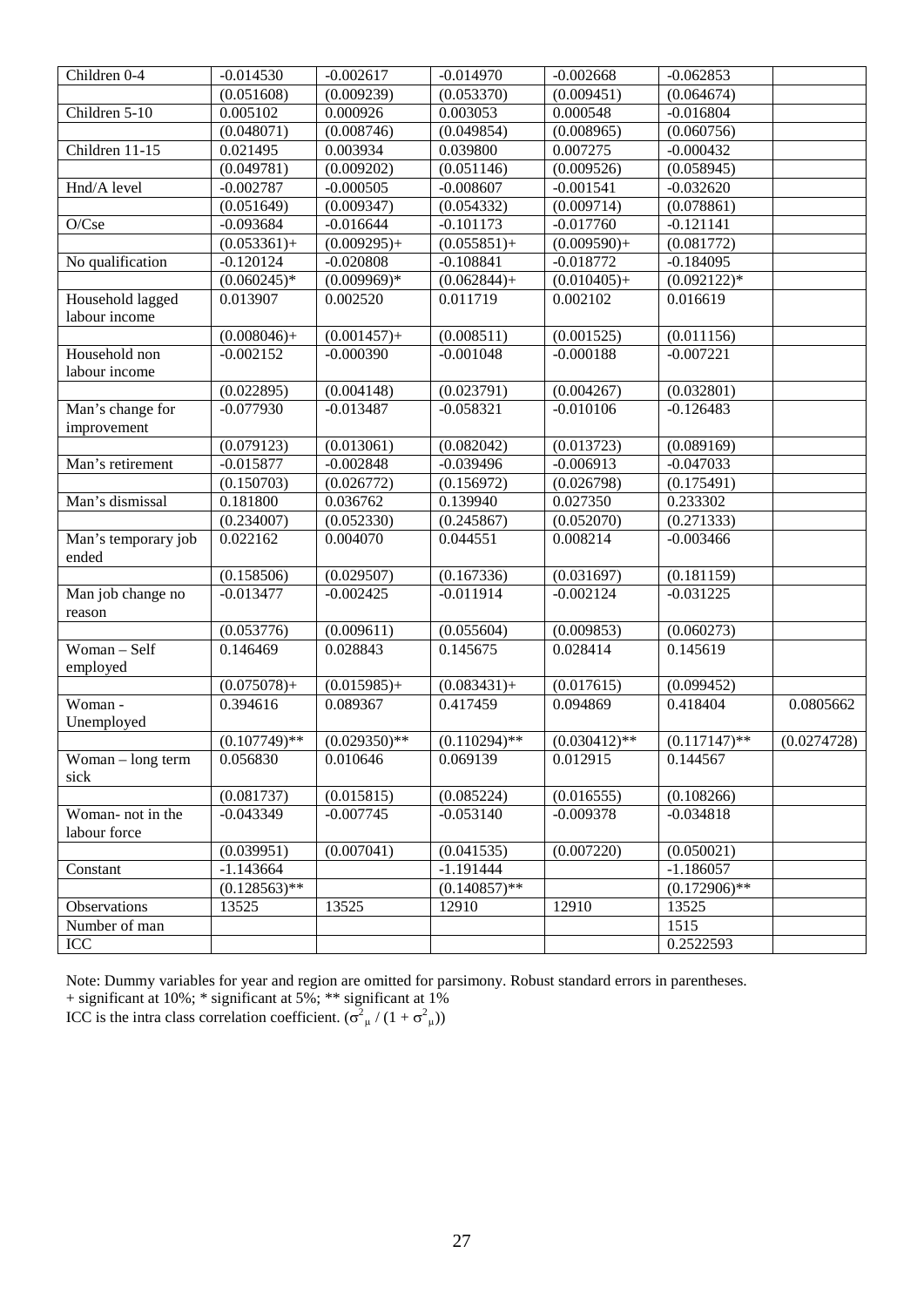|                                                               | Man's probability of | Woman's probability   | Man's probability of | Woman's probability   |
|---------------------------------------------------------------|----------------------|-----------------------|----------------------|-----------------------|
|                                                               | poor mental health   | of poor mental health | poor mental health   | of poor mental health |
|                                                               | <b>POOLED</b>        | <b>POOLED</b>         | <b>POOLED</b>        | <b>POOLED</b>         |
|                                                               | <b>BIVARIATE</b>     | <b>BIVARIATE</b>      | <b>BIVARIATE</b>     | <b>BIVARIATE</b>      |
|                                                               | <b>PROBIT</b>        | <b>PROBIT</b>         | <b>PROBIT IPW</b>    | <b>PROBIT IPW</b>     |
| Man's poor mental<br>health $(t-1)$                           | 0.891467             | 0.046661              | 0.894573             | 0.031616              |
|                                                               | $(0.056642)$ **      | (0.064310)            | $(0.060327)$ **      | (0.066161)            |
| Woman's poor mental<br>health $(t-1)$                         | 0.029435             | 0.729009              | 0.024352             | 0.738749              |
|                                                               | (0.060638)           | $(0.045895)$ **       | (0.060832)           | $(0.046741)$ **       |
| Man's redundancy                                              | 0.268810             | 0.281366              | 0.271596             | 0.286404              |
|                                                               | $(0.100366)$ **      | $(0.092289)*$         | $(0.101587)$ **      | $(0.095956)$ **       |
| Declining industry                                            | 0.004141             | $-0.030794$           | 0.004662             | $-0.050578$           |
|                                                               | (0.044901)           | (0.039852)            | (0.044943)           | (0.040524)            |
| Man's self reported<br>health: excellent                      | $-0.097925$          | $-0.030756$           | $-0.104601$          | $-0.035150$           |
|                                                               | $(0.049341)^*$       | (0.041227)            | $(0.049004)*$        | (0.041577)            |
| Man's self reported<br>health: poor                           | 0.957669             | 0.049217              | 0.966109             | 0.019879              |
|                                                               | $(0.083715)$ **      | (0.096380)            | $(0.084112)$ **      | (0.098435)            |
| Man's self reported<br>health: very poor                      | 1.386282             | 0.527913              | 1.387284             | 0.595012              |
|                                                               | $(0.164054)$ **      | $(0.171046)$ **       | $(0.173248)$ **      | $(0.180820)*$         |
| Man's self reported<br>health: fair                           | 0.302599             | $-0.021871$           | 0.305944             | $-0.018389$           |
|                                                               | $(0.052931)$ **      | (0.050517)            | $(0.054562)$ **      | (0.051687)            |
| Woman's self reported<br>health: excellent                    | $-0.047103$          | $-0.160031$           | $-0.051243$          | $-0.162606$           |
|                                                               | (0.050804)           | $(0.048732)$ **       | (0.050935)           | $(0.050085)$ **       |
| Woman's self reported<br>health: poor                         | 0.131432             | 0.868580              | 0.132686             | 0.848644              |
|                                                               | (0.088072)           | $(0.068372)$ **       | (0.087961)           | $(0.068122)$ **       |
| Woman's self reported<br>health: very poor                    | 0.011012             | 0.988472              | $-0.007286$          | 0.973809              |
|                                                               | (0.184756)           | $(0.130769)$ **       | (0.178420)           | $(0.136034)^{**}$     |
| Woman's self reported<br>health: fair                         | 0.073086             | 0.341615              | 0.057664             | 0.342840              |
|                                                               | (0.053619)           | $(0.044929)$ **       | (0.055167)           | $(0.044860)$ **       |
| Man long term health<br>conditions:<br>chest/breathing        | 0.074040             | $-0.044026$           | $-0.014352$          | $-0.013313$           |
|                                                               | (0.066422)           | (0.058491)            | (0.070834)           | (0.058738)            |
| Man long term health                                          | 0.062982             | 0.078327              | 0.149943             | 0.068003              |
| conditions: heart/blood<br>pressure                           |                      |                       |                      |                       |
|                                                               | (0.072234)           | (0.061155)            | $(0.069691)*$        | (0.067329)            |
| Woman long term<br>health conditions:<br>chest/breathing      | $-0.009601$          | $-0.016284$           | 0.068807             | $-0.070998$           |
|                                                               | (0.067791)           | (0.064041)            | (0.068653)           | (0.065259)            |
| Woman long term<br>health conditions:<br>heart/blood pressure | 0.122082             | 0.009964              | 0.057166             | 0.028589              |
|                                                               | $(0.069247) +$       | (0.068622)            | (0.070794)           | (0.062243)            |
| Man's poor mental                                             | 0.393832             | 0.142269              | 0.379994             | 0.129288              |
| health (wave1)                                                | $(0.074029)$ **      | $(0.079321) +$        | $(0.080193)$ **      | (0.078811)            |
| Woman's poor mental<br>health (wave1)                         | $-0.015880$          | 0.377172              | $-0.036756$          | 0.387495              |
|                                                               | (0.070401)           | $(0.053817)$ **       | (0.069213)           | $(0.054600)$ **       |

#### **Table 7 – Joint estimation of partners' probability of poor mental health**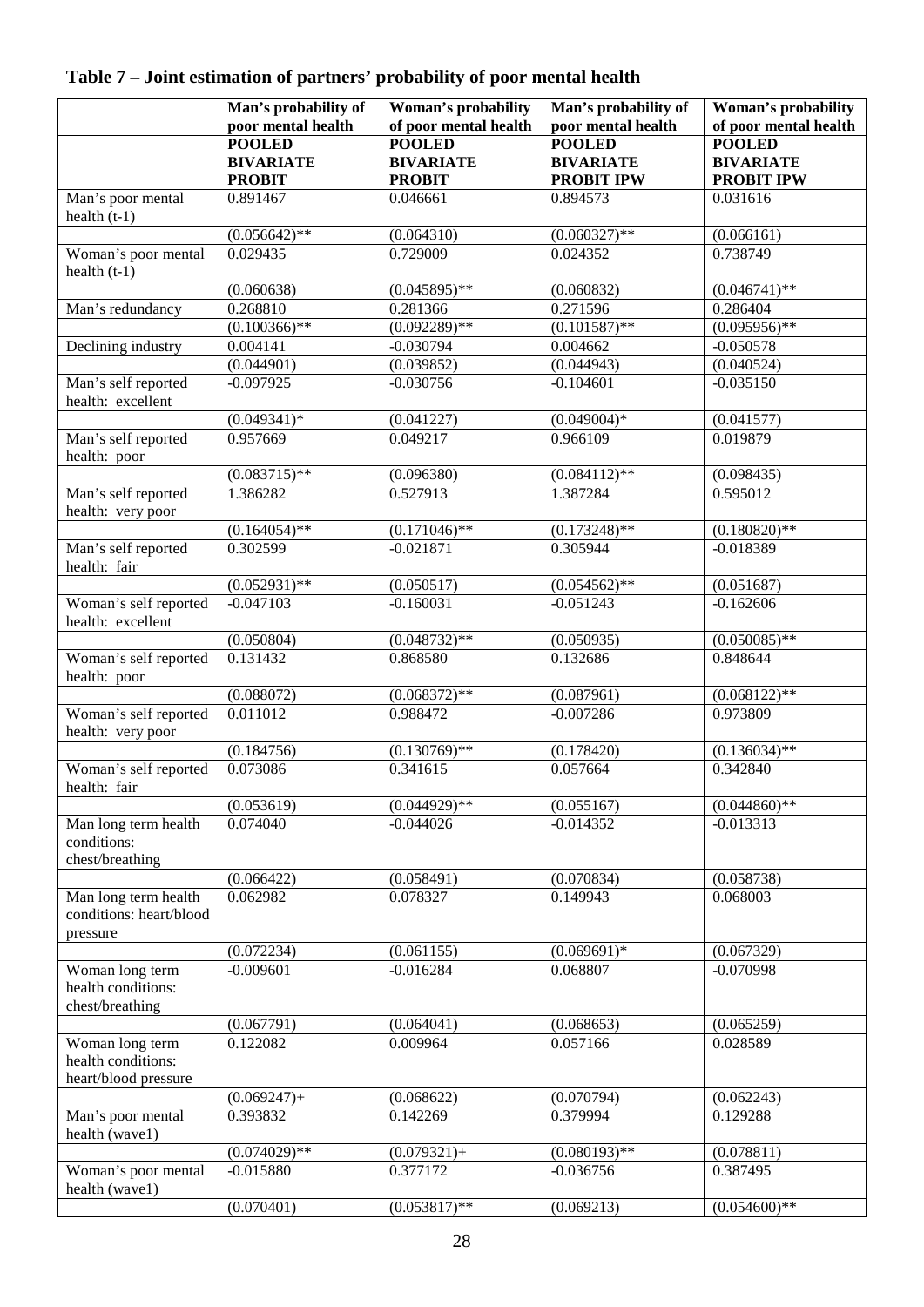| Man's age 30-49                   | 0.127769        | $-0.074767$     | 0.126731        | $-0.073095$     |
|-----------------------------------|-----------------|-----------------|-----------------|-----------------|
|                                   | (0.112606)      | (0.096497)      | (0.109507)      | (0.099456)      |
| Man's age 50-65                   | 0.211272        | $-0.070196$     | 0.199896        | $-0.067374$     |
|                                   | (0.151610)      | (0.132362)      | (0.148236)      | (0.134586)      |
| Man's age squared                 | $-0.000126$     | $-0.000025$     | $-0.000129$     | $-0.000007$     |
|                                   | $(0.000071) +$  | (0.000062)      | $(0.000070)+$   | (0.000065)      |
| Woman's age 30-49                 | 0.012629        | 0.205388        | $-0.005143$     | 0.211698        |
|                                   | (0.093948)      | $(0.083104)*$   | (0.090594)      | $(0.086564)*$   |
| Woman's age 50-65                 | $-0.174870$     | 0.103470        | $-0.213848$     | 0.100852        |
|                                   | (0.140169)      | (0.125484)      | (0.141112)      | (0.127972)      |
| Woman's age squared               | 0.000096        | $-0.000113$     | 0.000106        | $-0.000134$     |
|                                   | (0.000071)      | $(0.000065) +$  | (0.000075)      | $(0.000065)*$   |
| Children 0-4                      | $-0.061252$     | $-0.022578$     | $-0.056982$     | $-0.025891$     |
|                                   | (0.064022)      | (0.056442)      | (0.065767)      | (0.057040)      |
| Children 5-10                     | 0.038276        | $-0.043891$     | 0.045936        | $-0.046593$     |
|                                   | (0.061887)      | (0.056250)      | (0.063274)      | (0.056751)      |
| Children 11-15                    | 0.012054        | 0.028344        | 0.018374        | 0.038760        |
|                                   | (0.065041)      | (0.057709)      | (0.064920)      | (0.059416)      |
| Man - HND/A level                 | $-0.099975$     | 0.045080        | $-0.101710$     | 0.040206        |
|                                   | $(0.059412) +$  | (0.056750)      | $(0.061347) +$  | (0.057737)      |
| Man - O/Cse                       | $-0.254199$     | $-0.047971$     | $-0.248702$     | $-0.043562$     |
|                                   | $(0.073222)**$  | (0.067003)      | $(0.073252)**$  | (0.067690)      |
| Man - No qualification            | $-0.314673$     | 0.062545        | $-0.316889$     | 0.066425        |
|                                   | $(0.079264)$ ** | (0.070437)      | $(0.079428)$ ** | (0.071629)      |
| Woman - No                        | $-0.227338$     | $-0.137624$     | $-0.211557$     | $-0.139116$     |
| qualification                     |                 |                 |                 |                 |
|                                   | $(0.083242)$ ** | $(0.078013) +$  | $(0.086153)*$   | $(0.079669) +$  |
| Woman - HND/A                     | $-0.177769$     | $-0.048160$     | $-0.187176$     | $-0.047373$     |
| level                             |                 |                 |                 |                 |
|                                   | $(0.066959)**$  | (0.064531)      | $(0.070448)$ ** | (0.065531)      |
| Woman - O/Cse                     | $-0.149881$     | $-0.123118$     | $-0.146088$     | $-0.125740$     |
|                                   | $(0.070698)*$   | $(0.068186) +$  | $(0.073870)*$   | $(0.069843) +$  |
| Household lagged<br>labour income | 0.012925        | 0.004428        | 0.012230        | 0.002758        |
|                                   | (0.012943)      | (0.012198)      | (0.011584)      | (0.011079)      |
| Household non labour              | $-0.013795$     | $-0.006172$     | 0.000124        | $-0.007252$     |
| income                            |                 |                 |                 |                 |
|                                   | (0.037885)      | (0.037727)      | (0.034204)      | (0.033024)      |
| Man's change for                  | $-0.140061$     | $-0.158515$     | $-0.142186$     | $-0.150738$     |
| improvement                       |                 |                 |                 |                 |
|                                   | (0.103340)      | $(0.092813) +$  | (0.105675)      | $(0.090794) +$  |
| Man's retirement                  | $-0.562445$     | $-0.051138$     | $-0.583421$     | $-0.016019$     |
|                                   | $(0.274178)*$   | (0.176438)      | $(0.250691)^*$  | (0.178362)      |
| Man's dismissal                   | 0.866363        | 0.089151        | 0.899533        | 0.058436        |
|                                   | $(0.259617)$ ** | (0.290568)      | $(0.272178)$ ** | (0.291884)      |
| Man's temporary job               | 0.132671        | 0.067394        | 0.088991        | 0.050378        |
| ended                             |                 |                 |                 |                 |
|                                   | (0.195145)      | (0.186604)      | (0.204830)      | (0.184707)      |
| Man job change no                 | 0.030131        | $-0.007019$     | 0.042611        | $-0.007693$     |
| reason                            |                 |                 |                 |                 |
|                                   | (0.064848)      | (0.058286)      | (0.065515)      | (0.058500)      |
| Woman - Self                      | 0.089440        | 0.056222        | 0.081400        | 0.066638        |
| employed                          |                 |                 |                 |                 |
|                                   | (0.098766)      | (0.090603)      | (0.098339)      | (0.091406)      |
| Woman - Unemployed                | $-0.063702$     | 0.439195        | $-0.084956$     | 0.417811        |
|                                   | (0.169602)      | $(0.121453)$ ** | (0.155855)      | $(0.126719)$ ** |
| Woman - long term                 | $-0.086128$     | 0.060945        | $-0.098785$     | 0.071380        |
| sick                              |                 |                 |                 |                 |
|                                   | (0.150060)      | (0.109349)      | (0.137592)      | (0.104548)      |
| Constant                          | $-1.520952$     | $-1.338345$     | $-1.504544$     | $-1.111937$     |
|                                   | $(0.242265)$ ** | $(0.225475)$ ** | $(0.258617)$ ** | $(0.213675)$ ** |
| Observations                      | 9879            | 9879            | 9726            | 9726            |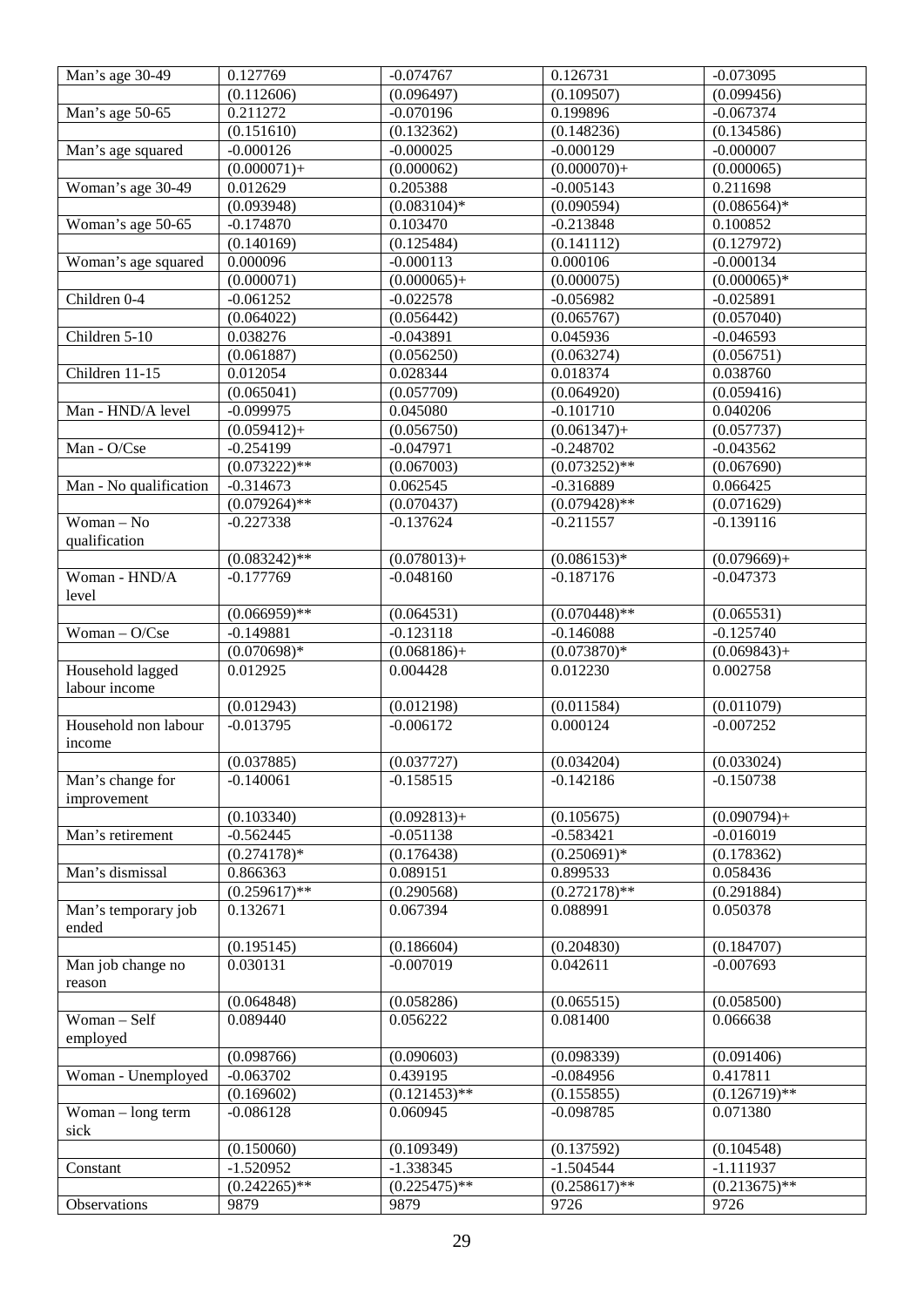Note: Dummy variables for year, lagged man's employment status and region are omitted for parsimony. Robust standard errors in parentheses.

+ significant at 10%; \* significant at 5%; \*\* significant at 1%

|                                                     | <b>POOLED</b><br><b>PROBIT</b> | <b>POOLED</b><br><b>PROBIT</b><br><b>APE</b> | <b>POOLED</b><br><b>PROBIT</b><br><b>IPW</b> | <b>POOLED</b><br><b>PROBIT</b><br><b>IPW APE</b> | <b>PROBIT RE</b>       | <b>PROBIT RE</b><br><b>APE</b> |
|-----------------------------------------------------|--------------------------------|----------------------------------------------|----------------------------------------------|--------------------------------------------------|------------------------|--------------------------------|
|                                                     |                                |                                              |                                              |                                                  |                        |                                |
| Poor mental health<br>$(t-1)$                       | 0.874933                       | 0.182796                                     | 0.882250                                     | 0.185613                                         | 0.446173               | 0.0636781                      |
|                                                     | $(0.057124)$ **                | (0.016865)                                   | $(0.058858)$ **                              | (0.017471)                                       | $(0.066761)$ **        | (0.016259)                     |
| Redundancy                                          | 0.300234                       | 0.046528                                     | 0.317819                                     | 0.050158                                         | 0.413241               | 0.0587455                      |
|                                                     | $(0.099546)$ **                | (0.018475)                                   | $(0.100103)$ **                              | (0.019061)                                       | $(0.112031)$ **        | (0.0215355)                    |
| Declining industry                                  | 0.011886                       | 0.001501                                     | 0.014941                                     | 0.001902                                         | 0.018459               |                                |
|                                                     | (0.043528)                     | (0.005512)                                   | (0.045102)                                   | (0.005763)                                       | (0.051174)             |                                |
| Self reported health:<br>excellent                  | $-0.115924$                    | $-0.014104$                                  | $-0.119669$                                  | $-0.014634$                                      | $-0.096571$            | $-0.0090385$                   |
|                                                     | $(0.047550)*$                  | (0.005571)                                   | $(0.048500)*$                                | (0.005702)                                       | (0.058836)             | (0.0061582)                    |
| Self reported health:<br>poor                       | 0.967156                       | 0.219827                                     | 0.961840                                     | 0.218802                                         | 1.116538               | 0.2115883                      |
|                                                     | $(0.082011)$ **                | (0.026931)                                   | $(0.084287)$ **                              | (0.027622)                                       | $(0.099294)$ **        | (0.0380492)                    |
| Self reported health:<br>very poor                  | 1.386236                       | 0.380322                                     | 1.410737                                     | 0.391217                                         | 1.586549               | 0.3520617                      |
|                                                     | $(0.160270)$ **                | (0.062852)                                   | $(0.169\overline{572})$ **                   | (0.066734)                                       | $(0.184666)*$          | (0.0682682)                    |
| Self reported health:<br>fair                       | 0.330885                       | 0.049436                                     | 0.326354                                     | 0.048897                                         | 0.349085               | 0.0460827                      |
|                                                     | $(0.051545)$ **                | (0.008969)                                   | $(0.053520)**$                               | (0.009306)                                       | $(0.060859)$ **        | (0.0122019)                    |
| Long term<br>conditions:<br>chest/breathing         | 0.089113                       | 0.011879                                     | 0.087572                                     | 0.011743                                         | 0.166537               |                                |
|                                                     | (0.066723)                     | (0.009398)                                   | (0.067969)                                   | (0.009618)                                       | $(0.085082) +$         |                                |
| Long term                                           | 0.034315                       | 0.004418                                     | 0.034490                                     | 0.004472                                         | 0.064316               |                                |
| conditions:<br>heart/blood pressure                 |                                |                                              |                                              |                                                  |                        |                                |
|                                                     | (0.067979)                     | (0.008941)                                   | (0.069380)                                   | (0.009186)                                       | (0.088644)             |                                |
| Poor mental health<br>(wave 1)                      | 0.421645                       | 0.070068                                     | 0.404781                                     | 0.066863                                         | 0.699771               | 0.1131164                      |
|                                                     | $(0.074602)$ **                | (0.015658)                                   | $(0.077787)$ **                              | (0.016129)                                       | $(0.112352)$ **        | (0.0292732)                    |
| Age 16-29                                           | $-0.129184$                    | $-0.014907$                                  | $-0.129785$                                  | $-0.015084$                                      | $-0.161039$            |                                |
|                                                     | (0.100199)                     | (0.010539)                                   | (0.101757)                                   | (0.010771)                                       | (0.118010)             |                                |
| Age 50-65                                           | $-0.035268$                    | $-0.004398$                                  | $-0.036644$                                  | $-0.004603$                                      | $-0.072910$            |                                |
|                                                     | (0.078551)                     | (0.009699)                                   | (0.079828)                                   | (0.009933)                                       | (0.094510)             |                                |
| Age squared                                         | $-0.000056$                    | $-0.000007$                                  | $-0.000064$                                  | $-0.000008$                                      | $-0.000073$            |                                |
|                                                     | (0.000048)                     | (0.000006)                                   | (0.000050)                                   | (0.000006)                                       | (0.000062)             |                                |
| Children 0-4                                        | $-0.086933$                    | $-0.010522$<br>(0.007277)                    | $-0.088422$                                  | $-0.010767$                                      | $-0.110309$            |                                |
| Children 5-10                                       | (0.062668)<br>0.026179         | 0.003340                                     | (0.063833)<br>0.024101                       | (0.007448)<br>0.003095                           | (0.077645)<br>0.021995 |                                |
|                                                     | (0.060265)                     | (0.007791)                                   | (0.061444)                                   | (0.007985)                                       | (0.074726)             |                                |
| Children 11-15                                      | $-0.003311$                    | $-0.000416$                                  | 0.001213                                     | 0.000154                                         | 0.017593               |                                |
|                                                     | (0.062577)                     | (0.007852)                                   | (0.063843)                                   | (0.008111)                                       | (0.076628)             |                                |
| Professional<br>occupation                          | 0.052733                       | 0.006849                                     | 0.046105                                     | 0.006010                                         | 0.108259               |                                |
|                                                     | (0.066128)                     | (0.008853)                                   | (0.067304)                                   | (0.009009)                                       | (0.087645)             |                                |
| Associate<br>professional &<br>technical occupation | $-0.100853$                    | $-0.011943$                                  | $-0.110527$                                  | $-0.013107$                                      | $-0.103711$            |                                |
|                                                     | (0.072094)                     | (0.008009)                                   | (0.073299)                                   | (0.008106)                                       | (0.092496)             |                                |
| Clerical &<br>secretarial<br>occupation             | 0.031079                       | 0.003994                                     | 0.009658                                     | 0.001233                                         | 0.003784               |                                |

**Table 8 – Man's probability of poor mental health**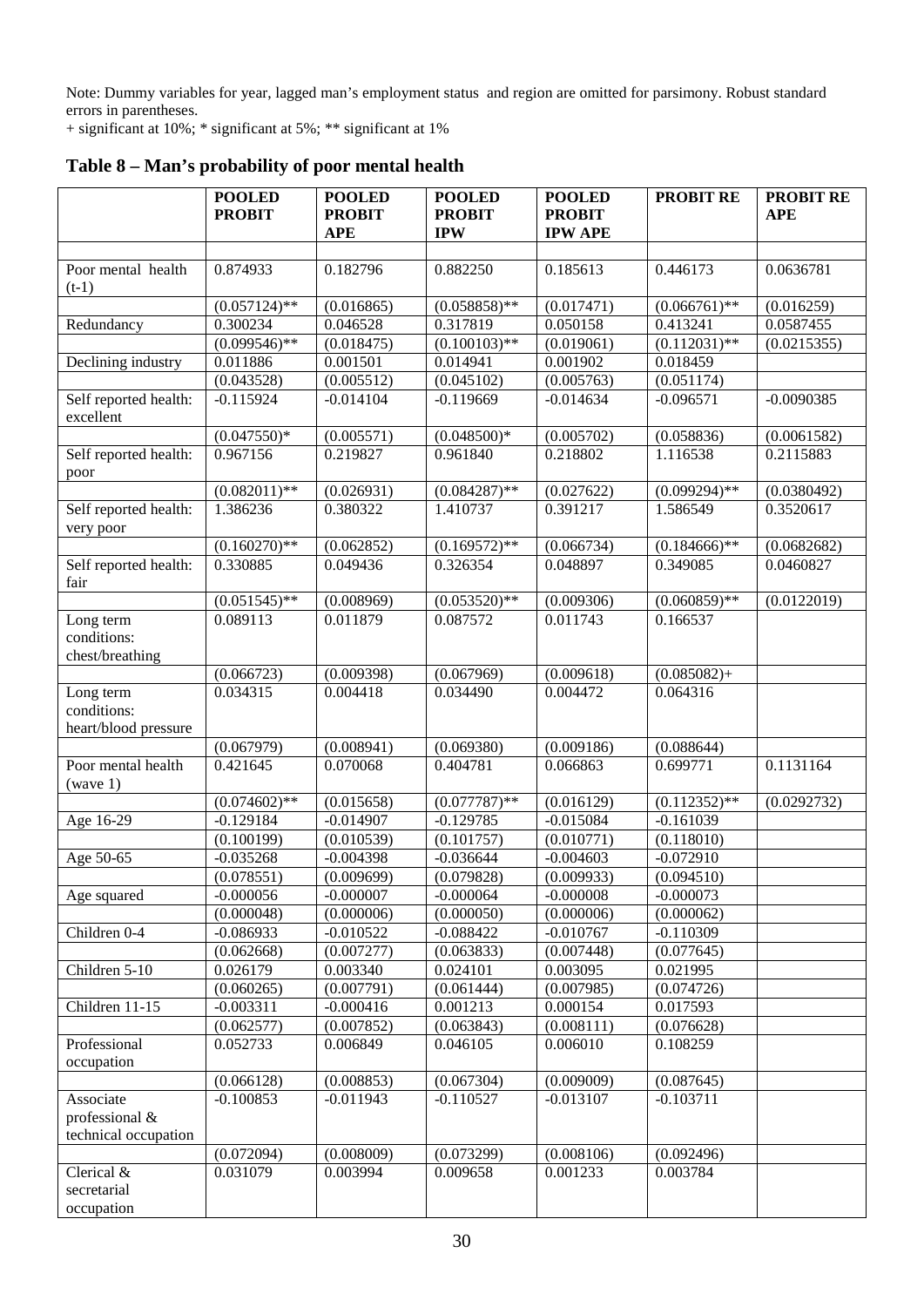|                    | (0.081131)      | (0.010638)  | (0.082745)      | (0.010630)  | (0.102685)      |              |
|--------------------|-----------------|-------------|-----------------|-------------|-----------------|--------------|
| Craft & related    | $-0.231653$     | $-0.026133$ | $-0.251099$     | $-0.028292$ | $-0.276711$     | $-0.0285343$ |
| occupation         |                 |             |                 |             |                 |              |
|                    | $(0.066119)$ ** | (0.006612)  | $(0.068466)$ ** | (0.006776)  | $(0.087116)$ ** | 0.0100171    |
| Personal &         | $-0.073948$     | $-0.008869$ | $-0.083292$     | $-0.010000$ | $-0.073582$     |              |
| protective service |                 |             |                 |             |                 |              |
|                    | (0.082168)      | (0.009374)  | (0.085157)      | (0.009662)  | (0.115237)      |              |
| Sales occupation   | $-0.168347$     | $-0.018826$ | $-0.095034$     | $-0.011278$ | $-0.114288$     |              |
|                    | (0.112127)      | (0.011023)  | (0.120769)      | (0.013348)  | (0.135282)      |              |
| Plant & machine    | $-0.104684$     | $-0.012471$ | $-0.103302$     | $-0.012411$ | $-0.104345$     |              |
| operatives         |                 |             |                 |             |                 |              |
|                    | (0.069487)      | (0.007814)  | (0.071590)      | (0.008132)  | (0.093259)      |              |
| Other occupations  | $-0.155284$     | $-0.017571$ | $-0.170504$     | $-0.019255$ | $-0.164274$     |              |
|                    | (0.101326)      | (0.010222)  | $(0.102708) +$  | (0.010236)  | (0.136211)      |              |
| Hnd/A level        | $-0.103991$     | $-0.013008$ | $-0.095798$     | $-0.012078$ | $-0.133965$     |              |
|                    | $(0.056866)+$   | (0.007071)  | $(0.057564) +$  | (0.007213)  | (0.085387)      |              |
| O/Cse              | $-0.226369$     | $-0.025796$ | $-0.220323$     | $-0.025363$ | $-0.240671$     |              |
|                    | $(0.070159)$ ** | (0.007228)  | $(0.071623)$ ** | (0.007467)  | $(0.103629)*$   |              |
| No qualification   | $-0.274051$     | $-0.030370$ | $-0.273347$     | $-0.030572$ | $-0.338208$     |              |
|                    | $(0.078389)$ ** | (0.007610)  | $(0.079861)$ ** | (0.007833)  | $(0.113946)$ ** |              |
| Household lagged   | 0.013720        | 0.001728    | 0.012121        | 0.001538    | 0.023886        |              |
| labour income      |                 |             |                 |             |                 |              |
|                    | (0.010701)      | (0.001347)  | (0.011190)      | (0.001417)  | (0.014697)      |              |
| Household non      | $-0.004854$     | $-0.000611$ | 0.011188        | 0.001419    | $-0.013298$     |              |
| labour income      |                 |             |                 |             |                 |              |
|                    | (0.029120)      | (0.003668)  | (0.032932)      | (0.004180)  | (0.045180)      |              |
| Job change for     | $-0.147836$     | $-0.016782$ | $-0.148494$     | $-0.016979$ | $-0.147567$     |              |
| improvement        |                 |             |                 |             |                 |              |
|                    | (0.102480)      | (0.010410)  | (0.103651)      | (0.010604)  | (0.115849)      |              |
| Retirement         | $-0.595184$     | $-0.047816$ | $-0.627365$     | $-0.049653$ | $-0.614718$     | $-0.0509321$ |
|                    | $(0.276233)*$   | (0.012246)  | $(0.273260)*$   | (0.011511)  | $(0.301431)*$   | (0.0201443)  |
| Dismissal          | 0.934564        | 0.214564    | 0.863193        | 0.192086    | 1.095155        | 0.2106709    |
|                    | $(0.250880)$ ** | (0.083983)  | $(0.261579)$ ** | (0.084057)  | $(0.279439)**$  | (0.0803578)  |
| Temporary job      | 0.134295        | 0.018674    | 0.114537        | 0.015809    | 0.112381        |              |
| ended              |                 |             |                 |             |                 |              |
|                    | (0.196182)      | (0.029938)  | (0.197976)      | (0.029598)  | (0.218613)      |              |
| Job change no      | 0.051529        | 0.006683    | 0.060624        | 0.007958    | 0.062222        |              |
| reason             |                 |             |                 |             |                 |              |
|                    | (0.061751)      | (0.008235)  | (0.063052)      | (0.008549)  | (0.071364)      |              |
| Constant           | $-1.376894$     |             | $-1.249102$     |             | $-1.610723$     |              |
|                    | $(0.233576)$ ** |             | $(0.252060)$ ** |             | $(0.285728)$ ** |              |
| Observations       | 10437           | 10437       | 10069           | 10069       | 10437           |              |
| Number of man      |                 |             |                 |             | 1468            |              |
| ICC                |                 |             |                 |             | 0.268275        |              |

Note: Dummy variables for year, region and change of employment status are omitted for parsimony. Robust standard errors in parentheses.

+ significant at 10%; \* significant at 5%; \*\* significant at 1% ICC is the intra class correlation coefficient.  $(\sigma_{\mu}^2/(1+\sigma_{\mu}^2))$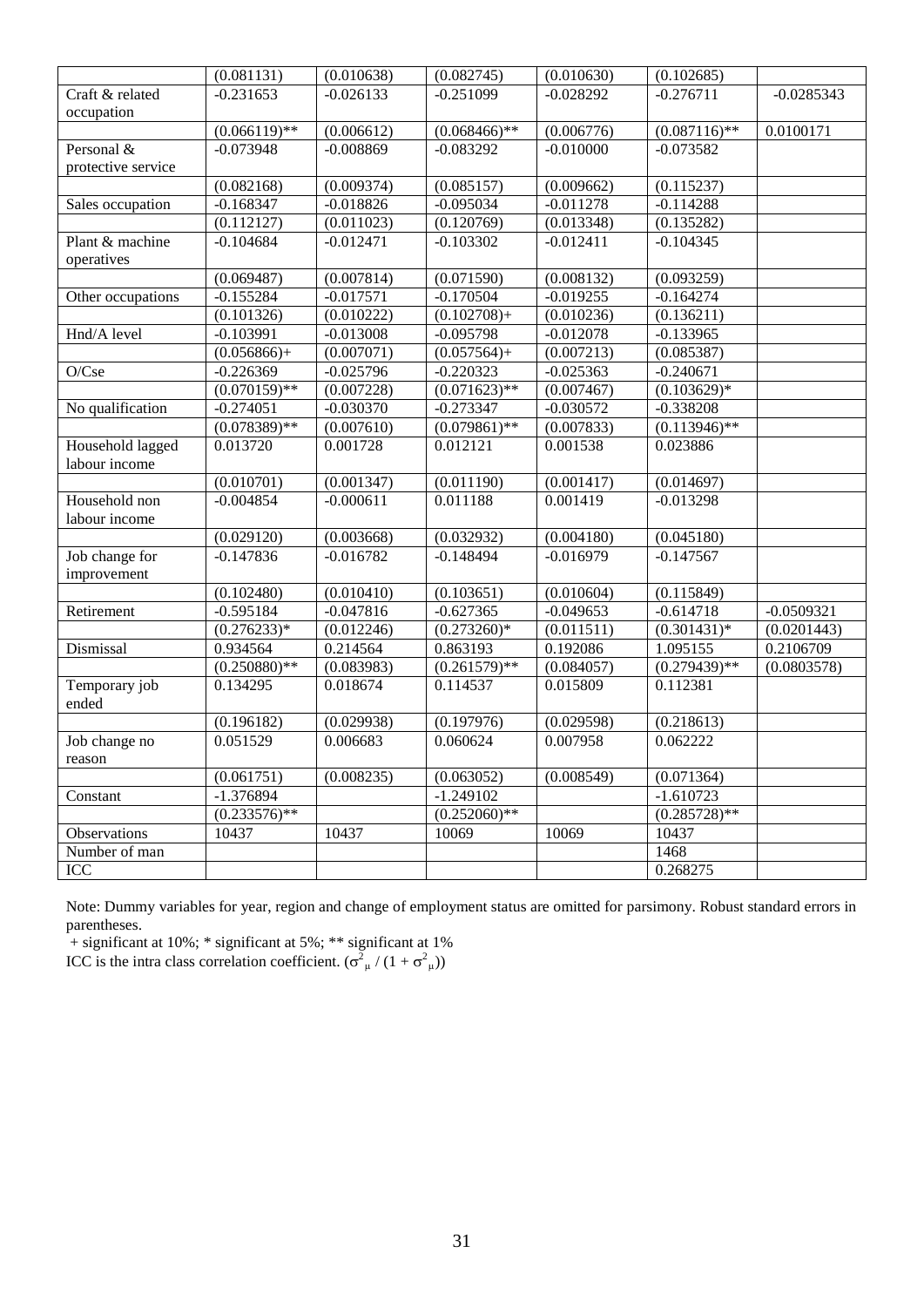#### **References**

Allegretto, S., & Stettner, A. (2004), "Educated, experienced, and out of work. Long-term joblessness continues to plague the unemployed", EPI Issue Brief #198

Argyle, M. (1989), "The Psychology of Happiness", London. Routledge.

Arulampalam, W. (2001), "Is Unemployment Really Scarring? Effects of Unemployment Experiences on Wages", *The Economic Journal*, Vol. 111, pp. 595-606.

Baum. C.. Schaffer. M.. Stillman. S. (2003), "Instrumental variable and GMM: Estimation and Testing", The Stata Journal. vol. 3. no.1. pp.1-31.

Bjorklund. A. (1985), "Unemployment and Mental Health: Some Evidence from Panel Data", Journal of Human Resources, vol.20. pp.469-483.

Carroll. N. (2005), "Unemployment and Psychological Well-Being", ANU- Centre for Economic Policy Research. Discussion Paper no. 492.

Chan. S.. Stevens. A. (2001), "Job Loss and Employment Patterns of Older Workers", Journal of Labour Economics*,* Vol. 19. No. 2. pp. 484-521.

Clark. A. (1999), "Are Wages Habit-Forming? Evidence from Micro Data", Journal of Economic Behaviour and Organization, vol. 39. no.2, pp. 179-200.

Clark. A. (2003), "Unemployment as a Social Norm: Psychological Evidence from Panel Data", Journal of Labor Economics, vol. 21, pp. 323-351.

Clark. A.. Oswald. A.J. (1994), "Unhappiness and Unemployment", Economic Journal, vol. 104, pp.648-659.

Clark. A.. Oswald. A.J. (2002), "Well-Being in Panels", working paper.

Clark. A.. Georgellis. Y.. Sanfey. P. (2001), "Scarring: The Psychological Impact f Past Unemployment", Economica, Vol. 68, pp. 221-241.

Contoyannis. P.. Jones. A.M.. Rice. N. (2004), "The Dynamics of Health in the British Household Panel Survey", Journal of Applied Econometrics, vol.19, pp.473-503.

Couch. K. (2006), "The Earnings Impact of Job Displacement Measured with Longitudinally Matched Individual and Firm Data", Presented at 2006 SOLE Meeting.

Darity. W., Goldsmith. A. (1996), "Social Psychology, Unemployment and Macroeconomics", Journal of Economic Perspectives 10(1), pp. 121-140.

Deaton. A., Paxson. C. (1999), "Mortality, Education, Income and Inequality among American Cohorts", NBER Working Papers 7/140.

Department of Health (2001), "Making It Happen – A Guide to Delivering Mental Health Promotion", Department of Health, London.

Diener, Ed; Suh, Eunkook M.; Lucas, Richard E.; and Smith, Heidi L."Subjective Well-Being: Three Decades of Progress." Psychological Bulletin 125, no. 2 (1999): 276–302.

Di Tella, R. MacCulloch, R. and Oswald A. (2001). "Preferences over Inflation and Unemployment: Evidence from Surveys and Happiness", *The American Economic Review,* vol. 91. no.1. pp.335-341.

Di Tella, R.. MacCulloch, R. and Oswald, A. (2003), "The Macroeconomics of Happiness", Review of Economics and Statistics, vol. 85. no. 4. pp. 809-827.

Dockery, A.M., "Mental Health and Labour Force Status in Australia", Curtin University of Technology, Working Paper Series, 5/18.

Dockery, A.M. (2004), "Looking Inside the Unemployment Spell", Australian Journal of Labour Economics", Special Issue, vol. 7. no.2. pp. 175-198.

Ercolani, M., Jenkins, S., (1999) "The Labour Force Participation of Women Married to Unemployed Men: is there an Added Worker Effect?", mimeo.

Ermish, J., (2003), "An Economic Analysis of the Family", Princeton University Press. Princeton.

Easterlin, Richard, (1974) "Does Economic Growth Improve the Human Lot?" In Nations and Households in Economic Growth, edited by Paul A. David and Melvin W. Reder, pp. 89–125. Palo Alto, CA: Stanford University Press.

Fitzgerald, J,, Gottschalk, P., Moffit, R. (1998), "An Analysis of Sample Attrition in Panel Data, The Journal of Human Resources, vol. XXXIII. no.2. pp. 251-300.

Flatau, P.. Galea, J., Petridis, R. (2000), "Mental Health and Wellbeing and Unemployment", The Australian Economic Review, vol. 33. no.2. pp. 161-181.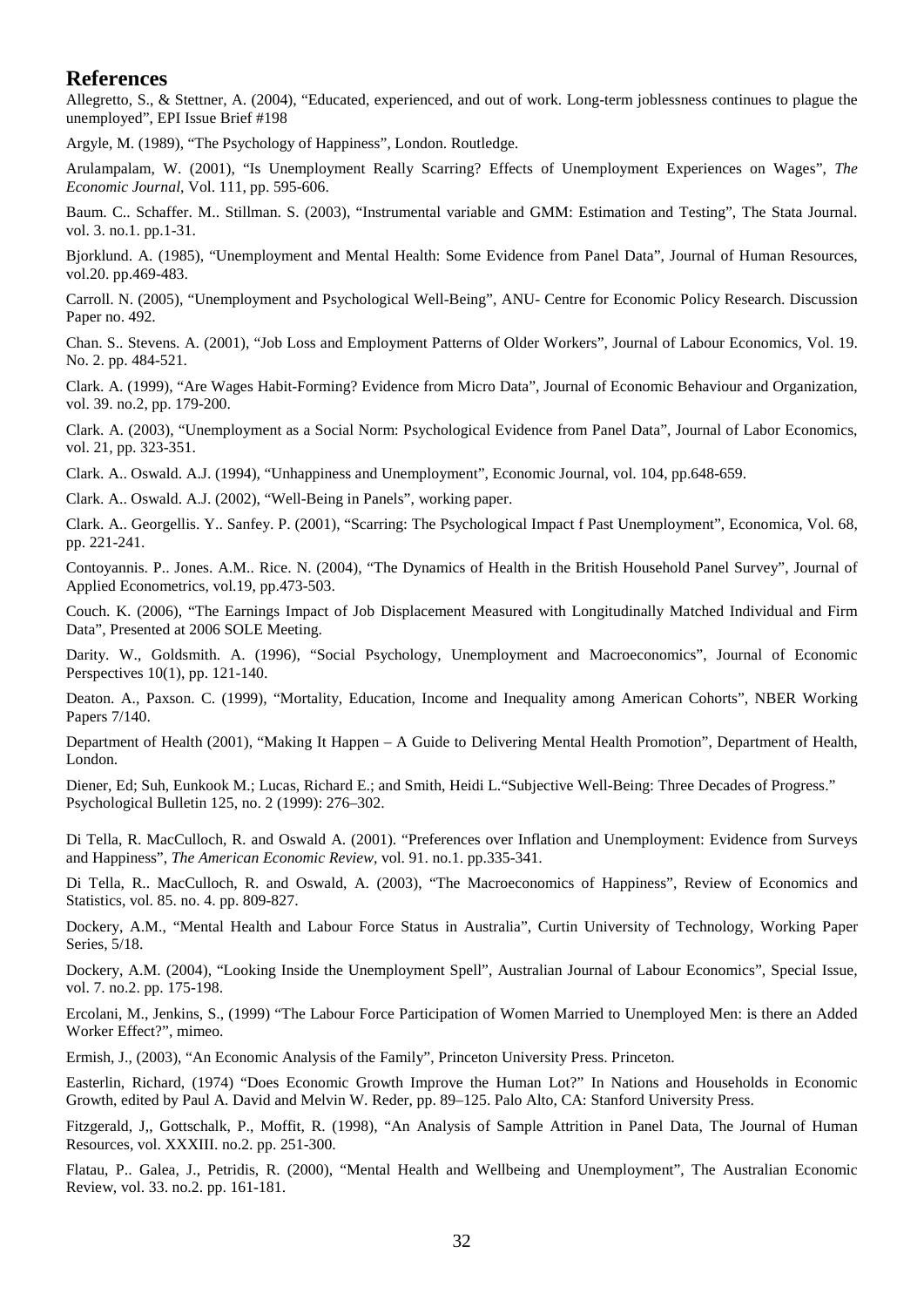Frey, B. Stuzer, A. (2002), "What can Economists Learn from Happiness Research?", Journal of Economic Literature, vol. XL. pp. 402-435.

Goldberg, D.P. (1972), "The Detection of Psychiatric Illness by Questionnaire", Oxford University Press. Oxford.

Goldberg, D.P., Oldehinkel, T.. Ormel, J., (1998), "Why GHQ Threshold Varies from one Place to Another", Psychological Medicine, vol. 28. pp.915-921.

Greene, W.H. (1993), "Econometric Analysis", Maxwell Macmillan International Publishing Group.

Halpin, B. (1997), "Unified BHPS Work-Life Histories: Combining Multiple Sources into a User-friendly Format", Technical Papers of the ESRC Research Centre on Micro-Social Change, Technical Paper 13.

Hamilton, N., Merrigan, P., Dufresne, E. (1997), "Down and out: Estimating the Relationship between Mental Health and Unemployment", Health Economics, vol.6. pp. 397-406.

Jackson, P., Warr. P.B., (1987) "Mental Health of Unemployed Men in Different Parts of England and Wales", British Medical Journal, vol. 295.

Jacobson, L., Lalonde, R., Sullivan, D.G. (1993), "Earning Losses of Displaced Workers".

Jahoda, M. (1982), "Employment and Unemployment: A Social-Psychological Analysis", Cambridge University Press, Cambridge.

Kalil, A.& Ziol-Guest, K. (2007), "Parental job loss and children's academic progress in two parent families", Forthcoming, Social Science Research.

Korpi, T. (1997), "Is Utility Related to Employment Status? Unemployment. Labour Market, Policy and the Psychological Well-Being of Youth", Labour Economics, vol. 4. pp. 125-146.

Lindeboom, M., Portrait. F., Van den Berg, G. (2002), "An Econometric Analysis of Mental Health Effects of Major Events in the Life of Older Individuals", Health Economics. vol. 11. pp.505-520.

Mayer, F., Roy, P., Emond, A., Pineault, R., (1991) "Unemployment and Mental Health: a Longitudinal Analysis", The Canadian Journal of Economics, vol. 24, no. 3. pp. 551-562.

Morris, P., Duncan, G., & Rodriguez, C. (2004, March). "Does money really matter? Estimating impacts of family income on children's achievement with data from random-assignment experiments", Paper presented at the Annual Meetings of the Population Association of America.

Murra, CJL, Lopez AD. eds. (1996) "The Global Burden of Disease and Injury Series. volume 1: a Comprehensive Assessment of Mortality and Disability from Diseases. Injuries. and Risk Factors in 1990 and Projected to 2020", Cambridge. MA.

Oswald, A. (1997), "Happiness and Economic Performance", Economic Journal, vol. 107, pp. 1815-31.

Paull, G. (1997), "Dynamic Labour Market Behaviour in the British Household Panel Survey: The Effects of Recall Bias and Panel Attrition". The Labour Market Consequences of Technical and Structural Change Discussion Paper Series no. 10. Centre for Economic Performance.

Paull, G. (2002), "Biases in the Reporting of Labour Market Dynamics", The Institute of Fiscal Studies.

Paull, G.. (2003), "British Household Panel Survey Employment Histories : Waves 1-11. 1991-2002". Colchester. Essex: UK Data Archive.

Ruhm, C. (1991), "Are Workers Permanently Scarred by Job Displacements?", American Economic Review vol. 81. pp. 319- 323.

Ruhm, C. (2000). "Are Recessions Good for Your Health?". Quarterly Journal of Economics. 115 (2): 617-650.

Staiger, D., Stock. J. H. (1997), "Instrumental Variable Regression with Weak Instruments", Econometrica. vol. 65. no.3. pp. 557-586.

Stephens, M. (2001), "The Long Run Consumption Effects of Earnings Shocks", The Review of Economics and Statistics, Vol. 83. pp 28-36.

Stephens, M. (2004), "Worker Displacement and Added Worker Effect" Journal of Labor Economics*.* Vol.20. pp 504-537.

Stewart, J.M. (2001), "The impact of Health Status on the Duration of Unemployment Spells and the Implications for Studies of the Impact of Unemployment on Health Status", Journal of Health Economics. vol. 20. pp. 781-796.

Stevens, A. (1997), "Persistent Effects of Job Displacement: The Importance of Multiple Job Losses". Journal of Labor Economics, Vol. 15. No. 1. Part 1. pp. 165-188.

Strom, S. (2003), "Unemployment and Families: A Review of Research", Social Service Review, vol. 77. pp. 399-430.

Sullivan, D., Watcher. T. (2006. preliminary), "Mortality. Mass Layoffs ad Career Outcomes: an Analysis using Administrative Data".

Taylor, Marcia Freed (ed). with John Brice. Nick Buck and Elaine Prentice-Lane (2006) "British Household Panel Survey User Manual Volume A: Introduction. Technical Report and Appendices". Colchester: University of Essex.